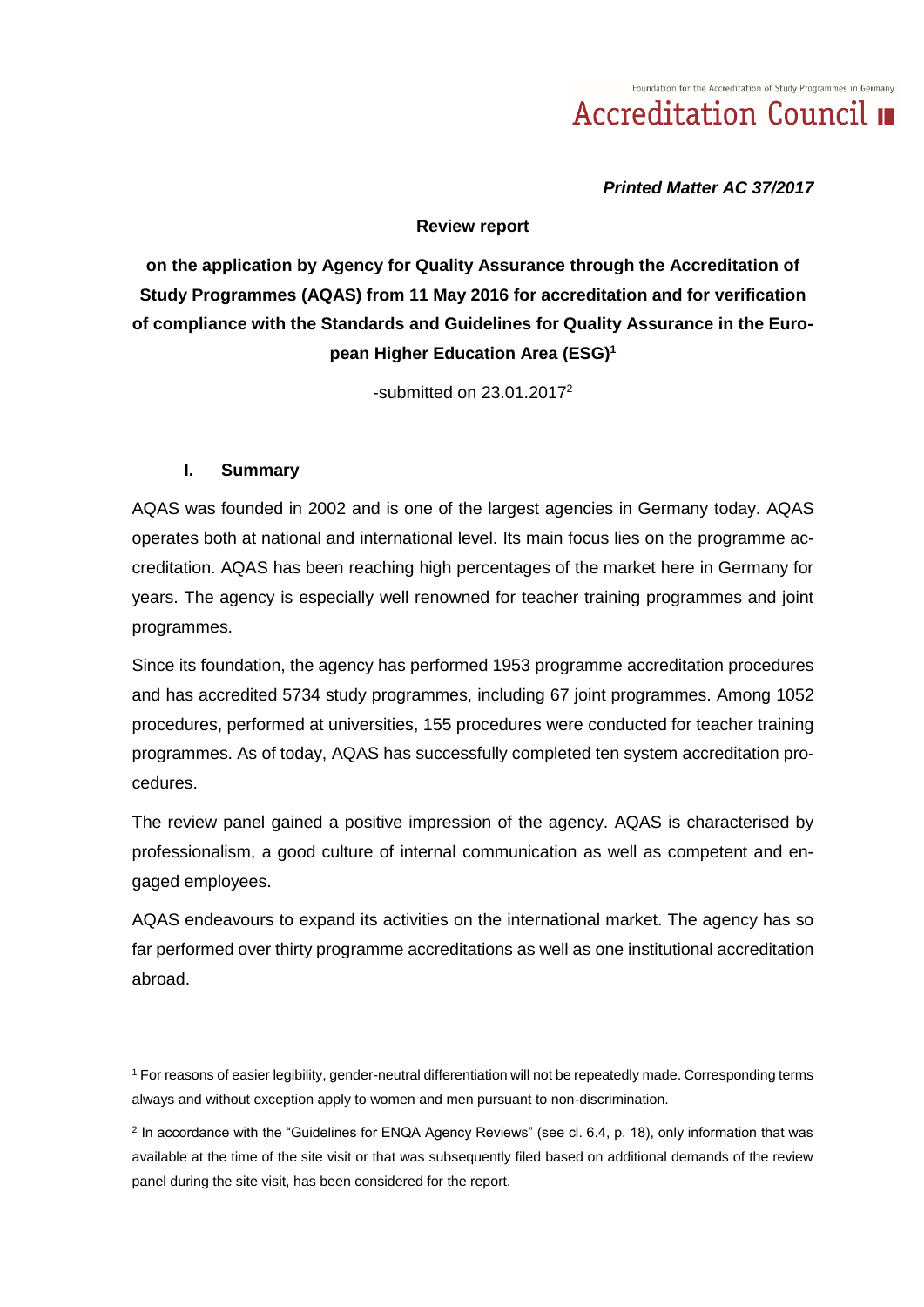# **II. Procedural framework**

## **II.1. Statutory mandate**

Pursuant to § 2 Para. 1 No. 1 of the law on establishing a *Foundation for the Accreditation of Study Programmes in Germany,* the foundation's task is to accredit accreditation agencies. It grants, for a limited period, the right to accredit study programmes or the internal quality assurance systems of higher education institutions by awarding the foundation's seal.

At the time of the agency's application, the *"Rules of the Accreditation Council for the Accreditation of Agencies"* from 8 December 2009 in the version adopted on 10 December 2010 were valid. A new version of the rules, including the "European Standards and Guidelines" (ESG) agreed in 2015 by the ministers of the European Higher Education Area, was in preparation. The Accreditation Council and the agency agreed that the structure of the self-evaluation report should have already been submitted according to the draft version of the new rules which has been finally adopted by the Accreditation Council on 23 September 2016. The Accreditation procedure was therefore conducted according to the (2016) rules as well. However, no formal agreement was arranged with the agency on the application of the (2016) rules. Therefore, the Accreditation Council takes its decisions on the basis of the (2010) rules.

# **II.2 Compliance with the Standards and Guidelines for Quality Assurance in the European Higher Education Area**

In order to be recognised as a member of the European Association for Quality Assurance in Higher Education (ENQA) or to be included in the European Quality Assurance Register for Higher Education (EQAR), an agency must demonstrate, through an external assessment, that it complies with the ESG. For EQAR, full membership of ENQA is considered prima facie evidence of compliance with the ESG.

Accreditation by the Accreditation Council includes evaluation along the ESG and thus avoids a duplicated external review. The Accreditation Council is guided by the *Guidelines for external reviews of quality assurance agencies in the EHEA*.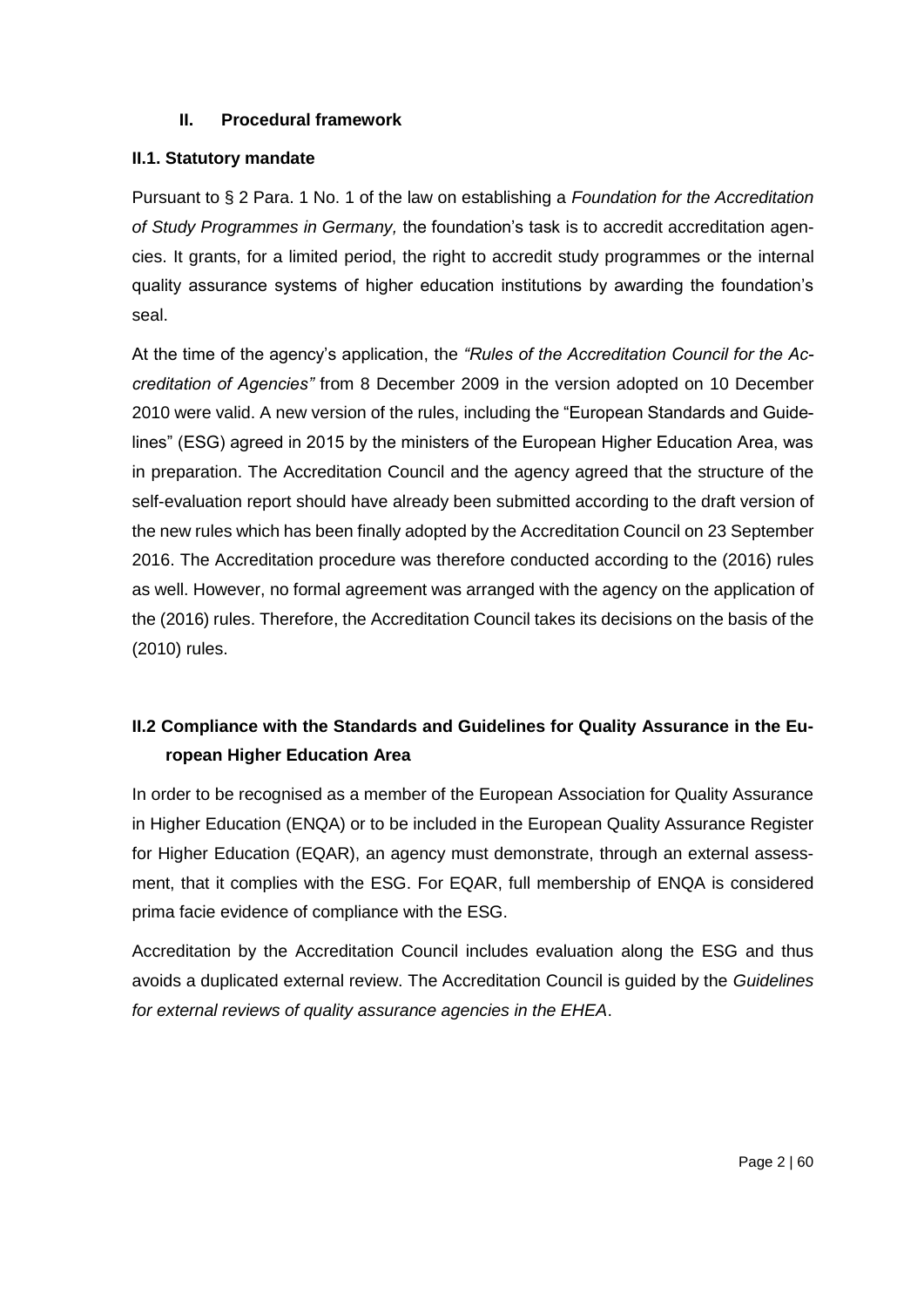# **II.3. Significant results from the previous accreditation/ENQA review/EQAR registration**

The Accreditation Council issued four conditions and four recommendations upon the last reaccreditation of AQAS in 2012. $3$  The entry in the European Register (EQAR) was also associated with two so-called "flagged issues", i.e. points were marked that should receive special attention in the subsequent evaluation. In the following evaluation of the review panel, all of these aspects shall receive special attention regarding the applicable ESG standards.

# **II.4 Course of the procedure**

-

AQAS submitted the application for accreditation as an accreditation agency to the Accreditation Council by post on 11 May 2016. On 31 August 2016, the agency submitted a selfevaluation report alongside additional documentation. Further documents were subsequently requested by email on 28 October 2016. These documents were received by post on 11 November 2016.

The following experts were nominated by the Accreditation Council on 22 June 2016:

- **Prof. Dr. Andreas Musil**, vice president of University of Potsdam for teaching and learning, Professor of Public Law, in particular Administrative and Tax Law, University of Potsdam (Chair)
- **Prof. Dr. Lutz-Helmut Schön**, Professor of Didactics of Sciences and Head of the Center for Teacher Training, University of Vienna
- **Prof. Dr. Blaženka Divjak**, Professor of Mathematics and Computer Sciences, Faculty of Organisation and Computer Sciences, University of Zagreb
- **Timo Gayer**, M.A. Vocational Pedagogy, Political Secretary in Training and Qualification Policy department, IG Metall (Professional practice)
- **Florian Pranghe**, University of Cologne (Student)

For the Accreditation Council, Professor Dr.-Ing. Stefan Bartels observed the procedure.

<sup>&</sup>lt;sup>3</sup> The Accreditation Council found that these conditions had been fulfilled on 12 September 2013.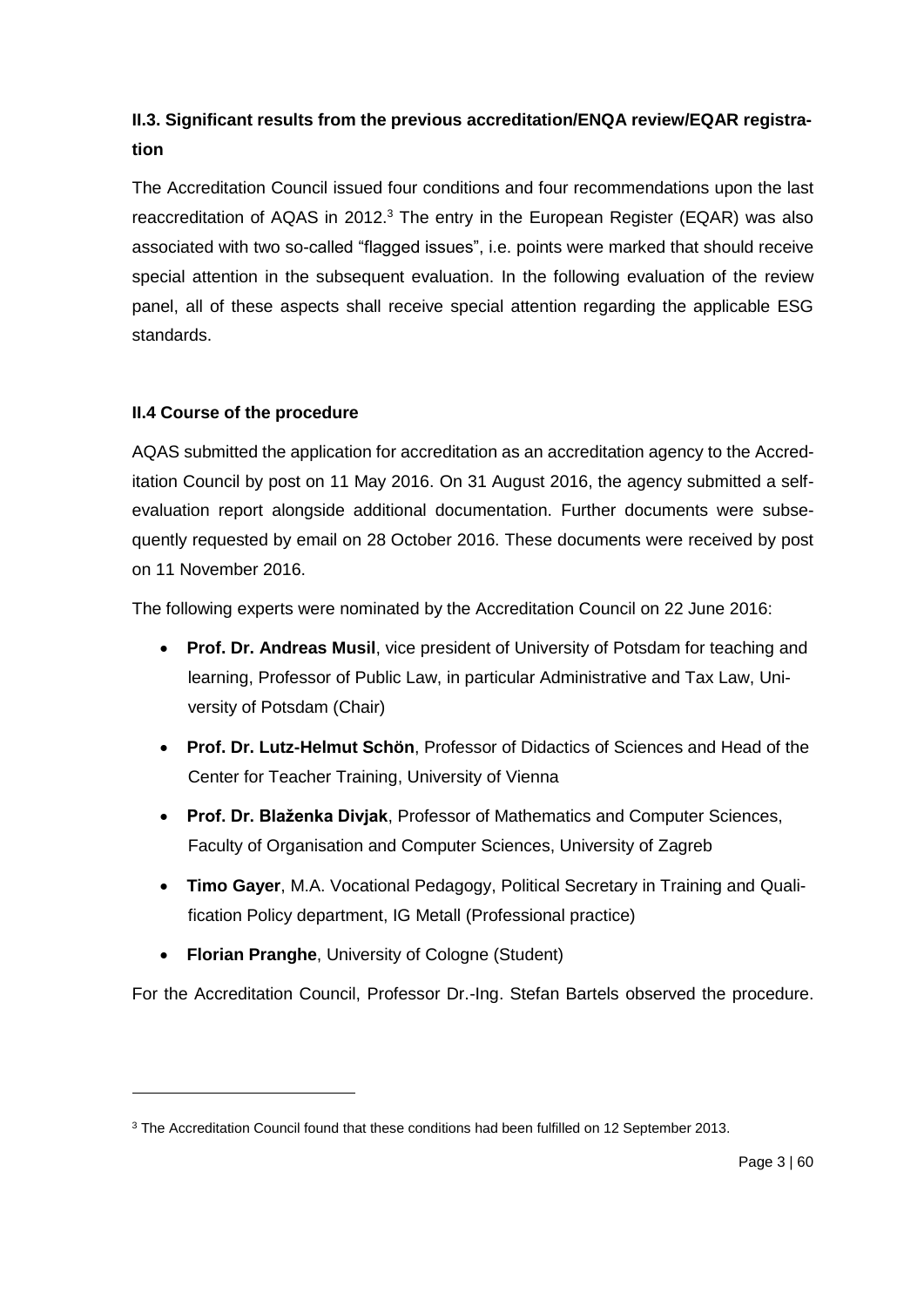The review panel was supported by the managing director Dr. Olaf Bartz and the programme manager Ketevan Becker from the head office of the Foundation for the Accreditation of Study Programmes in Germany.

On 9 September 2016, a preparatory meeting was held in Berlin for the experts during which the criteria set by the Accreditation Council and the ESG were presented and discussed. The preparatory meeting also served to deepen the experts' knowledge about the procedure outlines and understanding of their roles in accreditation procedures.

### **Self-evaluation report**

On 31 August 2016, the agency submitted a self-evaluation report with additional documentation. Further documents were subsequently requested by email on 28 October 2016. These documents were received by post on 11 November 2016.

The agency's self-evaluation report is informative, it documents comprehensively the agency's areas of activities and represents the respective quality assurance and development parameters. In the self-evaluation report, each standard of the ESG and the additional German criteria are assessed and implemented.

The agency additionally describes its approaches regarding handling the conditions and recommendations from the previous reaccreditation.

### **Site visit**

A site visit took place at the agency's head office in Cologne from 27 to 29 November 2016, preceded by a preliminary discussion between the members of the review panel on 27 November 2016. The review panel led discussions with the management of the agency, members of the accreditation commissions for programme and system accreditation, employees in the head office, experts, as well as with representatives of German and foreign higher education institutions, where the agency has been conducting accreditation procedures. Additional documents were subsequently filed during the site visit. (The process schedule is included as an annex.)

The review panel submitted the following review report with an unanimous vote on 23 January 2017, taking the statement by AQAS from 18 January 2017 into account.

This review report is based on the *Standards and Guidelines for Quality Assurance in the*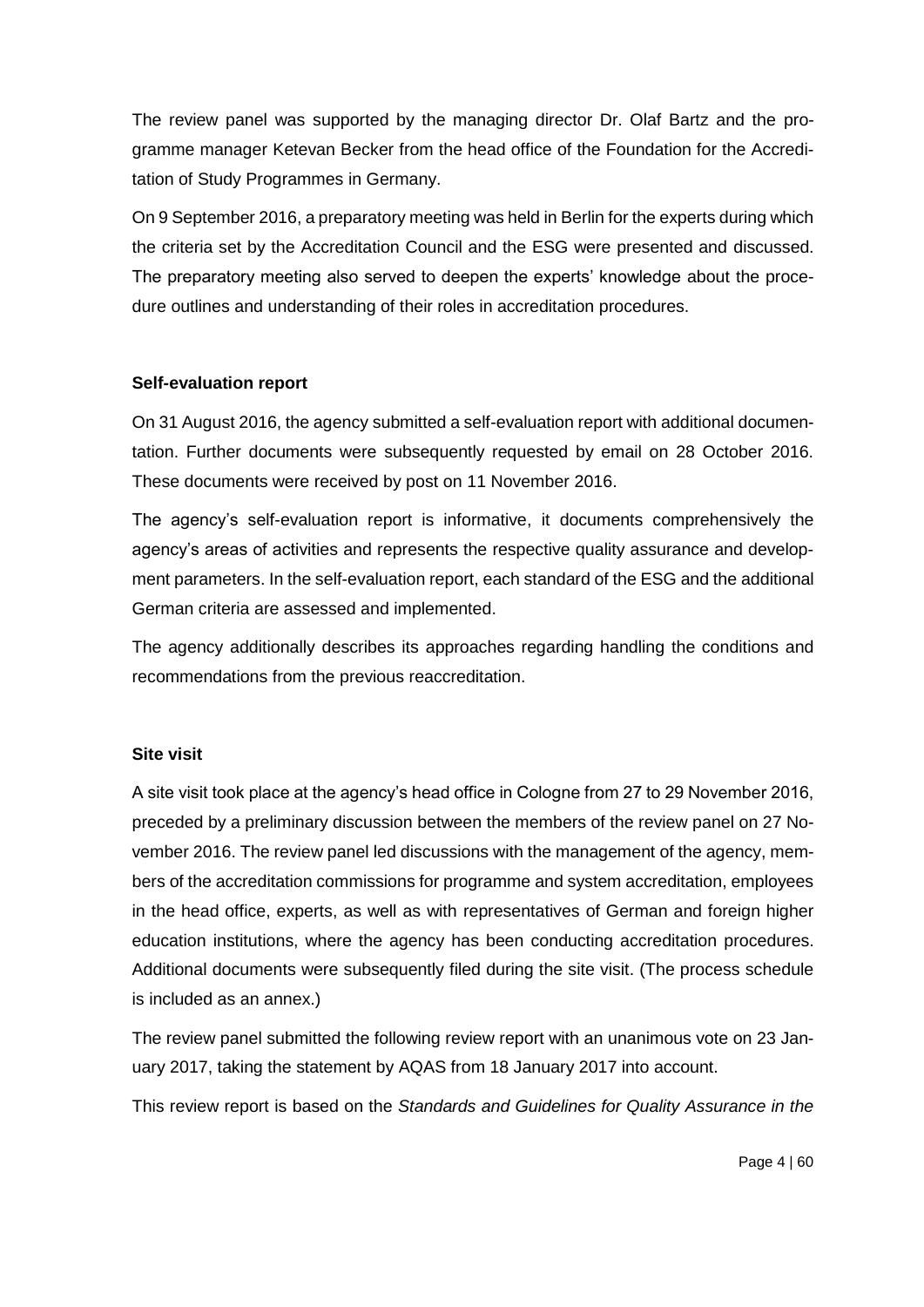*European Higher Education Area (ESG)* from May 2015 and the resolution of the Accreditation Council *"Rules of the Accreditation Council for the Accreditation of Agencies"* from 23 September 2016.

#### **II.5 The German Accreditation System**

Germany has a decentralised accreditation system which is characterised by the fact that accreditation agencies are certified for their activities in Germany by the Accreditation Council. Accreditation was introduced in 1998 and has always been based on the involvement of academics, students and professional practice representatives.

The role of accreditation is to ensure the standards of the covered specialised content, which alongside a review of the study programme concept and the academic feasibility of the programme offered, also considers the quality of teaching as well as a review of a programme's professional relevance and the promotion of gender equality. As a rule, accreditation is required for introducing and running Bachelor's and Master's study programmes. In addition to programme accreditation, system accreditation was introduced in 2007. Positive system accreditation entitles a higher education institution to award the quality seal of the Accreditation Council for study programmes in accordance with their own internal quality assurance system.

The work of the Accreditation Council is based on the law on establishing a Foundation: "Foundation for the Accreditation of Study Programmes in Germany", which was passed on 15 February 2005. Alongside certifying agencies, for a limited time for operations in Germany, the Accreditation Council determines the basic requirements for accreditation procedures, which must be conducted according to reliable and transparent standards. At the same time, the Accreditation Council ensures that concerns relating to the overall system for which individual states are responsible are given consideration as part of accreditation. The Foundation for the Accreditation of Study Programmes in Germany also functions as a centralised documentation office for accreditation and manages the database of accredited study programmes in Germany.

A European consensus in quality assurance of higher education institutions was reached for the first time by the ministers responsible for higher education with the Standards and Guidelines for Quality Assurance in the European Higher Education Area (hereafter ESG) at the Bologna Follow-Up Conference in Bergen in May 2005. A revised version of the ESG was enacted in May 2015 at the conference of ministers in Yerevan. In order to promote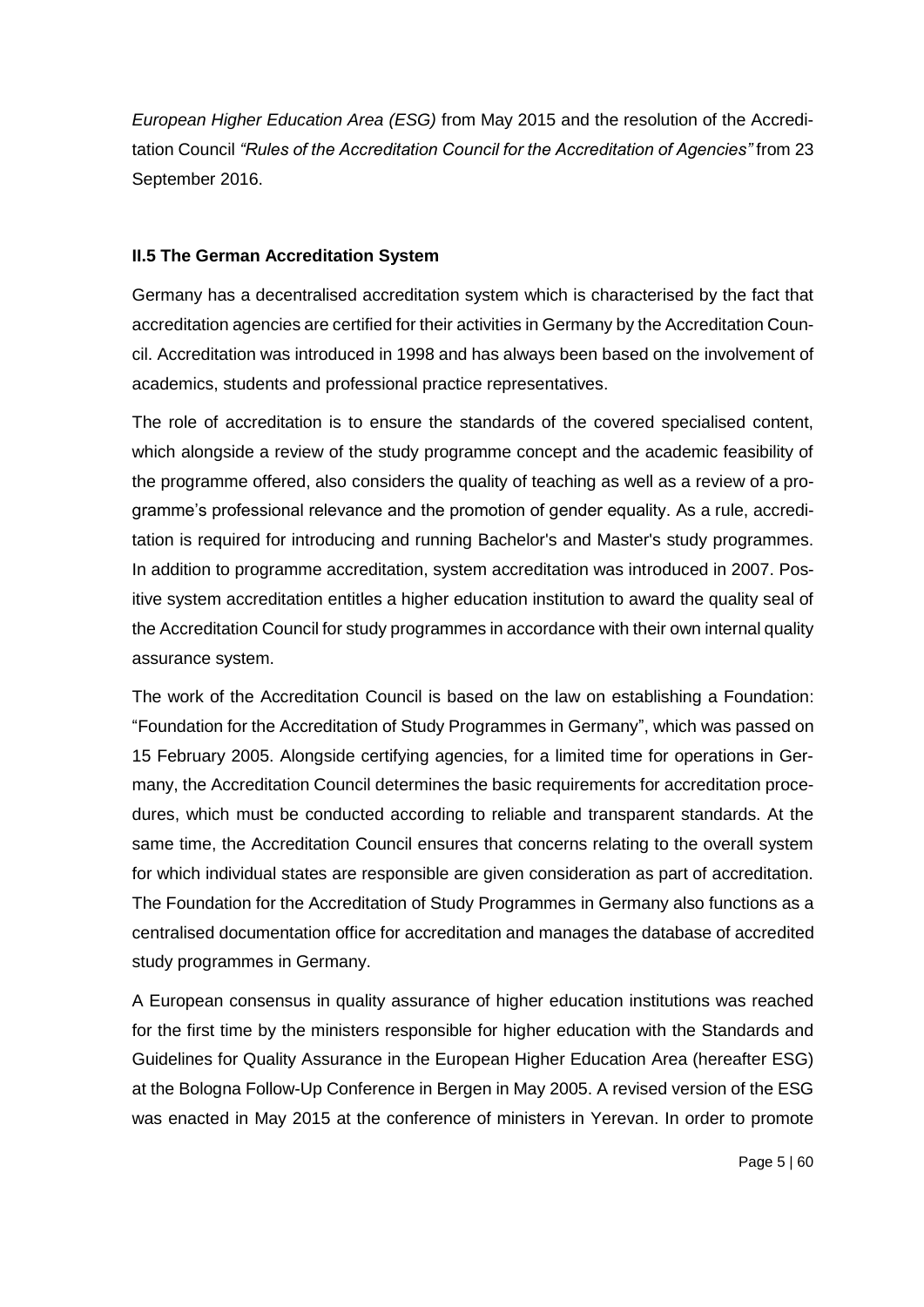international recognition for the decisions made by the Accreditation Council and accreditation agencies, the Accreditation Council has always taken the ESG into account.

# **III. Agency for Quality Assurance through the Accreditation of Study Programmes (AQAS)**

## **III.1 Foundation**

The Agency for Quality Assurance through the Accreditation of Study Programmes (AQAS) was founded in 2002 on the initiative of universities and universities of applied sciences in North Rhine-Westphalia and Rhineland-Palatinate. The agency considers itself to be an organisation supported by higher education institutions and academic societies and whose remit is connected with the quality assurance and development of teaching and learning. The agency works across subjects and higher education institutions.

In accordance with the agency's statute, AQAS contributes to the development of European higher education through its activities in programme and system accreditation both on the national and on the international level.

# **III.2 Organisation**

1

The agency is a registered association. The statute gives detailed information on the purpose of the association and the organisational structure. The association's bodies<sup>4</sup> are the General Assembly, the Management Board and the Complaints and Appeals Commission as well as the two commissions for programme and system accreditation. The work of the above-named bodies is supported by the Head Office.

**General Assembly:** The general assembly ordinarily meets once per year. The main responsibilities of the assembly refer to the decisions regarding the association's important affairs, rules of procedure, the statute, business plans and similar matters. In addition, the general assembly is authorised to submit proposals to the accreditation commissions for the accreditation criteria and for procedural principles.

<sup>4</sup> AQAS uses the terms "bodies" and "committees" synonymously.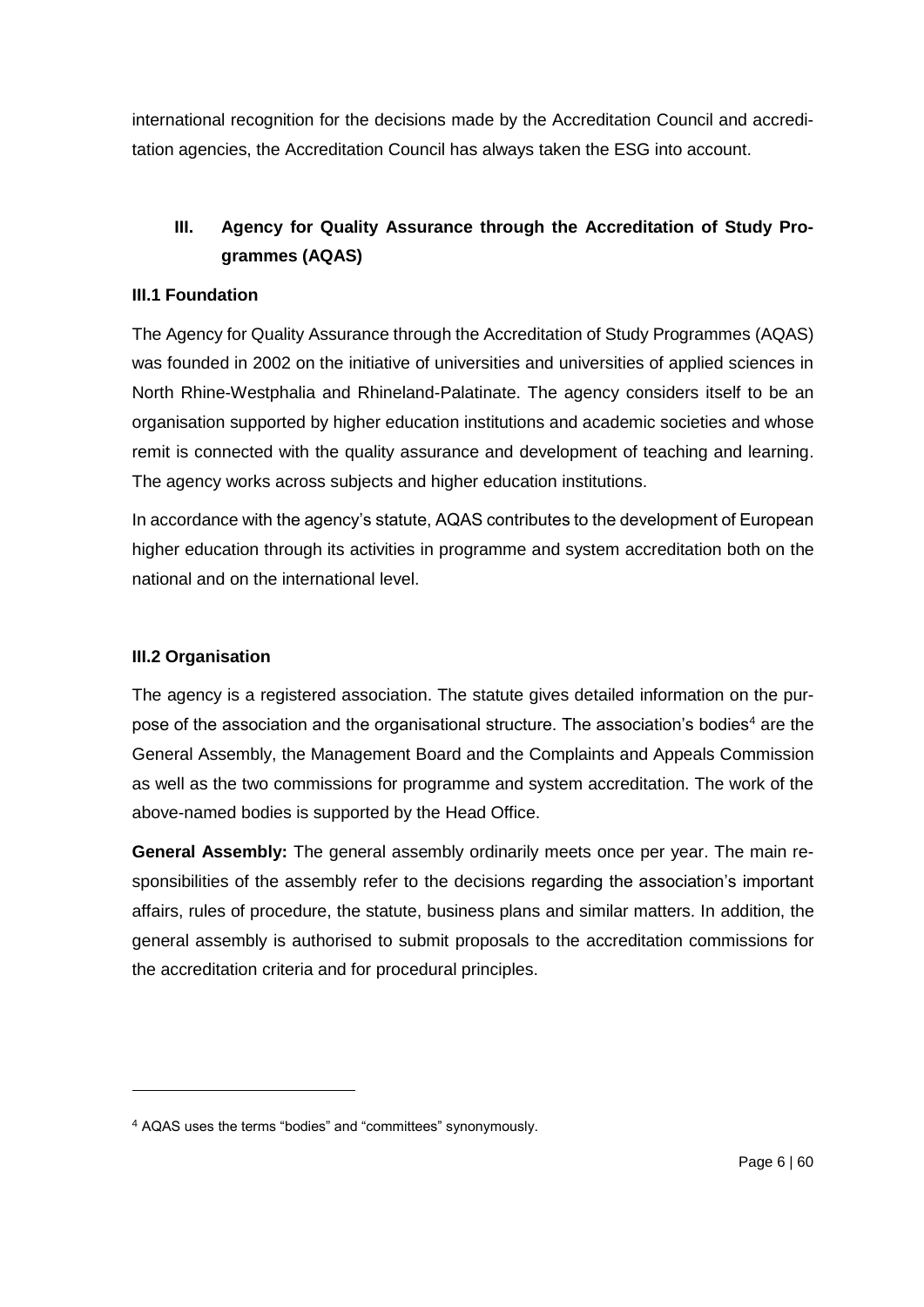**Management Board:** The board appoints the accreditation commissions and the Complaints and Appeals Commission, awards the quality seal on behalf of the Accreditation Council and bears responsibility for preparing the budget plan.

**Accreditation Commissions:** The accreditation commissions are the central decisionmaking bodies for programme and system accreditation. They are responsible for the final decision of the individual accreditation procedures. They also decide on procedural principles and standards for accreditation.

**Complaints and Appeals Commission:** The complaints and appeals commission makes final decisions about appeals and complaints that could not be resolved through repeated consultation with the corresponding commission.

Since the second half of 2016, the agency's **Head Office** is structured into three central areas: system accreditation, programme accreditation and international operations. Each of the three areas is managed by one employee. The two Managing Directors are responsible for all areas and manage, in addition, system accreditation and international operations, where they also act on an operational level.

The agency's members include 91 higher education institutions and one academic society.

AQAS e.V. operates a subsidiary organisation AQAS ARCH. AQAS ARCH Ltd advises higher education institutions and university-related institutions in teaching, research and other services. The focus of the activity of AQAS ARCH is on consultancy which is carried out through diverse instruments – training sessions, thematic workshops, certifications.

### **III.3 Resources**

According to the agency's annual financial statements, AQAS achieved an annual turnover in 2015 of EUR […]

AQAS currently has 25 employees (as of August 2016). Along with the two Managing Directors, the employees include twelve programme managers, two administrative assistants, three secretaries and two organisational assistants. The agency's head office is also supported by four student assistants.

The head office is located in Cologne. The facilities here, which in total cover  $480 \text{ m}^2$  of office space, are rented. Each office is usually shared by two employees.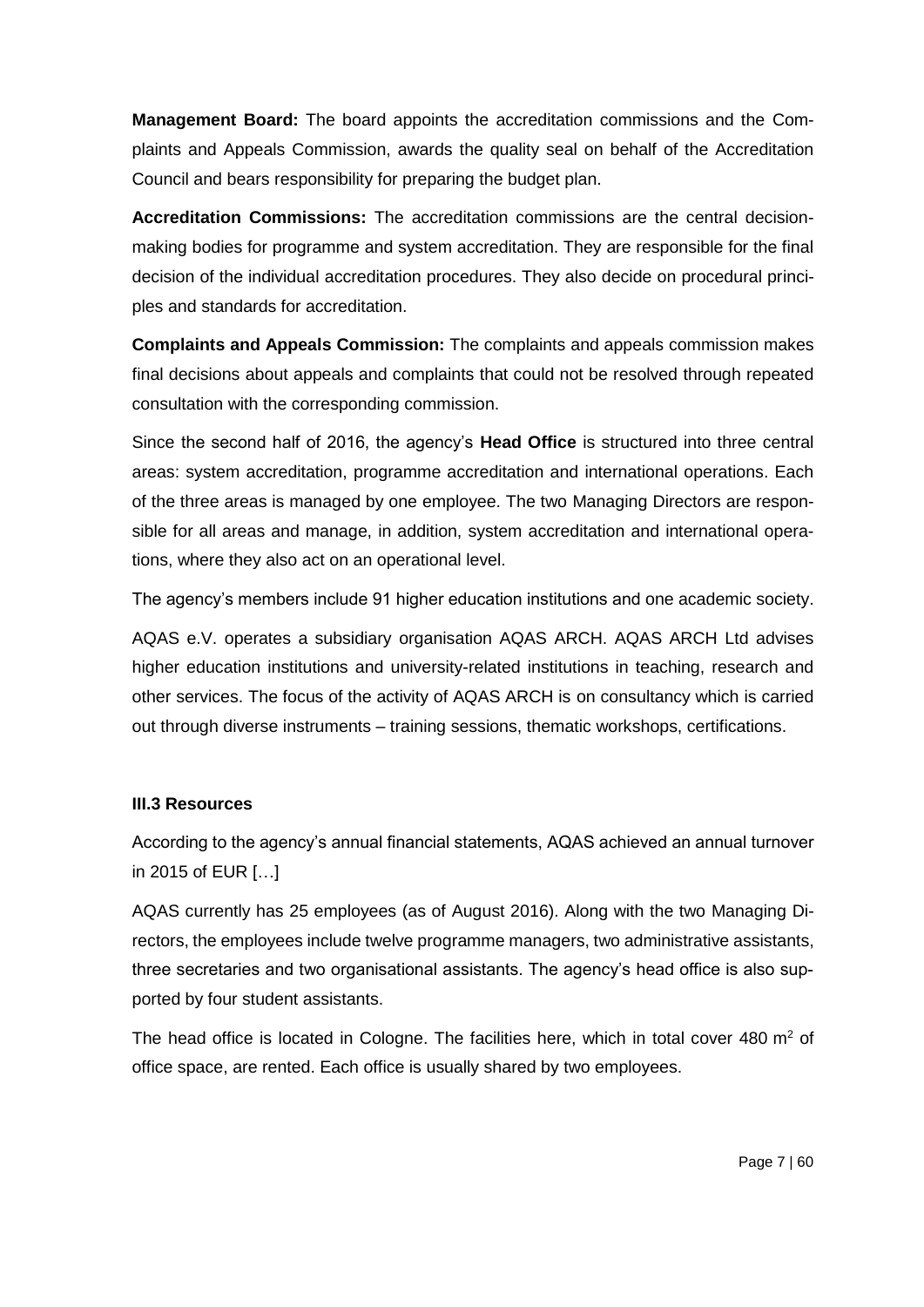Each workspace is equipped with a PC or laptop, a telephone and one laser printer per office. The fixed assets of AQAS come to about EUR […] (as of 31 December 2015).

# **III.4 Spectrum of activities**

In accordance with the statute, AQAS regularly performs programme and system accreditations in Germany. The agency is one of the largest agencies in Germany with a market share of approx. 30 %. A special profile of the agency is associated with its extensive experiences in teacher training study programmes and Joint Programmes.

Furthermore, AQAS is active internationally in the field of programme accreditation. AQAS conducted large number of accreditation procedures in Germany in the report period, above all in programme accreditation. Since its foundation in 2002, the agency has performed 1953 programme accreditation procedures and accredited 5743 study programmes, of which 155 procedures were for teacher training programmes (self-evaluation report, p. 14). In the field of system accreditation, the agency has accredited ten higher education institutions, among which four were universities and six were universities of applied sciences. In addition, 37 procedures have been conducted internationally. The largest proportion of international programme accreditation comprises of programmes in Moldova (15 programmes). Other procedures were performed in Kazakhstan, Laos, Liechtenstein, Luxembourg, Northern Cyprus, Austria and Russia.

The institutional accreditation, as one of the activity fields of AQAS, is at present in the development stage. The agency successfully completed its first procedure in Oman recently. 5

| <b>Field of activity</b>    | In Germany | Abroad |
|-----------------------------|------------|--------|
| Programme accreditation     | X          | Х      |
| System accreditation        | Χ          |        |
| Institutional accreditation |            | Х      |

Areas of activity of AQAS relevant to the ESG:

 $\overline{a}$ 

<sup>5</sup> The review report on the institutional procedure in Oman can be found here[: http://www.aqas.de/downloads/In](http://www.aqas.de/downloads/International/Gutachten/Final%20Report_SQU_CASS.pdf)[ternational/Gutachten/Final%20Report\\_SQU\\_CASS.pdf](http://www.aqas.de/downloads/International/Gutachten/Final%20Report_SQU_CASS.pdf)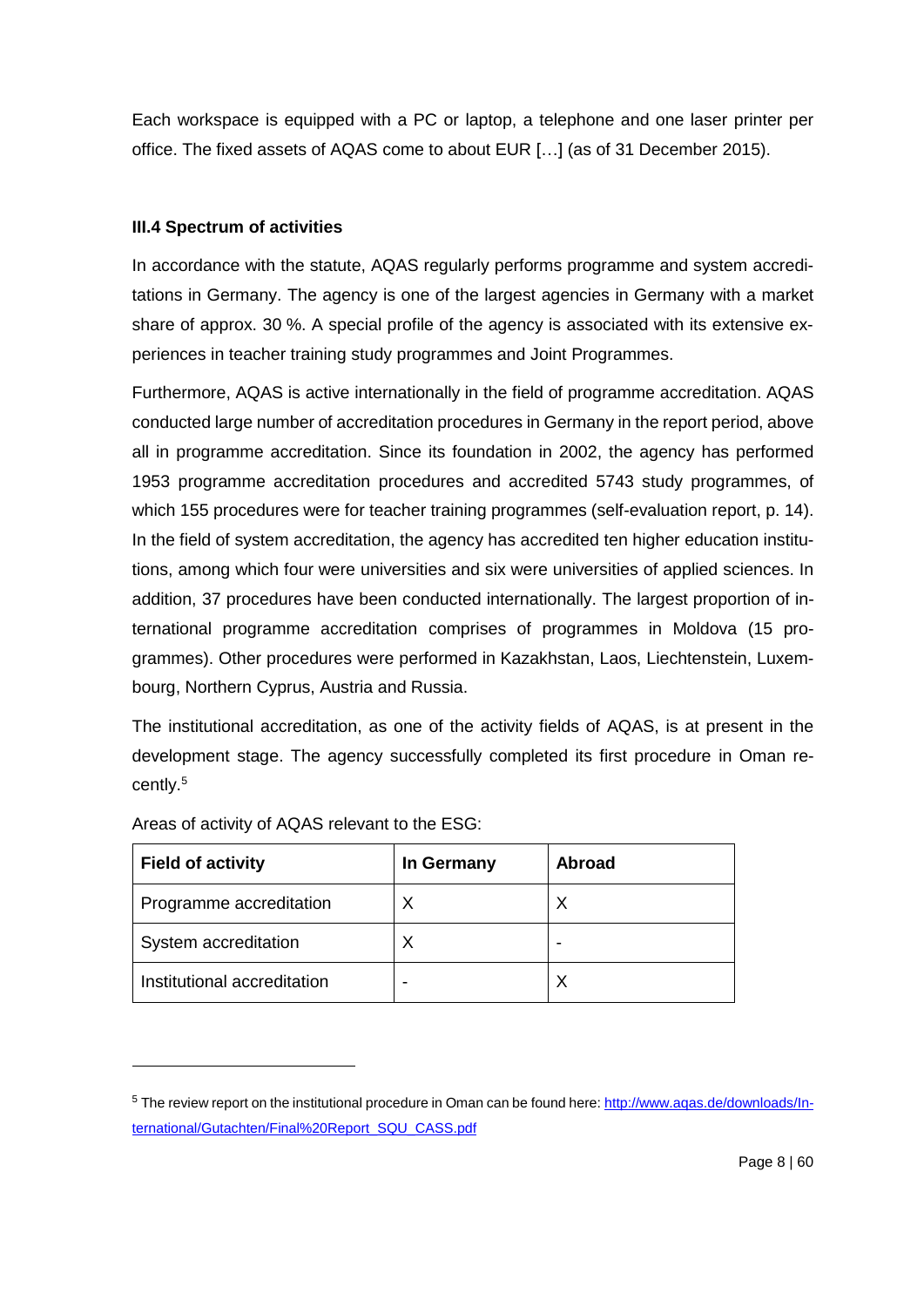The role of the subsidiary organisation AQAS ARCH was initially vague for the review panel, as this role has been redefined during 2016. It was clarified in the procedure that AQAS ARCH is responsible for activities that are not relevant to the ESG. So far four projects have been performed through AQAS ARCH:

1. Operative implementation of a review procedure for a study programme: Eastern Mediterranean University/Northern Cyprus: "Interior Architecture" ("Bachelor of Interior Architecture", 2015, based on the ESG) for accreditation by AQAS e. V.

2. Assessment of an evaluation order of the University of [...], Germany (2015)

3. AQAS workshops in Cologne: "Programme accreditation organised successfully" (2016) and

4. "Practice-integrated study programmes as a key to success for higher education institutions" (2016)

*A detailed evaluation on the relationship between AQAS and AQAS ARCH is presented under ESG standard 3.1.* 

# **IV. Evaluation of the European Standards and Guidelines (ESG)**

### **3.1 Use of external quality assurance procedures for higher education**

### **STANDARD:**

Agencies should undertake external quality assurance activities as defined in Part 2 of the ESG on a regular basis. They should have clear and explicit goals and objectives that are part of their publicly available mission statement. These should translate into the daily work of the agency. Agencies should ensure the involvement of stakeholders in their governance and work.

### **GUIDELINES:**

To ensure the meaningfulness of external quality assurance, it is important that institutions and the public trust agencies.

Therefore, the goals and objectives of the quality assurance activities are described and published along with the nature of interaction between the agencies and relevant stakeholders in higher education, especially the higher education institutions, and the scope of the agencies' work. The expertise in the agency may be increased by including international members in agency committees. A variety of external quality assurance activities are carried out by agencies to achieve different objectives. Among them are evaluation, review, audit, assessment, accreditation or other similar activities at programme or institutional level that may be carried out differently. When the agencies also carry out other activities, a clear distinction between external quality assurance and their other fields of work is needed.

# **Recommendation/conditions from the previous accreditation**

-None-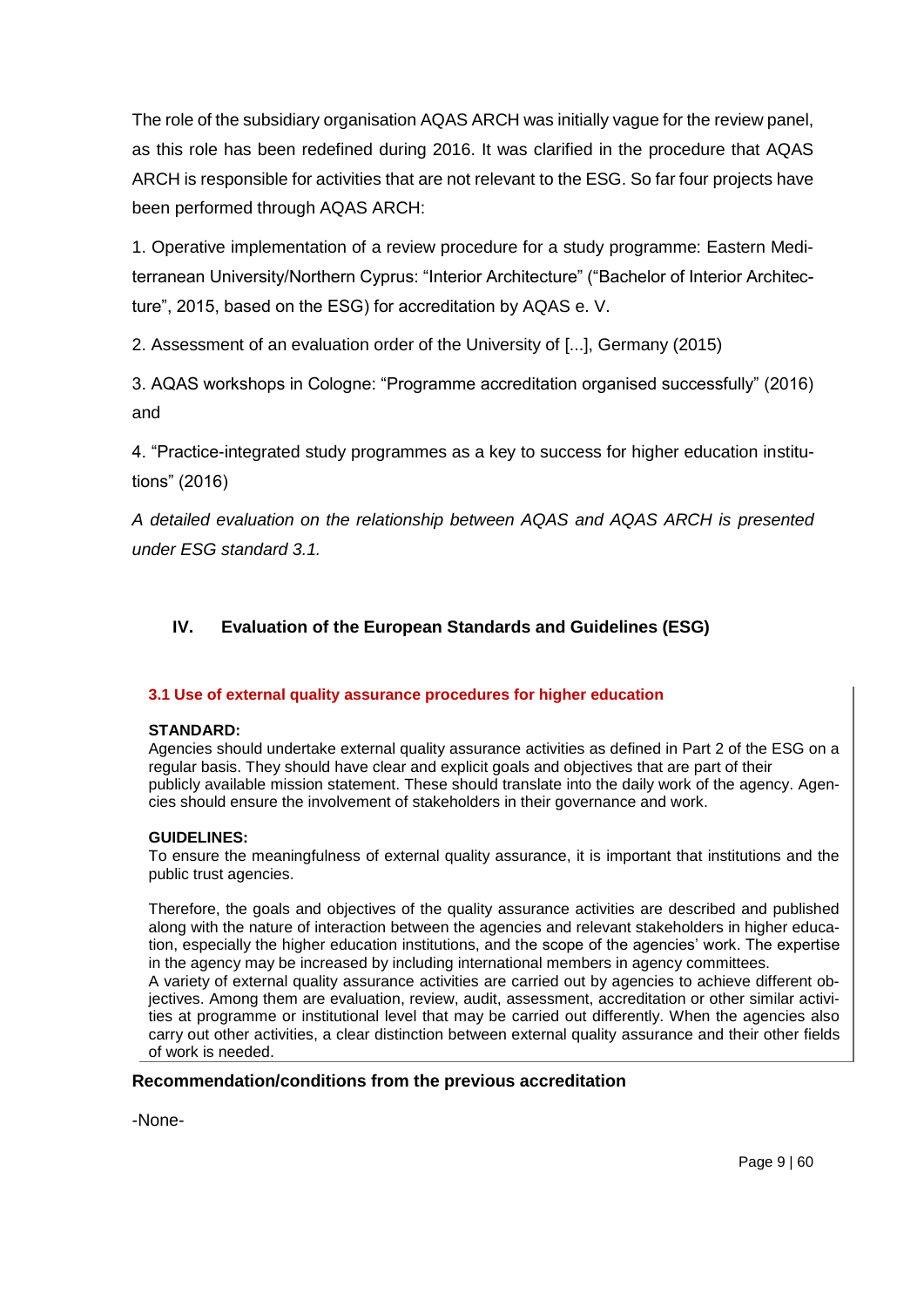# **Documentation:**

The agency's mission statement is published $6$  on the website and describes the most important principles that AQAS applies in order to fulfil the task of "one of the institutions involved in the creation of the European Higher Education Area and contributing to the development of reliable and comparable systems of quality assurance in both national and international contexts".

According to the mission statement, the agency considers itself to be an organisation based on higher education institutions and academic societies and is dedicated to quality assurance and development of teaching and learning at higher education institutions. The agency supports privately or publicly sponsored higher education institutions. The quality assessment of study programmes, particularly of bachelor's and master's programmes as part of programme accreditation as well as of quality assurance systems at higher education institutions within the scope of system accreditation is considered as main task of the agency. AQAS fulfils this task by:

- *"reviewing and certifying the quality of study programmes and quality assurance systems at higher education institutions as part of accreditation procedures,*
- following within their own work the international developments in higher education *institutions in the field of quality assurance and contributing to its further development,*
- *guaranteeing the implementation and maintenance of national and European resolutions and requirements,*
- *Involving academics, representatives of professional practice and students in the procedures,*
- *ensuring the independence of the experts and committees in the procedures,*
- *participating in European and international procedures,*
- *designing procedures to be flexible and transparent,*
- reflecting and continuously developing its own processes and
- *informing interested parties about the approaches and results of the procedures."*

AQAS aims to ensure the participation of all interest groups in the procedures and processes performed by the agency (Annex I.7). AQAS is also active outside of Germany and reviews study programmes as part of the programme and institutional procedures. As one

1

<sup>6</sup><http://www.aqas.de/ueber-aqas/konzept-von-aqas/#a01>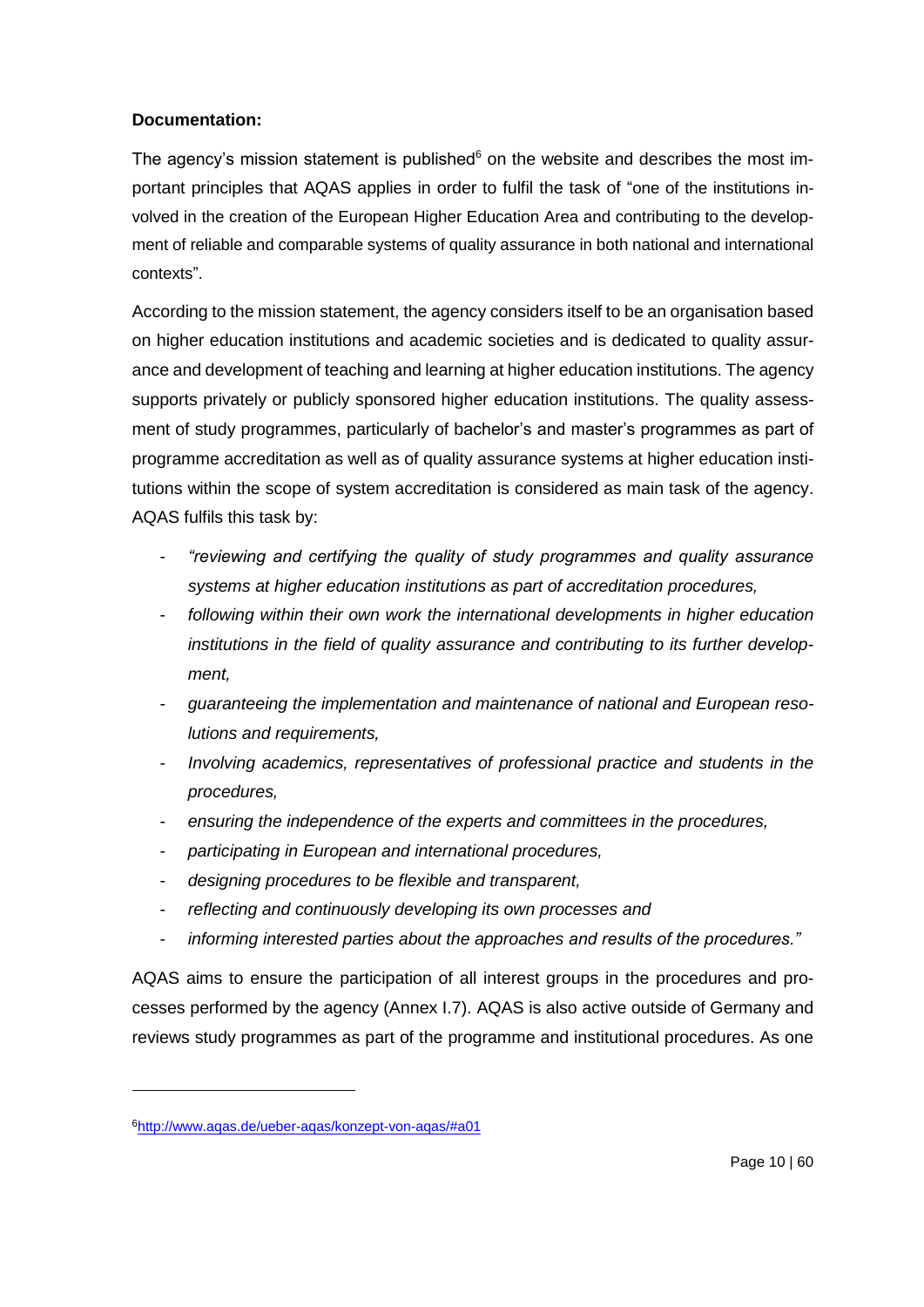of the largest agencies in Germany, AQAS has already gathered many years of experience in programme accreditation. Special focuses of the agency are also placed on accreditation of Joint Programmes and teacher training study programmes.

The agency's further development and strategic planning were discussed during the site visit. From the point of view of AQAS e.V., the German market is changing considerably due to the introduction of system accreditation and stronger competition in programme accreditation. This is leading to greater fluctuations in the order situation. Besides, the international accreditations still are one of the volatile fields of activity which particularly has a high impact on German agencies, since they, as private entities, face competition with the state-funded agencies abroad.

At the same time the demand for other services (certification of further education courses, consultation or the implementation of thematic workshops) is increasing. In order to use the agency's experience and to stabilise the income base, AQAS founded a subsidiary organisation, AQAS ARCH in January 2015 as Ltd, which in the future shall carry out the consultation projects on the national as well as on the international level (e.g. TEMPUS or DAAD projects, self-evaluation report, p. 15). AQAS currently provides its staff for the activities of AQAS ARCH. Corresponding transferring assignments are made for the employees for this purpose. Since the number of orders is still low, the AQAS ARCH does not have its own personnel, nor its own bodies.

It emerged from the discussions with the management and employees of AQAS that the new field of activities is in a developmental phase. Originally the organisation was founded with the goal of performing international procedures of all kinds. The European Register (EQAR) made AQAS aware that the subsidiary's accreditation activities would be seen critically as long as AQAS ARCH is not also listed in the register. Therefore AQAS decided not to perform any accreditation or other ESG-related procedures under the umbrella of the Ltd in the future.

This matter was also raised in the European Register's decision regarding the "substantive change report" of AQAS. AQAS was asked to clearly separate consultation and external quality assurance from one another, in order to avoid potential conflicts of interest: *"The Register Committee's concern was whether there is a clear separation between the consultancy activities and external quality assurance activities, with adequate policies in place to prevent any conflicts of interest between them".*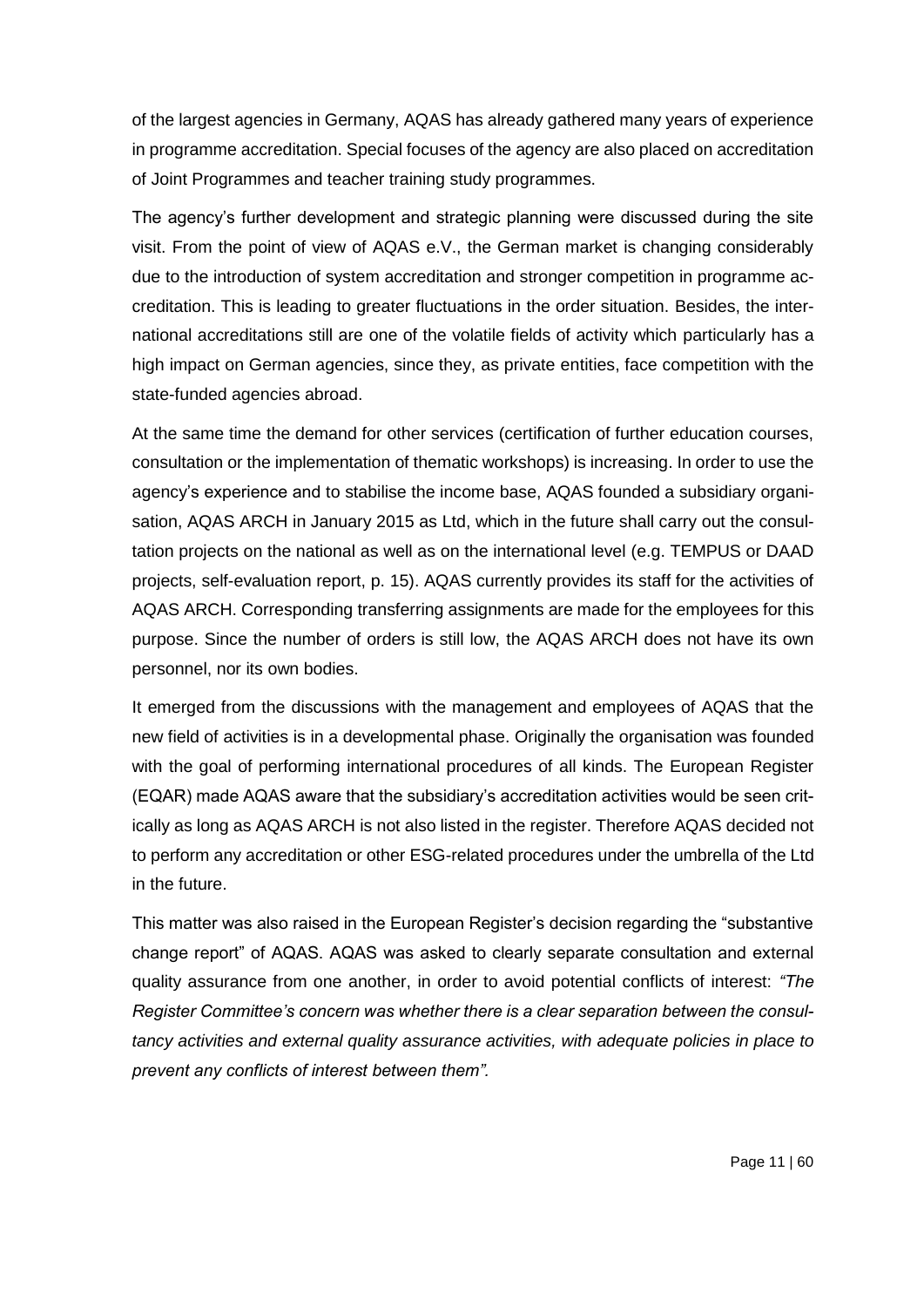AQAS regularly performs quality assurance procedures. The agency has defined clear and plausible goals in its mission statement that are lived out in everyday life of the agency.

The stakeholders are involved in all the agency's decision-making bodies and in all the expert groups employed by the agency. (self-evaluation report, p. 12ff.)

So far AQAS has not submitted any written provisions for the separation of quality assurance and consultation. It emerged from the discussions with the management and the employees of the agency that the activities of AQAS e.V. and AQAS ARCH are separated on an organisational and administrative level and corresponding staff transfers are arranged for personnel working on AQAS ARCH activities. The projects already carried out by AQAS ARCH raised a few questions for EQAR which were clarified through written discussion between EQAR and AQAS.<sup>7</sup> As a result, the procedures (as the one performed in Northern Cyprus) that fall under the ESG will in future be conducted by AQAS e.V. In discussions with the management and employees of the agency, it became clear for the review panel that the separation of quality assurance and consultation is being secured. However, from the panel's point of view, an official policy document, describing the relationship between the agency and the subsidiary, would become advisable at the latest when the increase of AQAS ARCH's activities takes place.

**Recommendation 1:** AQAS should, in form of the formal resolution, define the distinction between accreditation and consultation, between ESG and non-ESG activities and between AQAS and AQAS ARCH.

### **Result:**

1

**Standard 3.1 is substantially fulfilled.** 

### **3.2 Official status**

### **STANDARD:**

Agencies should have an established legal basis and should be formally recognised as quality assurance agencies by competent public authorities.

<sup>7</sup> AQAS - Substantive Change Report. Published on the website of the register: http://eqar.eu/fileadmin/agencyreports/2016-06\_C12\_SubstantiveChangeReport\_AQAS.pdf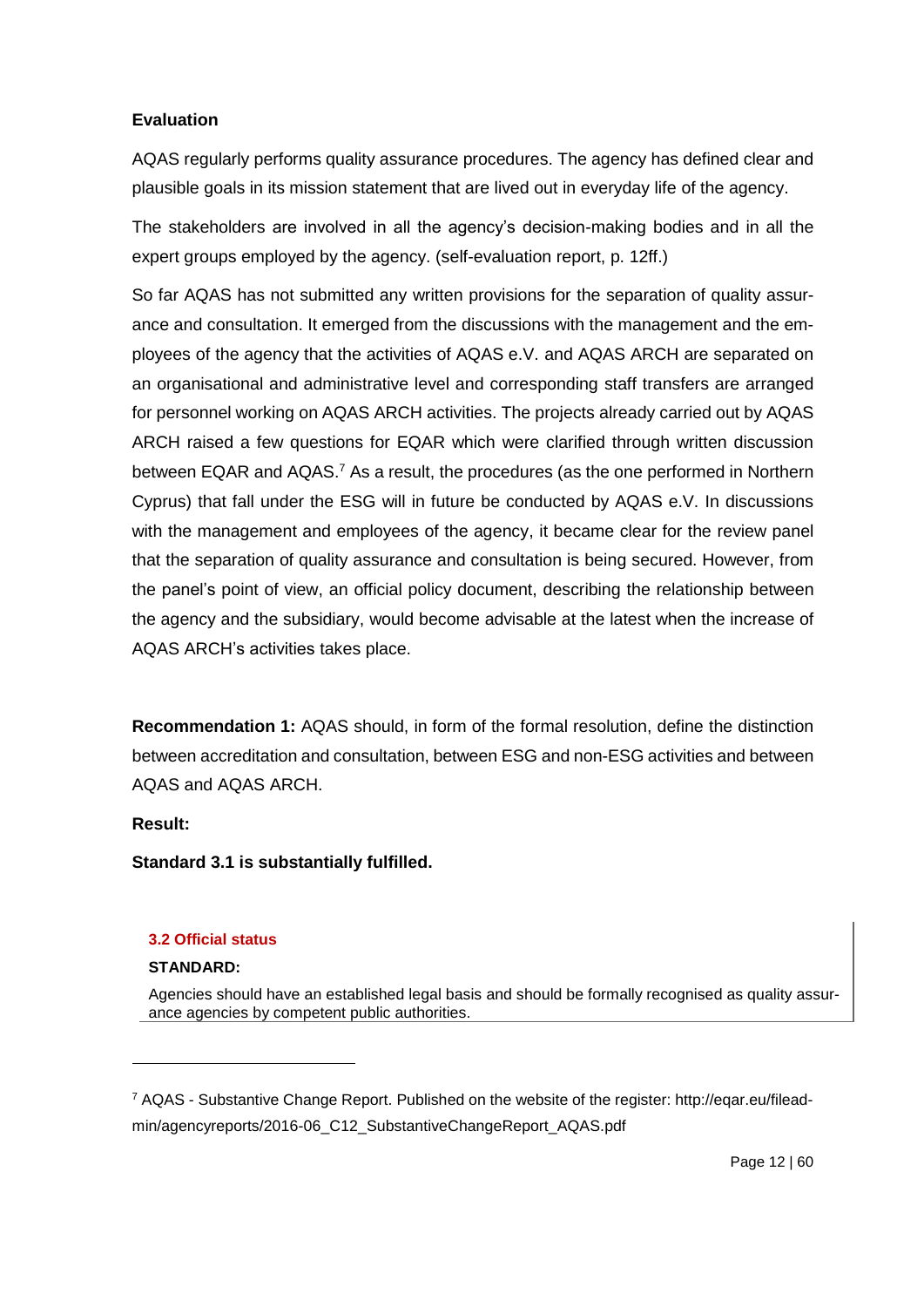#### **GUIDELINES:**

In particular when external quality assurance is carried out for regulatory purposes, institutions need to have the security that the outcomes of this process are accepted within their higher education system, by the state, the stakeholders and the public.

#### **Recommendation/conditions from the previous accreditation**

-None-

### **Documentation**

AQAS was listed as association no. 8059 in the Bonn magistrate's court's register of associations on 25 January 2002. After the head office was moved to Cologne, the agency's entry was finally updated by the Cologne magistrate's court on 12 January 2015 (Annex I.10). The first reaccreditation was granted on 15 March 2007 until 14 March 2012, the second reaccreditation on 23 February 2012 until 31 March 2017. AQAS has been an ENQA member since 19 November 2008 and has been registered in the European Register  $-$  EQAR  $-$  since 2010.

### **Evaluation**

The legal status of AQAS as a registered association is verified. The agency has been certified for programme and system accreditations in Germany through the accreditation procedures of the Accreditation Council. The agency did not require any separate certification for the activities performed abroad.

### **Result:**

### **Standard 3.2 is fulfilled.**

#### **3.3 Independence**

#### **STANDARD:**

Agencies should be independent and act autonomously. They should have full responsibility for their operations and the outcomes of those operations without third party influence.

#### **GUIDELINES:**

Autonomous institutions need independent agencies as counterparts.

In considering the independence of an agency the following are important:

• Organisational independence, demonstrated by official documentation (e.g. instruments of government, legislative acts or statutes of the organisation) that stipulates the independence of the agency's work from third parties, such as higher education institutions, governments and other stakeholder organisations;

• Operational independence: the definition and operation of the agency's procedures and methods as well as the nomination

and appointment of external experts are undertaken independently from third parties such as higher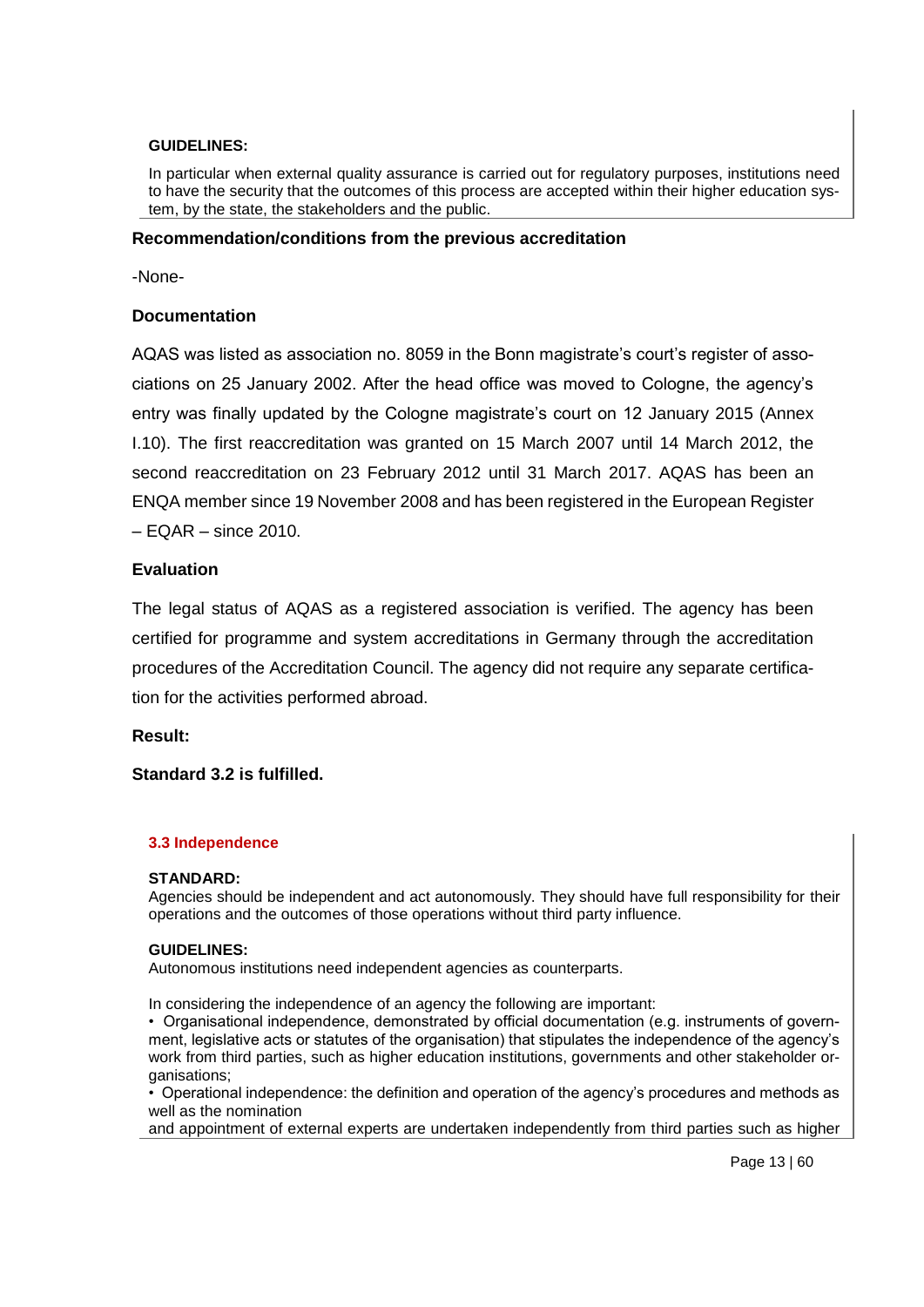education institutions, governments and other stakeholders;

• Independence of formal outcomes: while experts from relevant stakeholder backgrounds, particularly students, take part in quality assurance processes, the final outcomes of the quality assurance processes remain the responsibility of the agency.

Anyone contributing to external quality assurance activities of an agency (e.g. as expert) is informed that while they may be nominated by a third party, they are acting in a personal capacity and not representing their constituent organisations when working for the agency. Independence is important to ensure that any procedures and decisions are solely based on expertise.

#### **Recommendation/conditions from the previous accreditation**

The reaccreditation in 2012 was connected, inter alia, with the following conditions:

- For the non-uniform statements of exclusion criteria that should ensure the independence of experts, AQAS suitably demonstrates that these criteria have been bindingly set for the individual accreditation procedures and stated in all relevant documents in a uniform manner by 22.08.2012".

AQAS has standardised the exclusion criteria for activity as experts for all accreditation procedures by adjusting the "Manual for Experts in Programme Accreditation Procedures" and the "Declaration of Willingness towards Expert Activity for Programme Accreditation Procedures". In addition, they are specified with a binding effect as being resolutions of the respective accreditation commission. AQAS has revised the nomination of experts with the following resolutions:

- Programme accreditation Resolution of the commission from 28 August 2012;
- System accreditation Resolution of the commission from 10 May 2013;
- International programme and institutional accreditation Resolution of the commissions from 29 August 2016.

Furthermore, the review panel declared recommendations during the previous review that were related to the personnel link between the agency's different bodies (complaints commission, accreditation commissions and board) as well as to the committee members' freedom from instruction and independence.

- "In light of the overlapping of personnel between the board and accreditation commissions, AQAS should be bindingly obliged to document the functions and decision-making powers of the board members in the commissions of the agency".
- "In composing the independent complaints commission, an overlapping of personnel with further decision-making bodies of the agency should be excluded".
- "AQAS should bindingly document how it ensures freedom from instruction and the independence and impartiality of its committees and their members".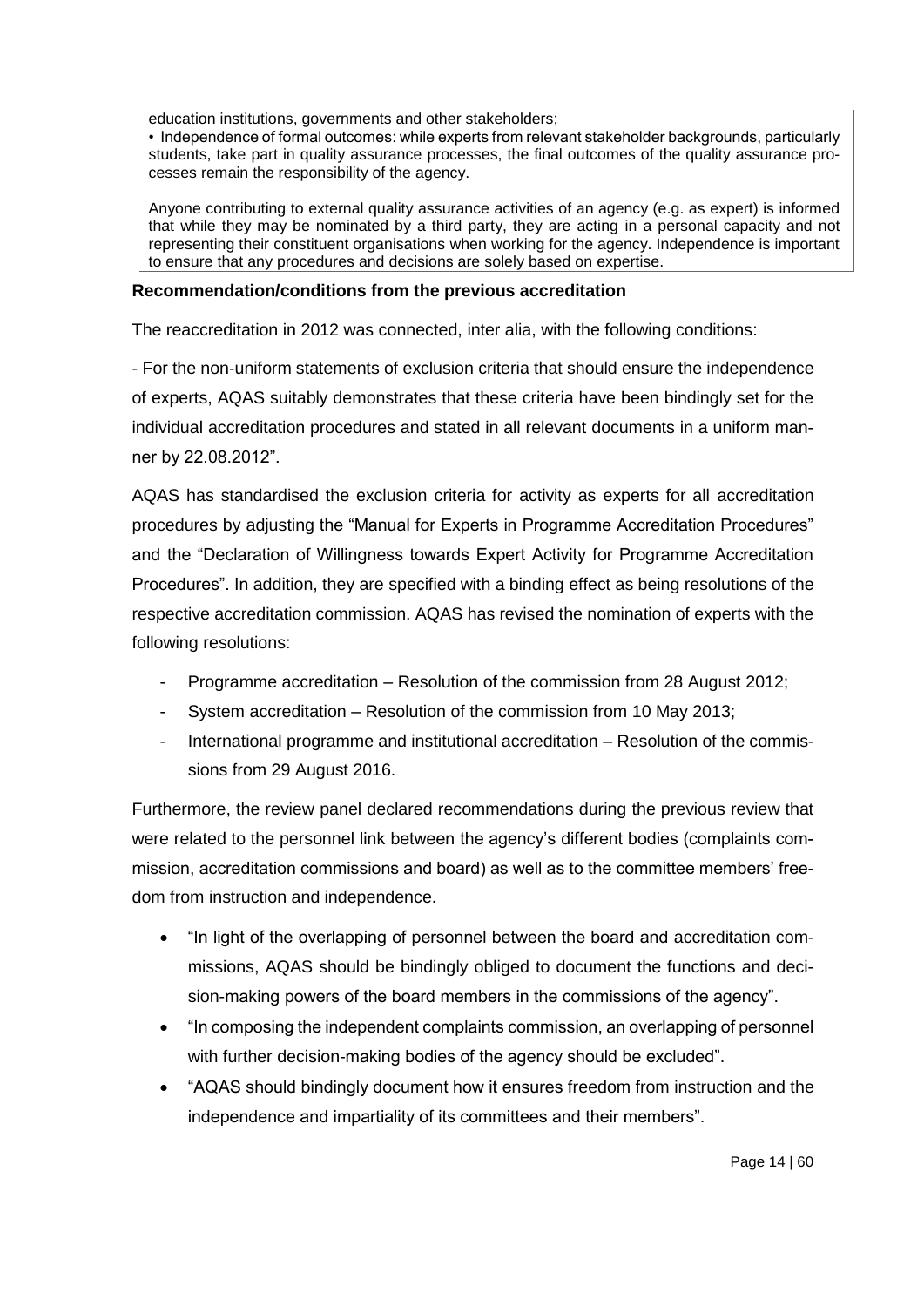At AQAS' general assembly in 2013, the amendments to the statute were made to eliminate the personnel link between the bodies. Since then the chair of the board is no longer a member of the accreditation commissions. The chair is elected among the representatives of higher education institutions. The commission members are appointed by the board; however, the commissions bear no accountability to the board. The composition of the complaints commission was adjusted to the effect that all members except the representatives of the accreditation commissions are entitled to vote.

The independence of the experts' decisions was noted as a "flagged issue" by EQAR during the last registration. (EQAR Approval of the Application, cl. 9). This topic concerned the Accreditation Council as well: As part of the monitoring in the 2012-2016 report period, the Accreditation Council criticised in a programme accreditation procedure that AQAS accreditation commission subsequently changed the review report without any further involvement of the experts. It obliged the agency to change its practice. The accreditation commission consequently corrected its approach with a resolution from 18/19 August 2014.

## **Documentation**

The agency considers itself to be an organisation that is deliberately separate from the state and devoid of influence from third parties (self-evaluation report, p. 19-21). Pursuant to § 6 of the statute, the general assembly is responsible for electing the board members. It receives the statement of accounts and the approval of the actions of the board. In addition, the general assembly can submit proposals for criteria of accreditation and procedural principles to the accreditation commissions. Beyond the tasks of the AQAS general assembly described, it has no connection with the agency's other bodies.

The board consists of five people: First and second chair, a treasurer and two other members (statute, § 7). The board appoints the accreditation commissions and the complaints commission, compiles the budget plan and reaches agreements with other accreditation organisations while taking into account the suggestions of the general assembly.

The agency's central decision-making bodies are the two accreditation commissions for programme and system accreditation. Each one makes decisions on individual accreditations based on the recommendation of the respective expert group (statute, § 8) and concludes procedural principles and standards while taking the general assembly's recommendations into account. The accreditation commission of programme accreditation is interdisciplinary in its composition and representation of all interest groups is ensured by the statute.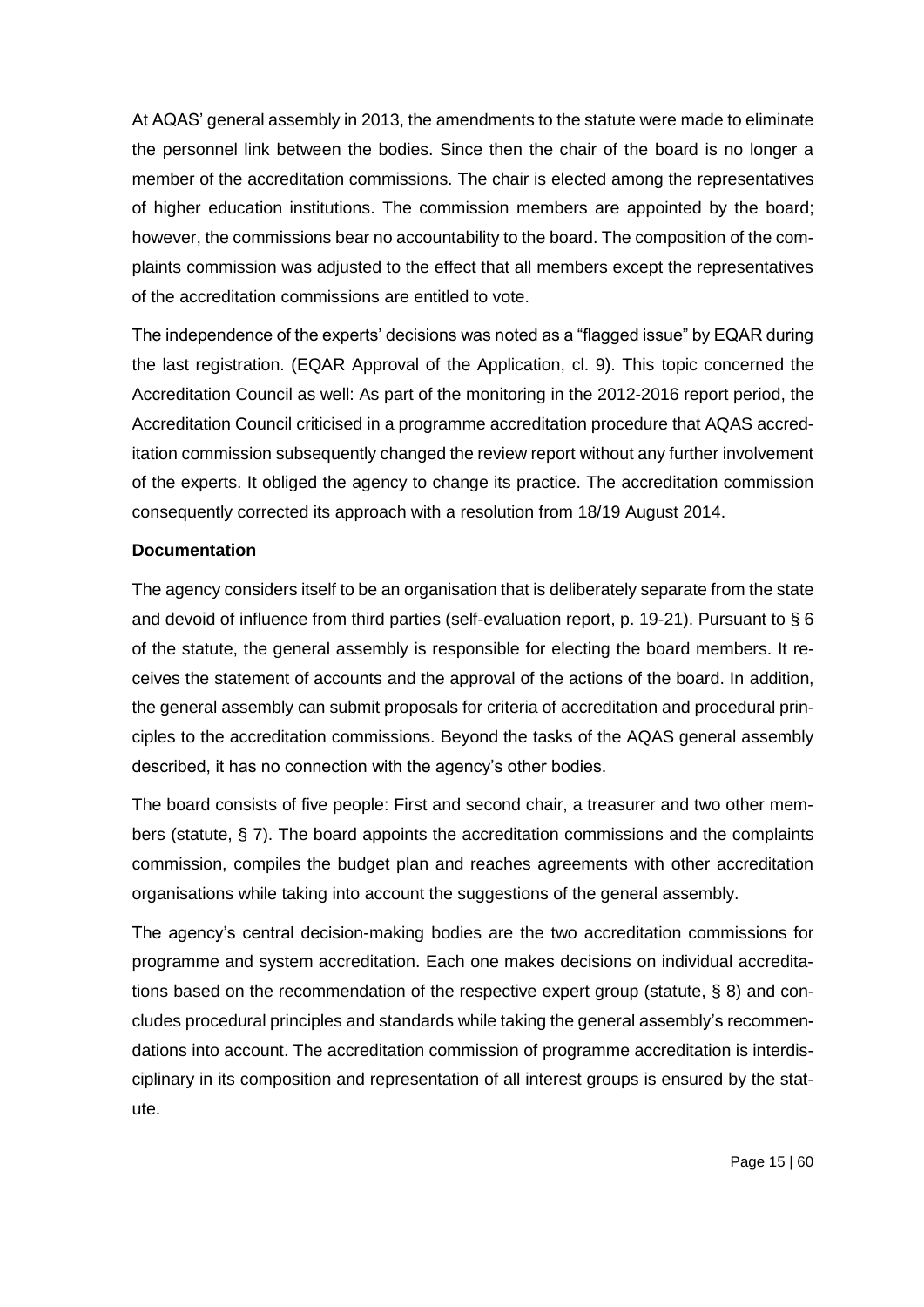The impartiality of the members of the complaints commission is also governed in the corresponding rules of procedure (Annex I.06).

Along with the resolutions of the responsible accreditation commissions, the agency presents criteria for appointing experts for programme and system accreditation that ensure the experts' impartiality and independence.

According to the criteria in terms of the programme and system accreditation procedure, partiality of an expert occurs if: had been awarded a doctorate or the qualification of university as a lecturer by the institution undergoing accreditation in the last five years, had been active as a lecturer at the institution in the last two years, applied for a post at the respective institution in the last five years or is currently applying for a post, is/was related to a member of the faculty of the respective institution, or has regular or current joint publications or research projects with a member of the faculty of the respective institution in the last five years.

In addition, the experts are obliged to sign a statement of impartiality in order to declare their independence. The criteria listed above are also included in the impartiality declarations (self-evaluation report, p. 20).

For the procedures performed abroad, AQAS uses the "Principles for the selection of Experts" (Annex VI.10). The principles of expert selection by the European Consortium "ECA" underlie the document. $8$  There are also criteria for the composition of the expert group as well as the declarations of impartiality that are signed by the experts for individual procedures.

# **Evaluation**

 $\overline{a}$ 

The review panel positively evaluated the measures taken by AQAS to ensure independence. The agency has ensured independence and impartiality for its own bodies as well as the employed expert groups through resolutions and restructuring.

The debates in the previous procedures on the accreditation of the agency primarily involved the activities in Germany. AQAS has also submitted criteria and declarations of impartiality for international procedures (programme and institutional accreditation) to ensure

<sup>&</sup>lt;sup>8</sup> ECA Principles for the Selection of Experts – [http://ecahe.eu/w/index.php/Principles\\_for\\_the\\_Selec](http://ecahe.eu/w/index.php/Principles_for_the_Selection_of_Experts)[tion\\_of\\_Experts](http://ecahe.eu/w/index.php/Principles_for_the_Selection_of_Experts)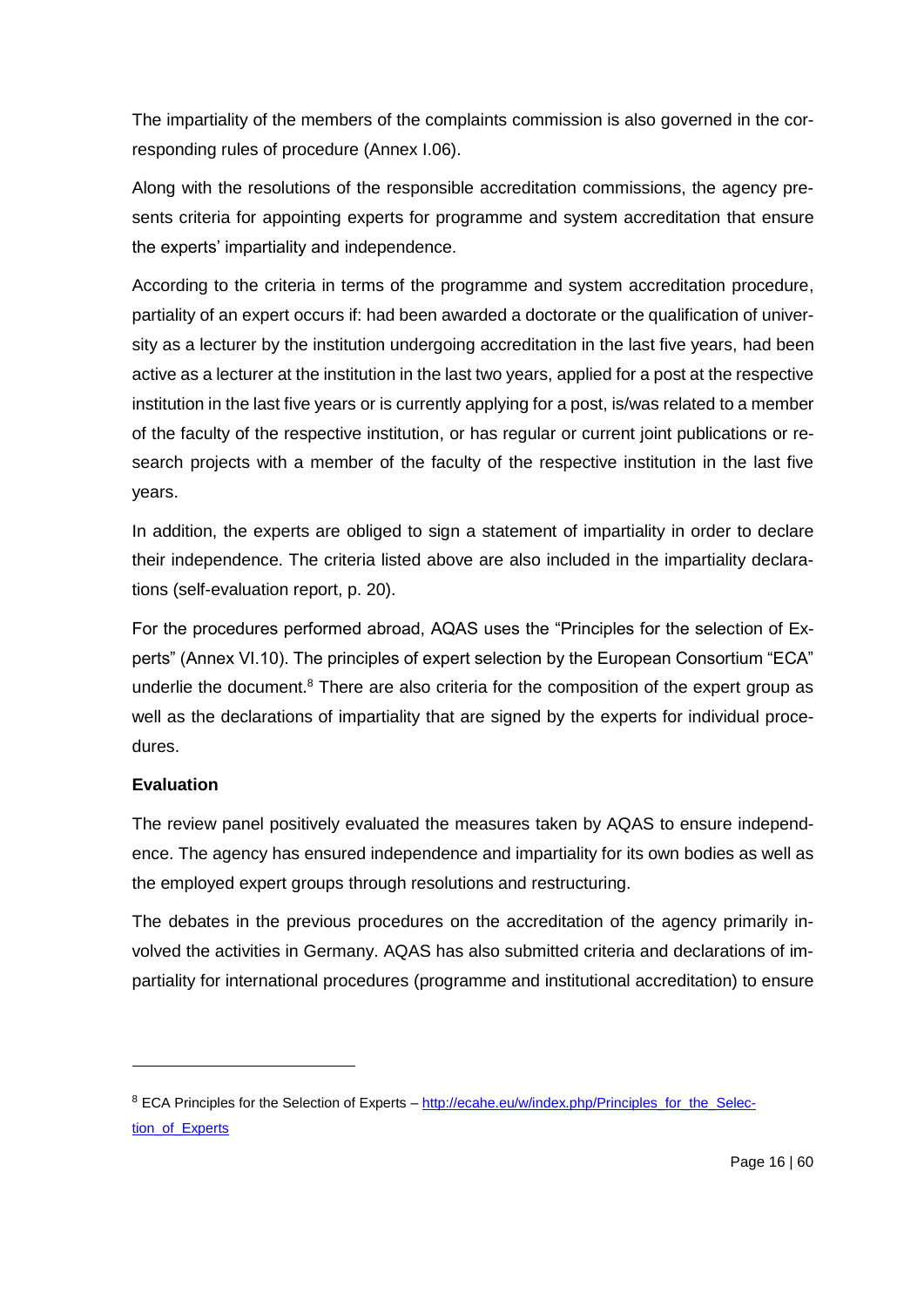the experts' independence and impartiality. In order to ensure the independence of the expert decisions, AQAS attached a resolution of the programme accreditation commission on "Intervention in review reports" to the submitted application.

The review panel of the Accreditation Council was therefore convinced that with this resolution, AQAS guarantees that experts hold full sovereignty over the review report for which they are responsible.

### **Result:**

### **Standard 3.3 is fulfilled.**

#### **3.4 Thematic analysis**

#### **STANDARD:**

Agencies should regularly publish reports that describe and analyse the general findings of their external quality assurance activities.

#### **GUIDELINES:**

In the course of their work, agencies gain information on programmes and institutions that can be useful beyond the scope of a single process, providing material for structured analyses across the higher education system. These findings can contribute to the reflection on and the improvement of quality assurance policies and processes in institutional, national and international contexts.

A thorough and careful analysis of this information will show developments, trends and areas of good practice or persistent difficulty.

### **Recommendation/conditions from the previous accreditation**

The European Register identified the standard as a "flagged issue" in the previous confirmation of eligibility.

### **Documentation**

The agency indicates to be performing thematic analyses with the "reporting back" instrument. This instrument is issued to gather the results and experiences over the course of the various projects and accreditation procedures. They are presented and/or released through events, conferences, purpose-specific newsletters, training sessions, workshops, discussions or even publications. This allows AQAS to incorporate the essential findings into the system (Annex V.4).

According to the assessment in the course of the previous reaccreditation of AQAS, the agency used to compile annual reports that summarised the results and experiences of the agency and were provided to the board and the employees. This was no longer outlined in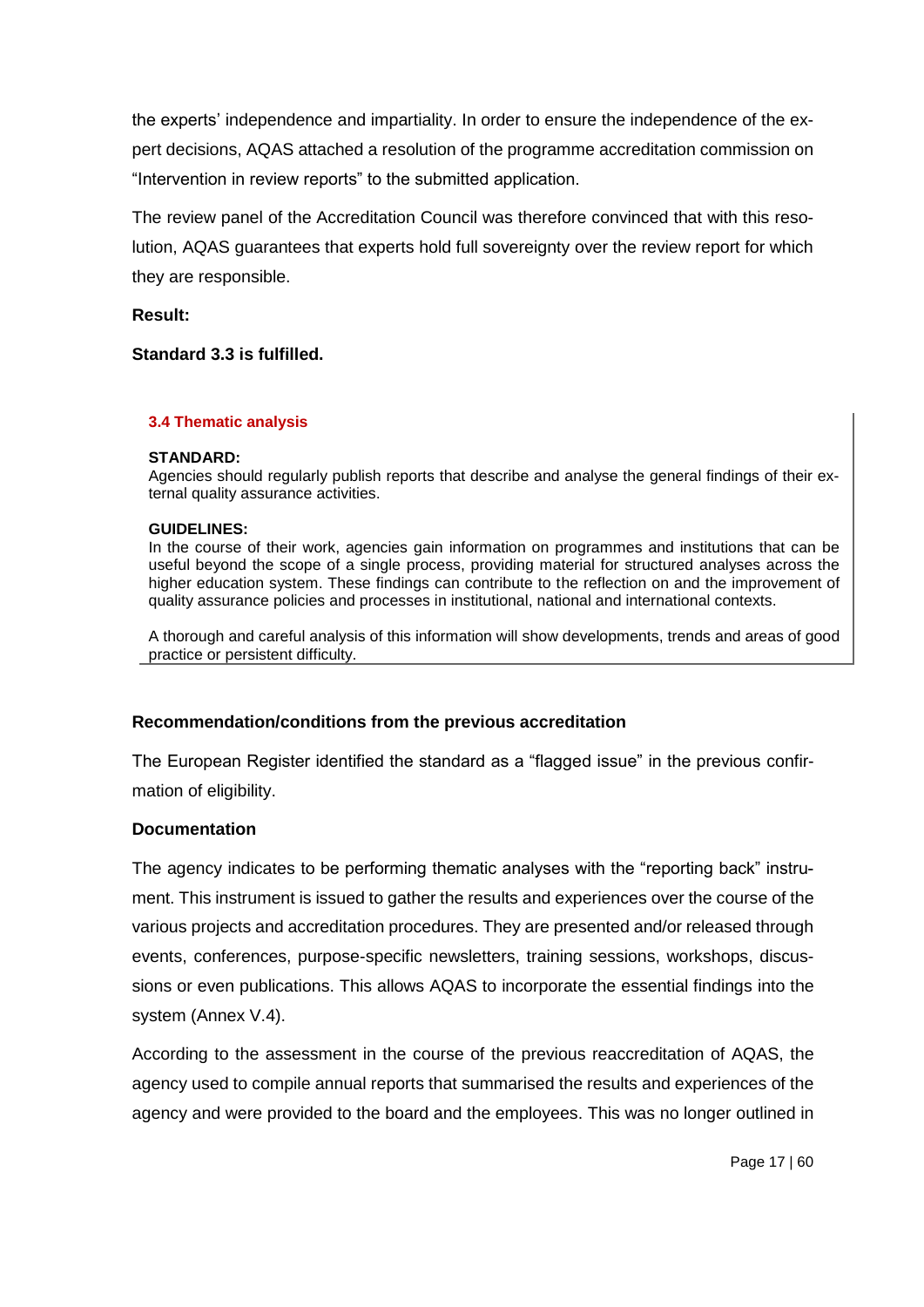the current self-evaluation report.

In the self-evaluation report AQAS indicates that in the past it has fallen to the Accreditation Council to perform comprehensive analyses. AQAS states it plans to publish analyses in future, however it will continue to follow the "reporting back" instrument.

### **Evaluation**

In the previous version of the ESG, the standard was called "system-wide analysis". It was therefore difficult for the agencies to implement the system-wide analyses due to the decentralised configuration of the German accreditation system. In accordance with the new version of the ESG, agencies are obliged to perform thematic analyses of their own work, both at domestic and international level and to reflect the results in the external quality assurance.

The standard consists of three requirements for quality assurance and quality development organisations. Firstly, attention is paid to how/ in which form the agency analyses internally its activity. The next step is the publication of the analysis. Finally, it is expected that the agency uses the results of the analysis for the further development of its activities.

AQAS, as the largest agency in Germany, has comprehensive knowledge and experience in the conducted procedures as well as in the statistical information. These have so far not been used in terms of the standard 3.4. The information on events, projects, fora etc. can be found on the agency's website, however this information does not have any analytical character. Thematic analyses should take place at regular intervals, in order to better assess and consider the observed developments, trends or even difficulties in their own work.

The review panel was able to gain the impression from the discussion with the management that the agency has the willingness to deal systematically with analytical work in future. The self-evaluation report performs a first step by prompting the agency to present and categorise the conditions in German programme accreditations, which were categorised and analysed for the sake of forming their quality impact (section 3.1.10). Some of the agency's activities (presentations, contributions, newsletters), also include partially analytical aspects. However, the results of the performed analyses are not found on the website of the agency.

From the point of view of the review panel, the agency should in future produce reports or documents with analytical character, use them in an aggregated form for the further development of their own activities and make them available on the website, in order to convey their findings to an interested public.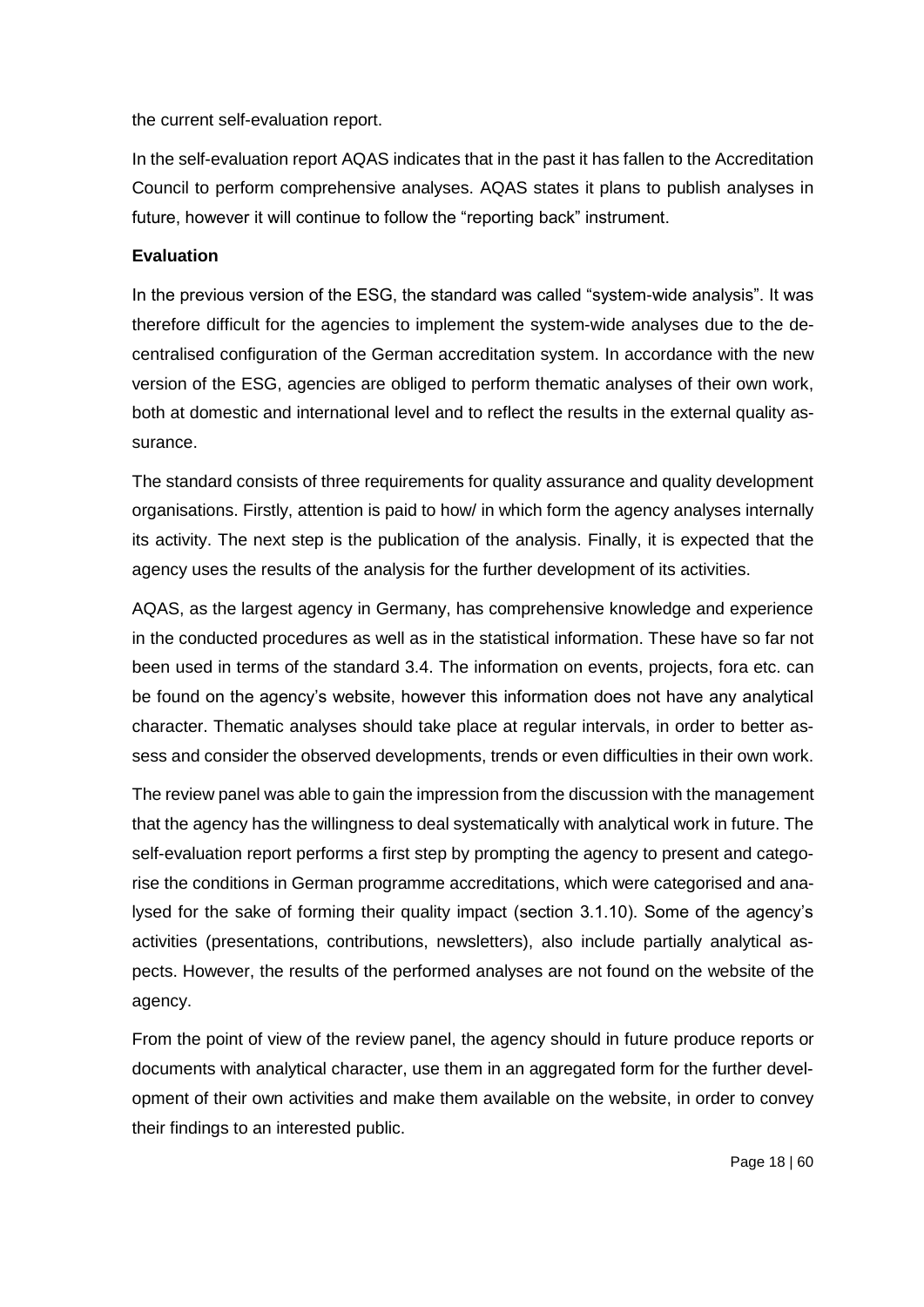**Recommendation 2:** AQAS should develop a concept for future thematic analyses and publish a first contribution on their homepage within a short period of time.

#### **Result:**

#### **Standard 3.4 is partially fulfilled.**

#### **3.5 Resources**

#### **STANDARD:**

Agencies should have adequate and appropriate resources, both human and financial, to carry out their work.

#### **GUIDELINES:**

It is in the public interest that agencies are adequately and appropriately funded, given higher education's important impact on the development of societies and individuals. The resources of the agencies enable them to organise and run their external quality assurance activities in an effective and efficient manner. Furthermore, the resources enable the agencies to improve, to reflect on their practice and to inform the public about their activities.

#### **Recommendation/conditions from the previous accreditation**

-None-

#### **Documentation**

#### *Staffing*:

The agency's head office is managed by two full-time Managing Directors who share responsibility in various areas and perform operative functions. The employed programme managers are responsible for the content management of the procedures. AQAS currently employs twelve programme managers who have an academic background ([…] full time equivalents/FTE), including three "senior programme managers", along with the administrative staff. The head office is also supported by four student assistants. The CVs of the employees can be found in Annex II.05. The administration at AQAS is divided into three areas: organisational assistance ([…] FTE), bookkeeping ([…] FTE) and the secretariat ([…] FTE). According to the self-evaluation report (p. 78), an average of 20 procedures per programme manager are performed in a year. The costs are calculated in such a way that 20 procedures per programme manager per year should be covered by 85 % of the existing capacity.

The employees for the agency are recruited based on criteria compiled previously. AQAS has developed preparatory measures for integrating new staff (Annex I.23). Along with general advanced training measures, in 2010 AQAS adopted a concept for individual professional training, through which all employees receive a flat rate of EUR […] for them to take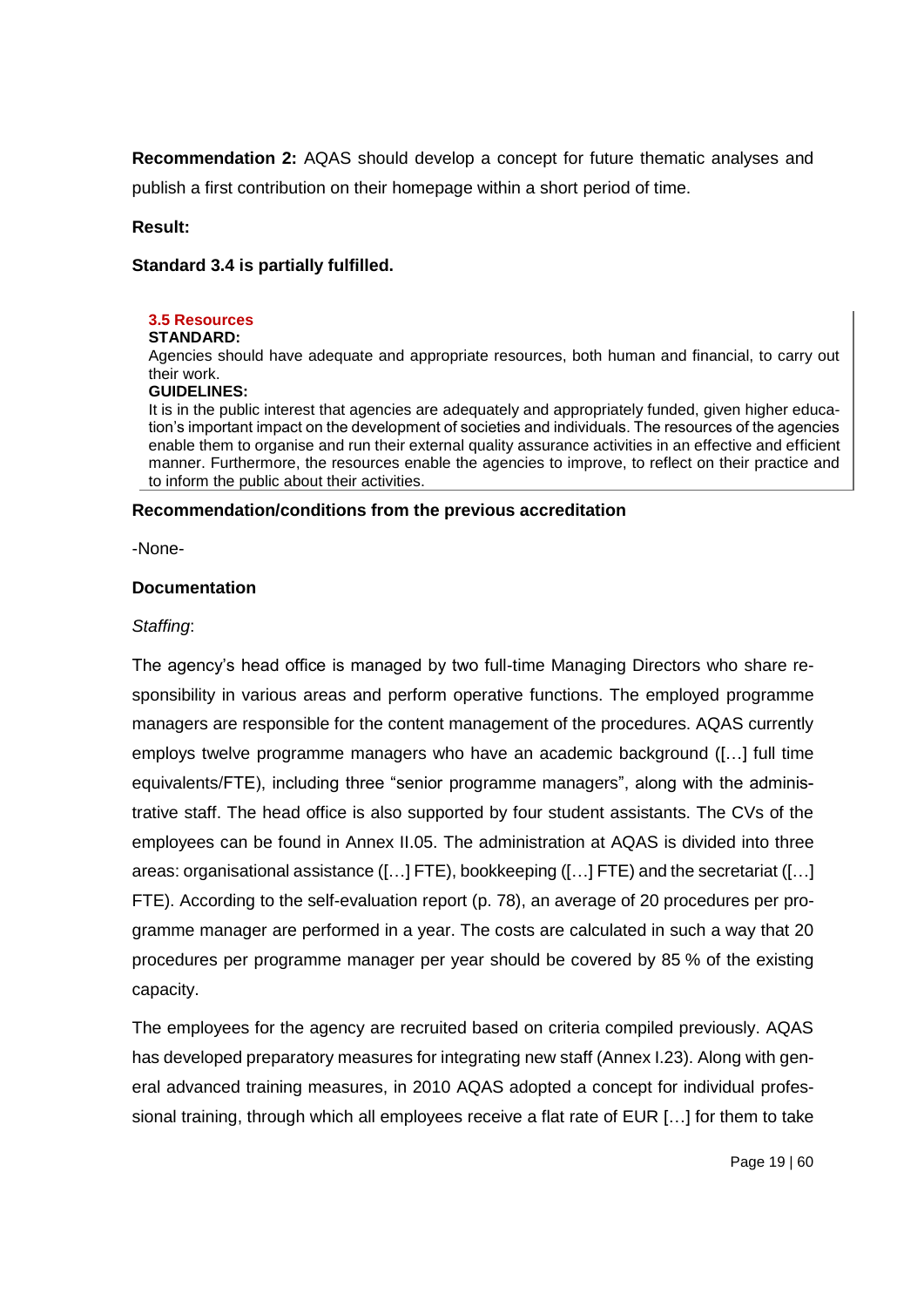a further education opportunity, for example during legal educational leave.

The board of AQAS has also adopted a concept for the compatibility of family and work. (Annex I.21).

# *Financial resources:*

According to the financial report AQAS had revenues in 2015 of EUR […]. The expenses came to EUR […]. The enclosed financial plan for 2016 shows the agency's total output at EUR […].

# *Material resources:*

The agency has modern office spaces (480  $m<sup>2</sup>$ ) available for material setup. Each work space is equipped with an ergonomic table and chair, a telephone connection and a PC or laptop. The fixed assets of AQAS came to approx. EUR […] as of 31 December 2015.

The agency has a virtual work environment (Citrix Environment), which works with an external data centre via stream to allow employees to access the system from outside. In terms of data security, the agency has developed an IT guideline (Annex I.18) that establishes the rights and duties of the employees in this area.

# **Evaluation**

The staffing, material setup and financial resources of the agency are appropriate and sufficient. The employees are well qualified according to the submitted CVs and appeared to be very motivated and dedicated during the site visit. The calculations of the work standard of 20 procedures per year were confirmed by the programme managers as being realistic. They stated that this would leave enough time for cross-departmental tasks.

The agency's management monitors the usual fluctuations in the volume of orders as well as the shrinking of the accreditation market in Germany, which is caused by the transition to system accreditation. The chosen strategy to keep present staff levels and to obtain more international contracts in order to do so, represents a comprehensible decision.

# **Result:**

**Standard 3.5 is fulfilled.** 

# **3.6 Internal quality assurance and professional conduct**

# **STANDARD:**

Agencies should have in place processes for internal quality assurance related to defining, assuring and enhancing the quality and integrity of their activities.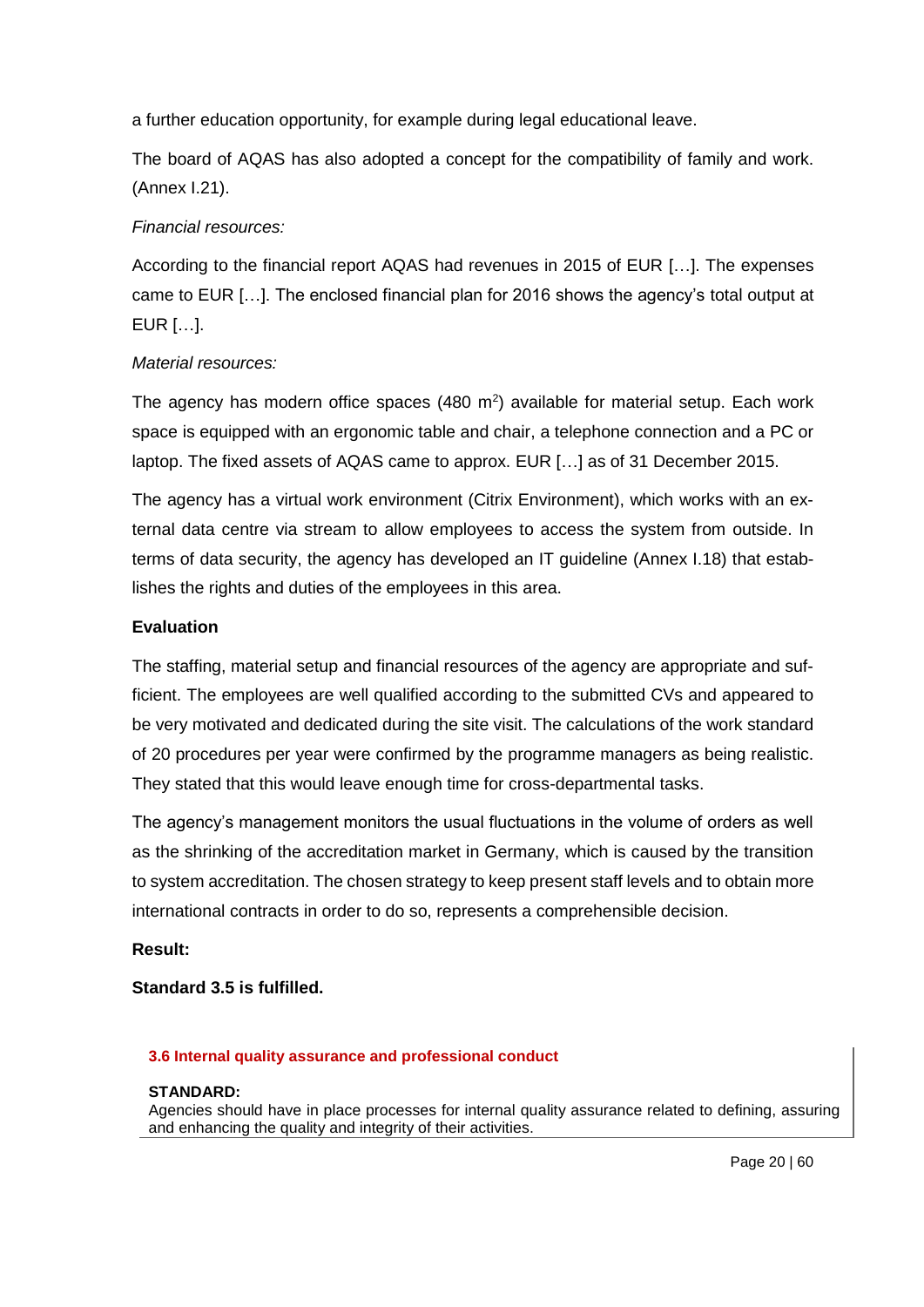#### **GUIDELINES:**

Agencies need to be accountable to their stakeholders. Therefore, high professional standards and integrity in the agency's work are indispensable. The review and improvement of their activities are ongoing so as to ensure that their services to institutions and society are optimal.

Agencies apply an internal quality assurance policy which is available on its website. This policy ensures that:

- all persons involved in its activities are competent and act professionally and ethically;
- includes internal and external feedback mechanisms that lead to a continuous improvement within the agency;
- guards against intolerance of any kind or discrimination;
- outlines the appropriate communication with the relevant authorities of those jurisdictions where they operate;
- ensures that any activities carried out and material produced by subcontractors are in line with the ESG, if some or all of the elements in its quality assurance activities are subcontracted to other parties;
- allows the agency to establish the status and recognition of the institutions with which it conducts external quality assurance.

### **Recommendation/conditions from the previous accreditation**

-None-

1

### **Documentation**

AQAS adopted a new version of the quality assurance concept as a formalised binding system on 31 May 2016 through the resolutions of the board (Annex V.01) and published it on the homepage.<sup>9</sup> The new version is based on part III of the ESG (standards for quality assurance agencies) and pursues the following aims:

- *1. Permanently positioning AQAS e. V. as an agency for quality assurance in education,*
- *2. Recognition of AQAS e. V. in a national and an international context,*

*3. Ensuring the high quality of the procedures performed by AQAS e. V.<sup>10</sup>*

The understanding of quality described in the **mission statement** underlies this as a starting point for the agency's internal quality assurance. This includes the following maxims:

-Responsibility for teaching and learning and their quality assurance is borne by the higher education institutions.

<sup>9</sup> <http://www.aqas.de/downloads/QM-KonzeptAQAS.pdf>

<sup>10</sup><http://www.aqas.de/ueber-aqas/aqas-qualitaetssicherung/>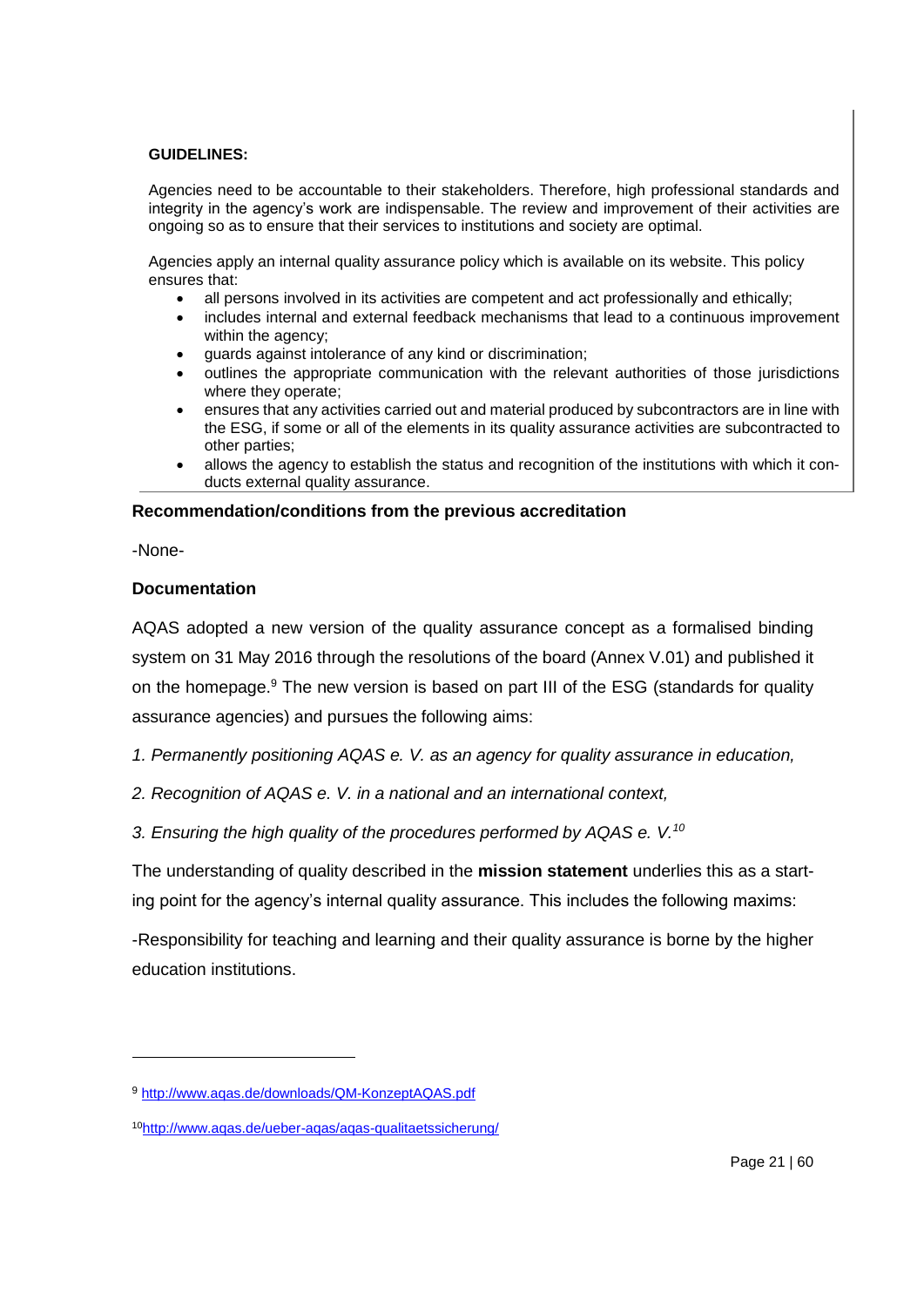-The assessment by AQAS is based on the one hand on the aims set by the higher education institution and on the other on fulfilling standards.

-In the programme accreditation procedure, the suitability of the aims and the competences expressed in them, as well as the suitability of the concept and the study programme, resources, organisation and quality assurance procedures of the higher education institutions for achieving these aims are reviewed.

AQAS writes in the guidelines Annex V.01 (Concept for quality assurance of AQAS): The QA concept of the agency "includes internal and **external feedback mechanisms** that contribute to continuous development within the agency". AQAS presents an example of one of the external feedback mechanisms in the form of the monitoring results of the Accreditation Council, which were later integrated into AQAS' procedure materials.

In addition, AQAS assigns the Center for Evaluation and Methods at the University of Bonn (ZEM) to conduct surveys on the procedures performed. The results are presented by ZEM in semi-annual reports and are submitted to the board, the responsible accreditation commission and the head office. In addition, the summarised results are published on the agency's website. The questionnaires are aimed on the one hand at accreditation experts and on the other hand at contact persons of the applying higher education institutions. The agency presented the results of the surveys in detail in the self-evaluation report (page 32, 6.4. External feedback mechanisms). According to its own statement, AQAS uses the results to improve the procedural materials and processes, which find their way into the corresponding brochures and other binding procedural documentation.

Internally, AQAS has various feedback methods:

**Annual feedback session** – The head office reviews the accreditation commissions' resolutions for consistency. The results of this review are submitted to the accreditation commissions and discussed during an annual feedback session with the members of the commissions.

**Exchange of both accreditation commissions** – After the feedback session, an exchange of the accreditation commission takes place.

**The head office** uses various formats to exchange views internally and give feedback. For one, they meet twice per month at the Jour **Fixe**. Furthermore, **regular meetings** take place with the management and once per year there is a **closed meeting**.

In order to professionally shape the work atmosphere, the consultants have developed the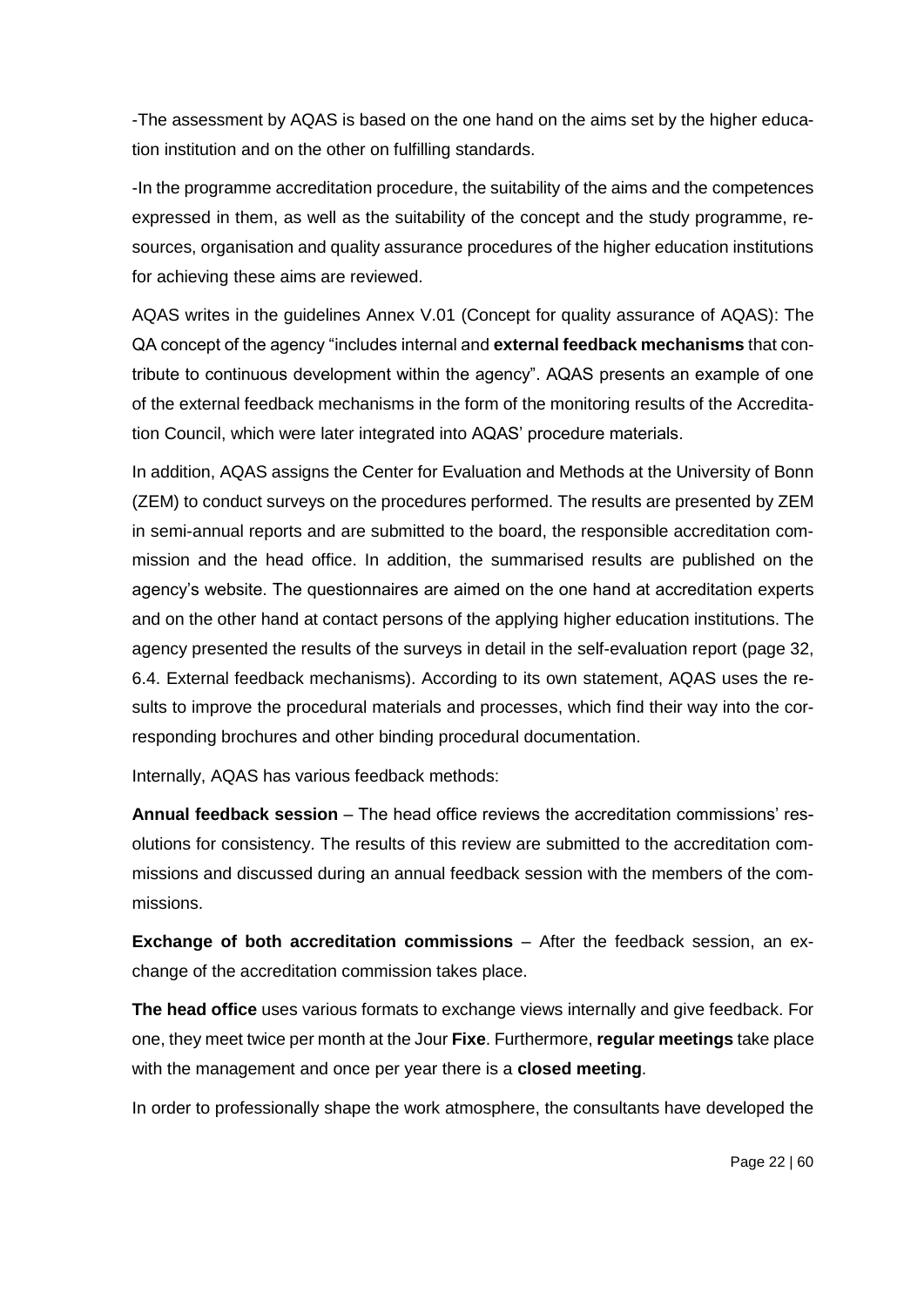"Self-image of the programme managers" (Annex I.9) on their own initiative. The agency ensures that the employees regularly reflect on their roles.

In addition, AQAS regularly employs **internal working groups**, which handle current issues and present their results at the Jour Fixe or the closed meeting. Meetings concerning reflection on ongoing procedures take place regularly at the head office and are led by the senior consultants.

AQAS uses a Share Point server, where all the agency's core processes are available with the respective responsibilities, corresponding information and required submissions, as a manual for internal quality management. Two employees are responsible for keeping the Share Point server up to date.

#### **Evaluation**

The agency's shared understanding of quality, clear quality goals and especially the systematic external and internal feedback mechanisms represent a sufficient basis for quality management.

A notable positive aspect is related with the instruments for guaranteeing the employees' professionalism and integrity. Regular reflection and a defined self-image can contribute significantly to the further development of the agency's internal processes and activities.

The surveys carried out by ZEM are also very welcome, as the results are primarily used for the continuous optimisation of procedural processes. However, this instrument concentrates heavily on programme accreditation within Germany. This is accounted for by the fact that the agency's work largely consists of national programme accreditation. Nonetheless, it would be desirable in the long term to also analyse other types of AQAS procedures regarding internal quality development and to integrate the findings appropriately.

During the site visit, the review panel could assure itself that the internal quality assurance system is used continuously and represents a solid basis for simplifying day-to-day work.

However, the agency's quality management concept remains incomplete insofar as the quality cycles are not closed systematically. In order to guarantee that each individual process is presented and improved and to fulfil the PDCA principle (plan-do-check-act), the Share Point server should be supplemented with the available quality measures, including the ZEM analyses, and clear feedback loops should be defined.

**Recommendation 3:** AQAS should expand the existing Share Point server to the extent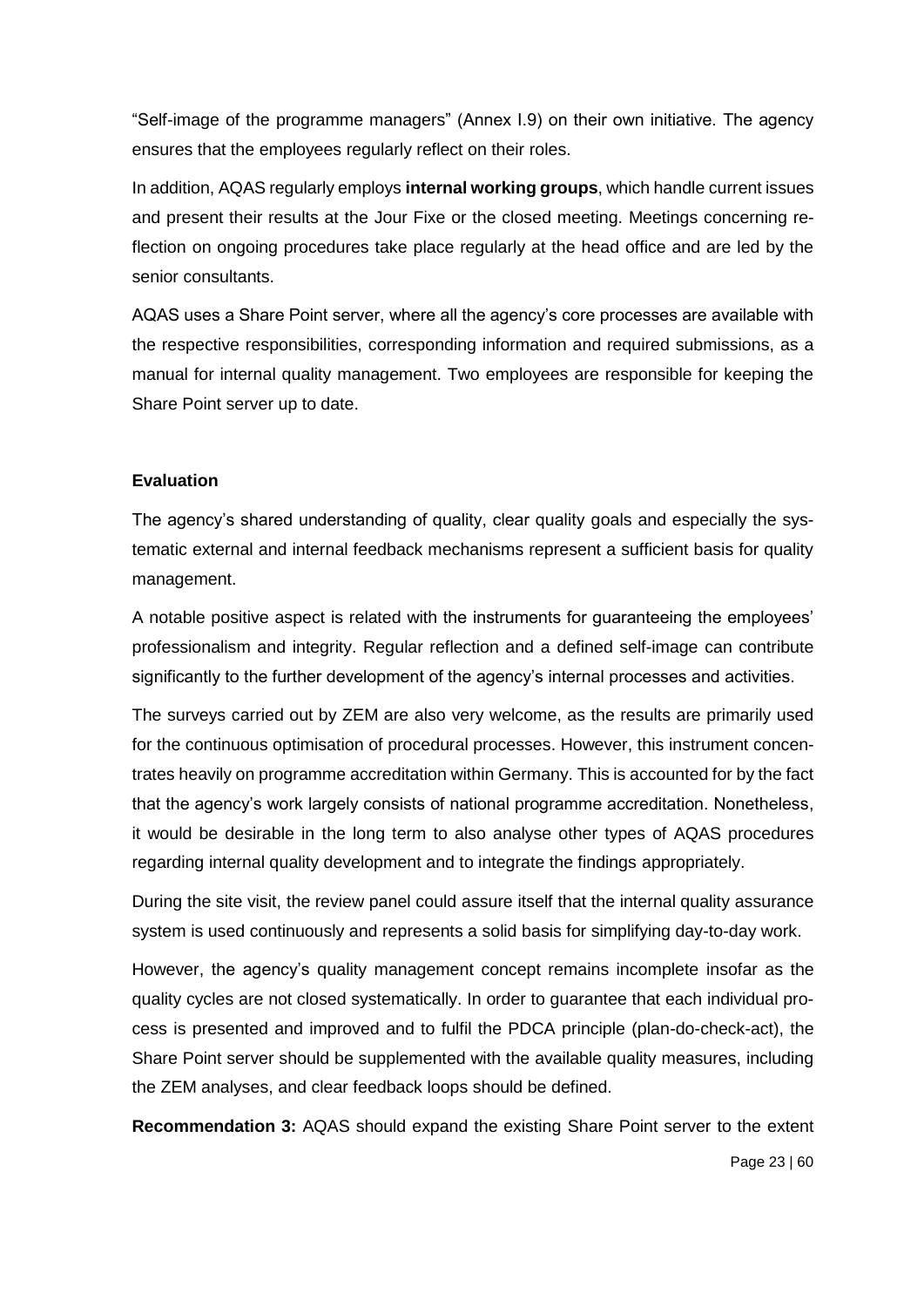that the quality management processes display the requirements of the PDCA cycle.

**Result:**

#### **Standard 3.6 is substantially fulfilled.**

#### **3.7 Cyclical external review of agencies**

#### **STANDARD:**

Agencies should undergo an external review at least once every five years in order to demonstrate their compliance with the ESG.

#### **GUIDELINES:**

A periodic external review will help the agency to reflect on its policies and activities. It provides a means for assuring the agency and its stakeholders that it continues to adhere to the principles enshrined in the ESG. .

#### **Recommendation/conditions from the previous accreditation**

-None-

#### **Documentation**

AQAS was reviewed for the first time by the Accreditation Council in 2002. The agency has been reaccredited every five years since then. This ensures that there are regular reviews.

#### **Evaluation:**

With the current procedure of reaccreditation, which proves the compliance with the ESG as well, AQAS meets the requirement for regular external monitoring contained in ESG standard 3.7.

#### **Result:**

#### **Standard 3.7 is fulfilled.**

#### **2.1 Consideration of internal quality assurance**

#### **STANDARD:**

External quality assurance should address the effectiveness of the internal quality assurance processes described in Part 1 of the ESG.

#### **GUIDELINES:**

Quality assurance in higher education is based on the institutions' responsibility for the quality of their programmes and other provision; therefore it is important that external quality assurance recognises and supports institutional responsibility for quality assurance. To ensure the link between internal and external quality assurance, external quality assurance includes consideration of the standards of Part 1. These may be addressed differently, depending on the type of external quality assurance.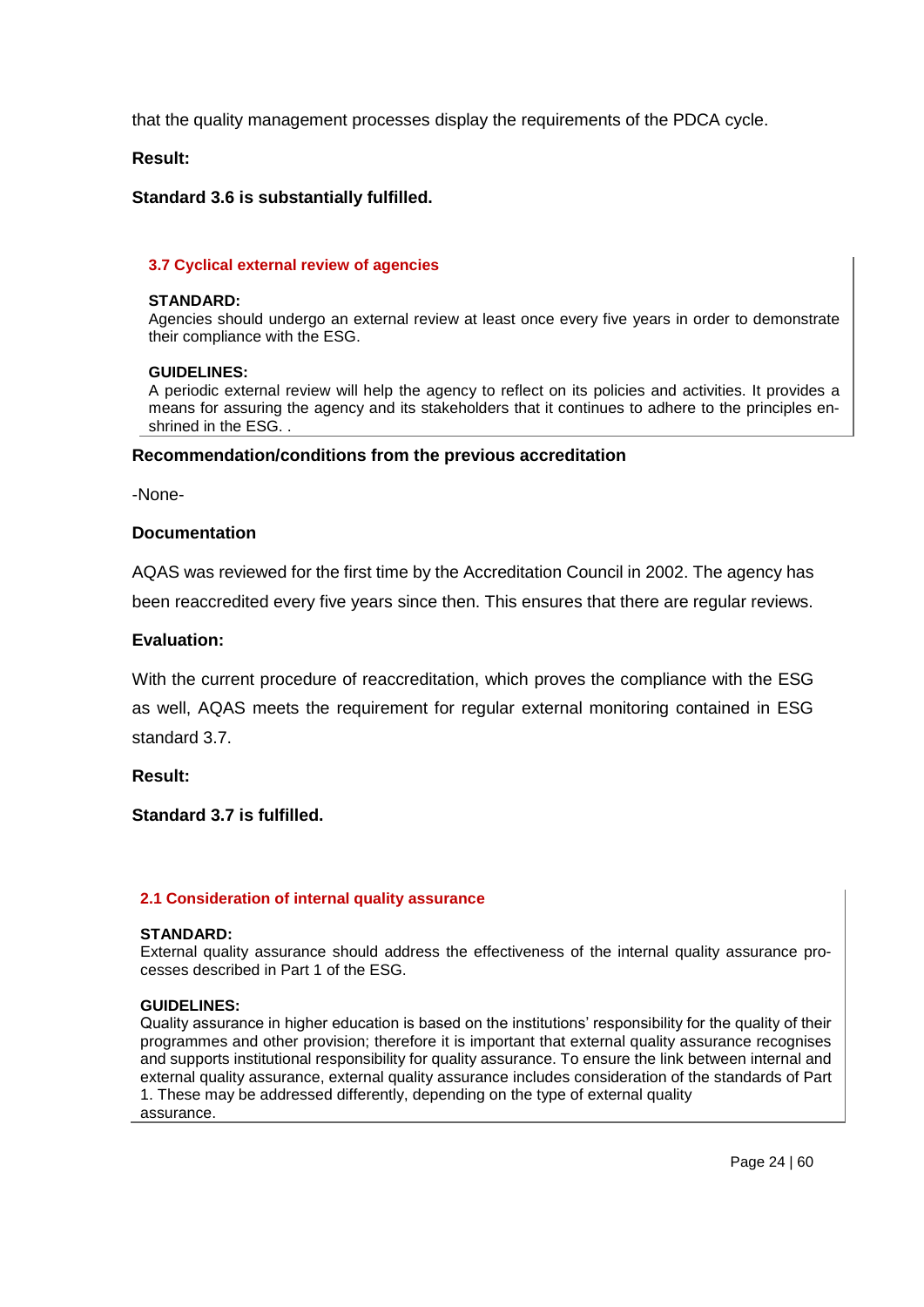# **Recommendation/conditions from the previous accreditation**

-None-

### **Documentation**

AQAS has developed corresponding guidelines for all procedure formats.

- Programme accreditation: Guidelines for preparing an accreditation application (Annex III.18)
- System accreditation: Guidelines for preparing the application for admission for a system accreditation procedure (preliminary assessment) (Annex III.38)
- System accreditation: Guidelines for system accreditation (Annex III.39)
- Programme accreditation abroad: Guidelines for preparing an application for programme accreditation (Annex VI.3) Institutional accreditation abroad: Guidelines for preparing an application for institutional accreditation (Annex VI.08)

1. Programme and system accreditation: Programme and system accreditation procedures are conducted by AQAS on the basis of the relevant rules of the Accreditation Council. The rules of the Accreditation Council take into account the standards included in part 1 of the ESG and are defined in the agency's corresponding guidelines.

2. International programme accreditation and institutional accreditation: For the international programme accreditation procedures, AQAS has described a total of seven standards, which are oriented around the ESG (Annex VI.02).<sup>11</sup> AQAS has also developed eight quality standards for institutional accreditation in accordance with part 1 of the ESG. (Annex VI.07). However, these have not been published on the agency's website (see ESG 2.5).

After the new version of the ESG was published in May 2015, the agency revised the criteria for international procedures accordingly.

# **Evaluation**

1

In relation to programme and system accreditation with the Accreditation Council seal, no detailed review of the attached synopses is required, as these procedures comply with the Accreditation Council's "Rules for accrediting study programmes and for system accredita-

<sup>11</sup> <http://www.aqas.eu/downloads/Criteria%20for%20Programme%20Accreditation.pdf>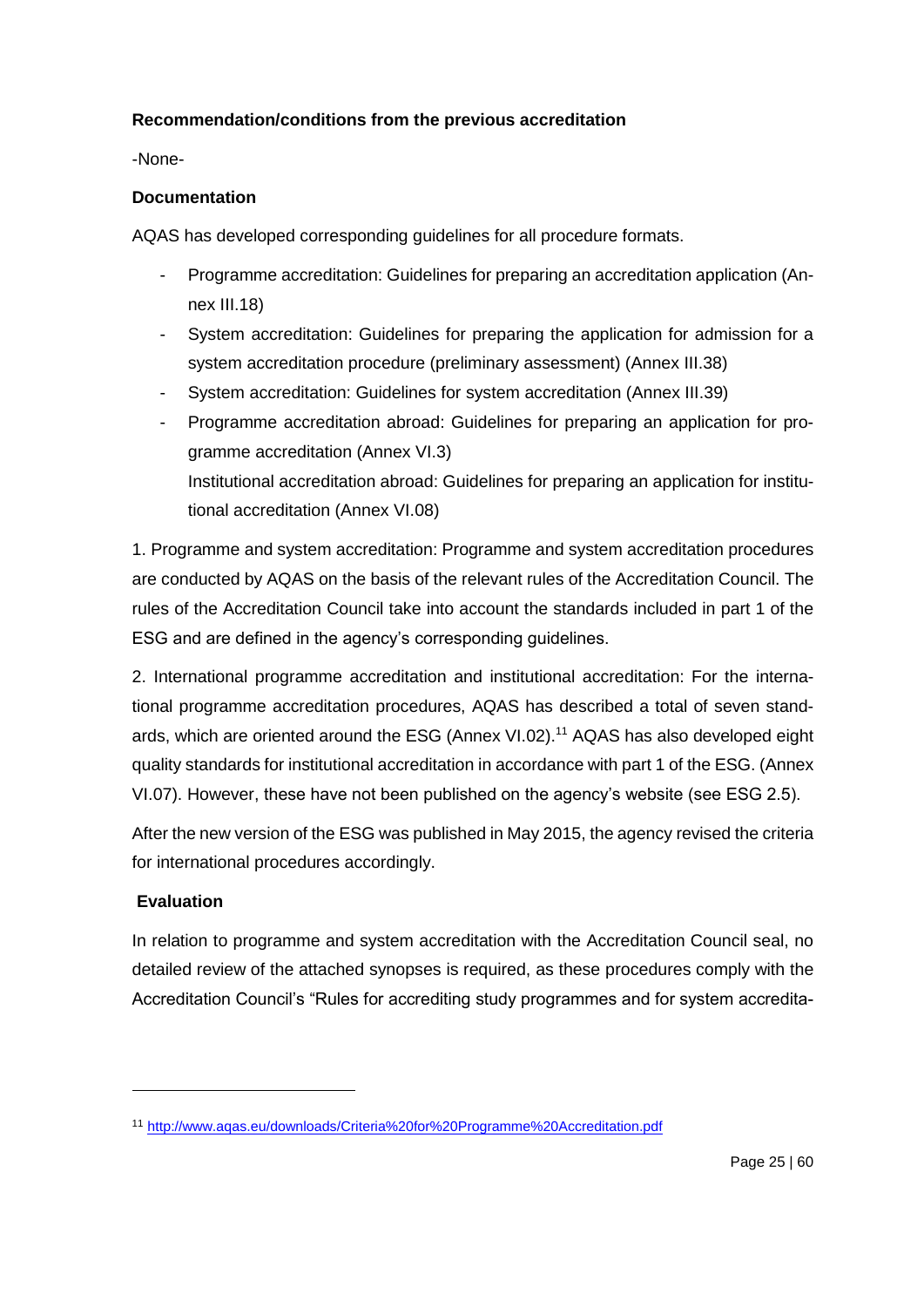tion", which are oriented around the version of the ESG from 2005. The Accreditation Council is currently revising the rules while taking the new version of ESG into consideration. As a number of points from Part 1 of the ESG from the earlier version are also found in the current version in some form or other, implementation of part 1 of the ESG can already be established today for a majority of the standards. There is a corresponding table in the annex of the application assessment.

In addition, AQAS has developed corresponding guidelines for the programme and institutional accreditation procedures outside of Germany. Despite the fact that the agency has not submitted any synopses for this, it clearly follows from the listed criteria with the aid of the corresponding references to the relevant ESG standards that the standards conform to the ESG.

**Result:**

#### **Standard 2.1 is fulfilled.**

#### **2.2 Designing methodologies fit for purpose**

#### **STANDARD:**

External quality assurance should be defined and designed specifically to ensure its fitness to achieve the aims and objectives set for it, while taking into account relevant regulations. Stakeholders should be involved in its design and continuous improvement.

#### **GUIDELINES:**

In order to ensure effectiveness and objectivity it is vital for external quality assurance to have clear aims agreed by stakeholders.

The aims, objectives and implementation of the processes will

- bear in mind the level of workload and cost that they will place on institutions;
- take into account the need to support institutions to improve quality;
- allow institutions to demonstrate this improvement;
- result in clear information on the outcomes and the follow-up.

The system for external quality assurance might operate in a more flexible way if institutions are able to demonstrate the effectiveness of their own internal quality assurance. .

### **Recommendation/conditions from the previous accreditation**

-None-

#### **Documentation**

AQAS has defined goals and purposes of the different procedures in its guidelines and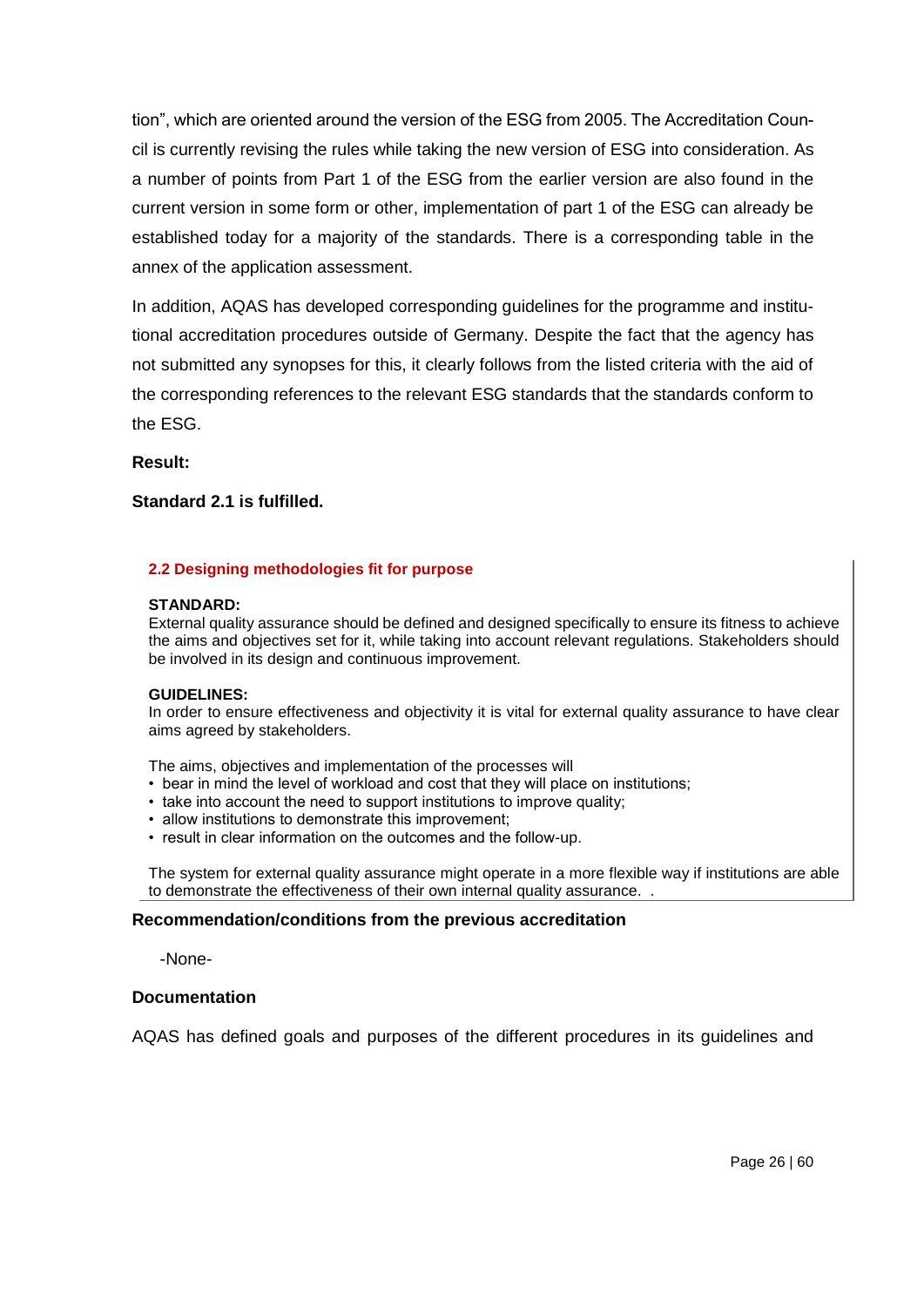brochures, which are published on the website<sup>12</sup>. (Annex IV.01 and IV.02)

In programme and system accreditation, study programmes or the internal quality assurance systems of higher education institutions must be accredited in accordance with the guidelines of the Standing Conference of the Ministers of Education and Cultural Affairs of the Länder (KMK) and of the Accreditation Council (AC). The rules of the Accreditation Council for the accreditation of study programmes and for system accreditation specify clear criteria for the organisation of the procedures; in addition, the agencies are obliged to take the relevant statutory regulations into account. The guidelines of AQAS substantiate and interpret the guidelines of the Accreditation Council where necessary.

In addition, AQAS has developed brochures for accreditation of teaching training study programmes for the German federal states of North Rhine-Westphalia, Rhineland-Palatinate, Lower Saxony and Schleswig-Holstein (Annexes IV.03, IV.04, IV.05, IV.06). These include collections of the relevant provisions in the states mentioned.

In international activities (programme accreditation, institutional accreditation), AQAS follows the standards of ESG 2015. In the area of programme accreditation, the agency focuses on reaching the corresponding level of the European Qualification Framework in addition to evaluating the teaching and learning processes (self-evaluation report, p. 43). In the case of institutional accreditation, the quality assurance system is the subject of a review. The focus is to monitor the system with a perspective on the criteria derived from the ESG. Research and governance are not explicitly reviewed in the institutional procedure; however, they are incorporated into the various interfaces of the teaching and learning processes.

# **Evaluation**

1

The procedural documents for programme and system accreditation fulfil the requirements of ESG standard 2.2. The Accreditation Council's rules are adequately implemented in the agency's guidelines and brochures both for the evaluation criteria and for the procedural rules.

There are also procedural documents for international activities which comply with the ESG and are suitable for achieving the goals aimed within the reviews.

Additionally, possible challenges in planning procedures performed abroad and potential

<sup>12</sup><http://www.aqas.de/download/>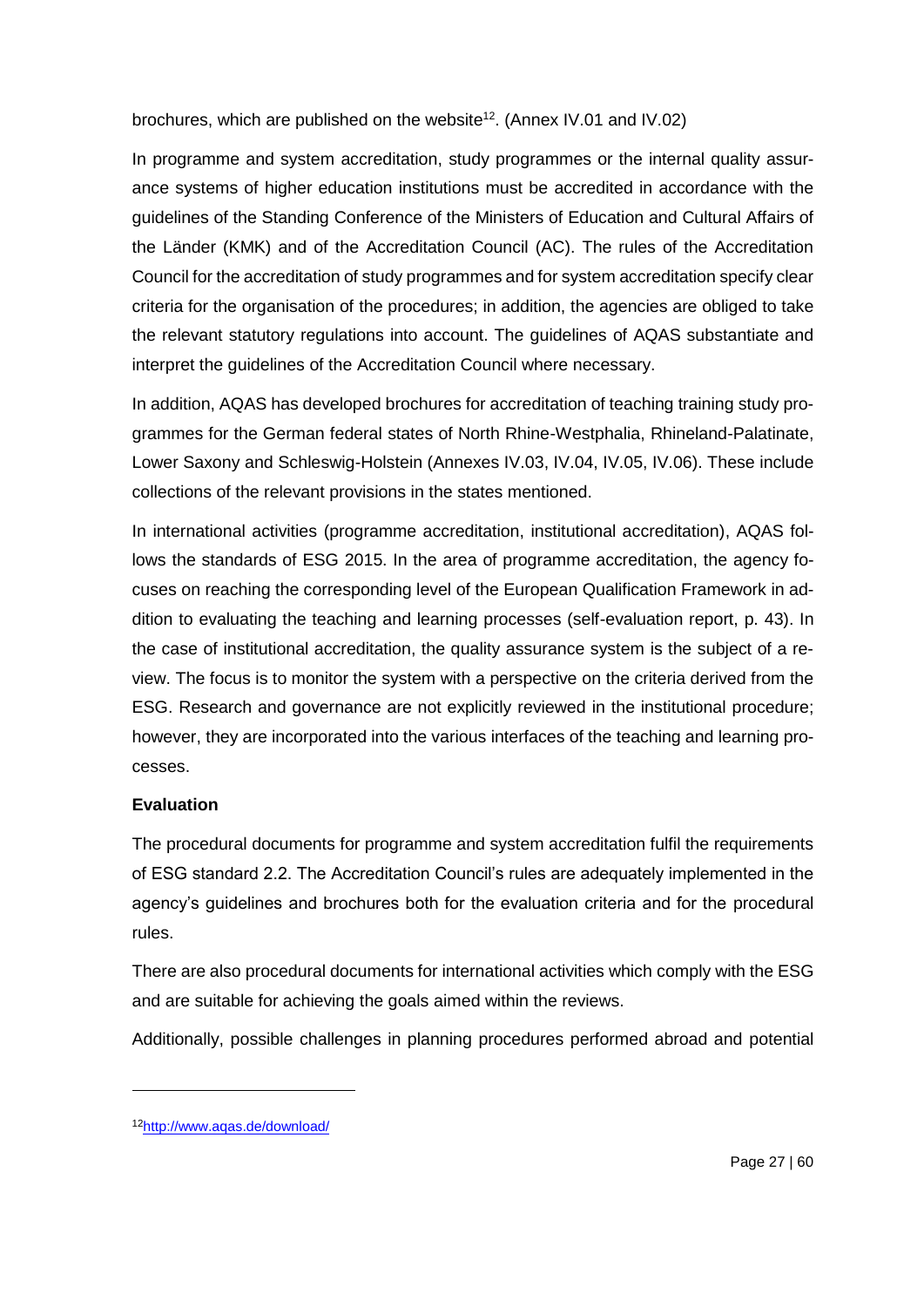conflicts between national guidelines and the ESG were discussed during the site visit. AQAS has been able to gather international experience, partly also outside of the European higher education area. It is necessary to deal with complications that cannot be assessed beforehand. The accreditation procedures in […] for example have shown that the quality assurance was still in a developmental phase. Therefore, part of the project consisted of obtaining detailed information about the procedural rules and criteria. In the case […], common subjects in Europe such as gender equality or the Lisbon Convention have encountered difficulties.

The review panel emphasises that the agency is aware of the particular challenges appearing in international procedures. The ESG are used by AQAS in an appropriate manner. The experience gathered could be also integrated into thematic analyses in terms of ESG standard 3.4.

**Result:**

### **Standard 2.2 is fulfilled.**

#### **2.3 Implementing processes**

#### **STANDARD:**

External quality assurance processes should be reliable, useful, pre-defined, implemented consistently and published. They include

- a self-assessment or equivalent;
- an external assessment normally including a site visit;
- a report resulting from the external assessment;
- a consistent follow-up.

#### **GUIDELINES:**

External quality assurance carried out professionally, consistently and transparently ensures its acceptance and impact.

Depending on the design of the external quality assurance system, the institution provides the basis for the external quality assurance through a self-assessment or by collecting other material including supporting evidence. The written documentation is normally complemented by interviews with stakeholders during a site visit. The findings of the assessment are summarised in a report (cf. Standard 2.5) written by a group of external experts (cf. Standard 2.4).

External quality assurance does not end with the report by the experts. The report provides clear guidance for institutional action. Agencies have a consistent follow-up process for considering the action taken by the institution. The nature of the follow-up will depend on the design of the external quality assurance.

#### **Recommendation/conditions from the previous accreditation**

-None-

#### **Documentation**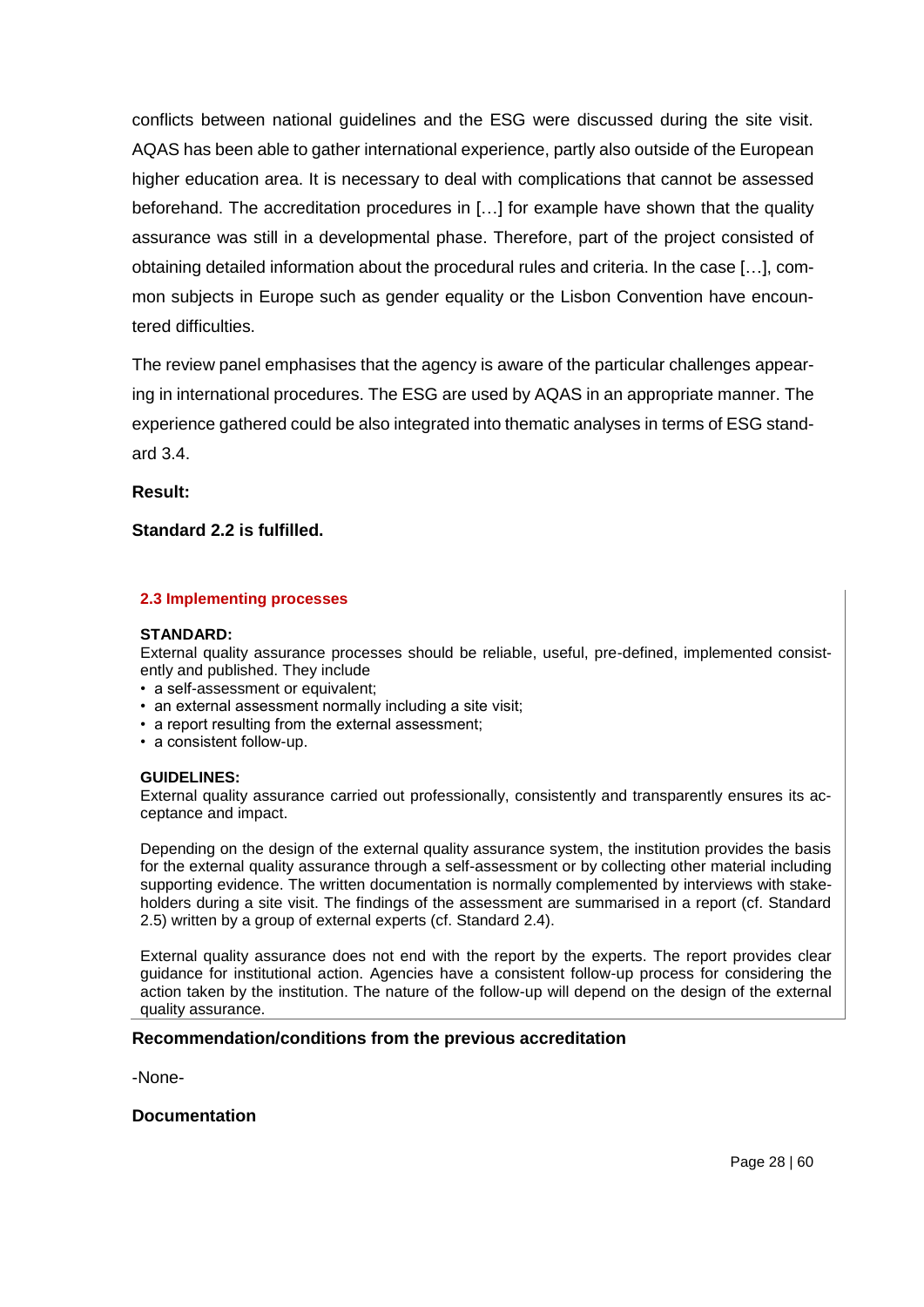AQAS uses a four-step method for all types of procedures, which is also laid out in the corresponding manuals. The procedures fundamentally consist of:

- a self-evaluation report submitted by the higher education institution. In response to this, AQAS makes corresponding guidelines for the application available, both in German programme and system accreditation (Annex III.18, III. 38) as well as in international programme accreditation and institutional accreditation (Annex VI.03, VI.08)
- a site visit that generally takes place once in programme and institutional accreditation. The exception to this is system accreditation which includes two site visits in accordance with the relevant procedural rules of the Accreditation Council. (cf. III.11, III.12, III.30, III.32),
- A publicly accessible concluding report (review report). It is documented for the higher education institution and other interest groups in the report that each criterion is evaluated in detail and then a recommended decision with conditions and recommendations, if required, is issued. AQAS has submitted the corresponding templates for this for programme and system accreditation (cf. Annex III.14, III.33).
- a follow-up process which is scheduled at AQAS to review whether conditions are fulfilled.

The processes for the assessment whether conditions are fulfilled are documented in the brochure for programme accreditation (Annex IV.01, p. 17). In the case of conditions referring to formal criteria, the head office takes the responsibility for reviewing them. The members of the respective expert group are responsible for reviewing the content-related conditions. Afterwards, the programme accreditation commission takes the final decision regarding the fulfilment of conditions.

In international programme accreditation, AQAS describes in the document "Sequence of the Programme Accreditation Procedure" how the conditions are fulfilled:

"In case of a conditional accreditation, the university has to provide evidence that the conditions are met. The documentation providing evidence on the fulfilment of the condition(s) needs to be submitted to AQAS in written form within the time defined by the Accreditation Commission in its decision. If required, AQAS will forward the delivered evidence to members of the panel of experts and ask them to assess the fulfilment of the condition(s)". (Annex VI.04, cl. 22, 23) This rule also applies to institutional accreditation abroad.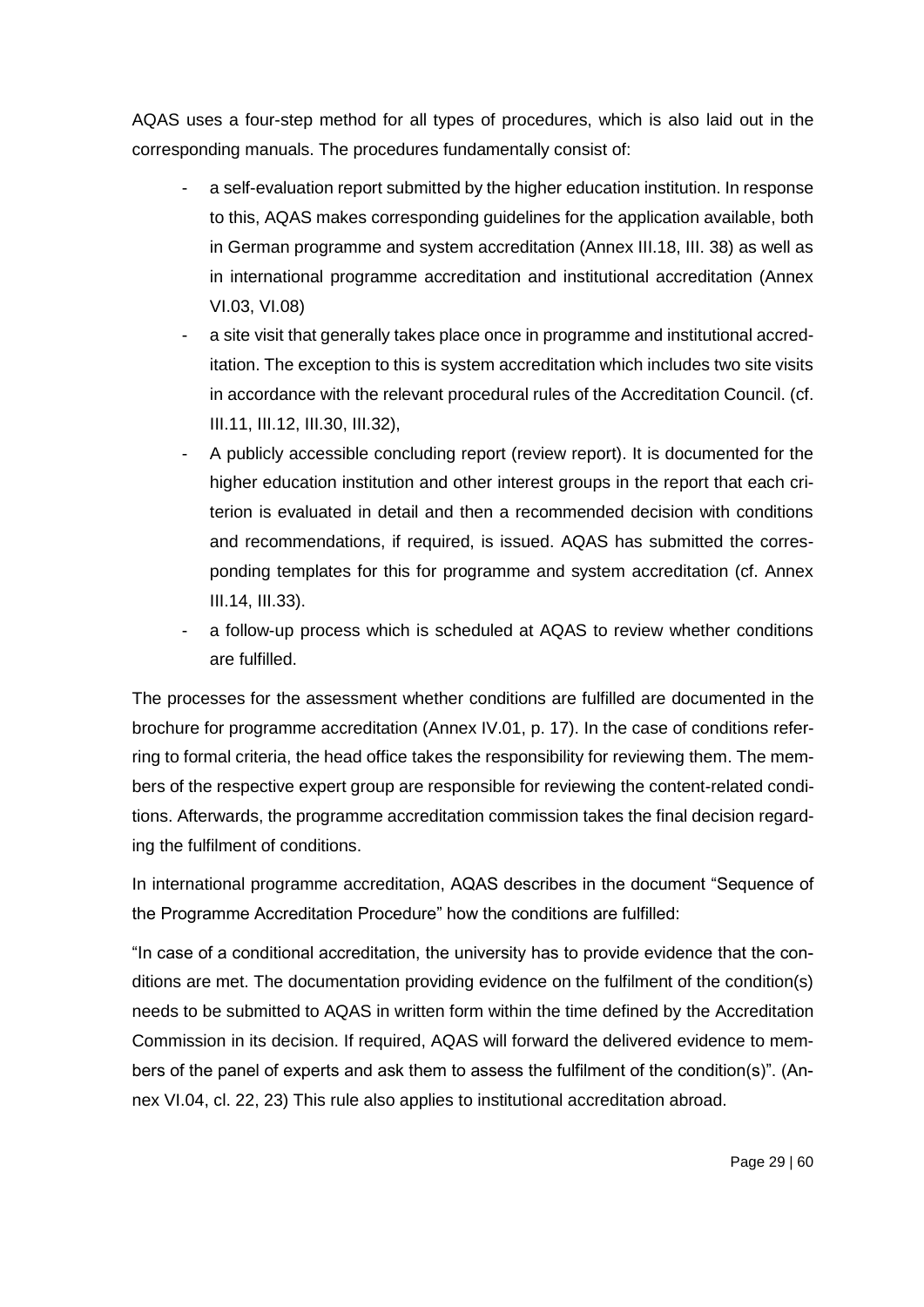As further follow-up, an intermediate evaluation is scheduled in the system accreditation according to section 5.17 of the rules of the Accreditation Council after half of the first period of accreditation (self-evaluation report, p. 63, chap. 3.2.9). The outline is also described in the brochure for system accreditation (Annex 4, p. 47).

In addition, AQAS raises the matter of accreditation procedures for Joint Programmes and the challenges associated with them in its self-evaluation report. As the majority of joint programmes are generally run in at least two different countries, AQAS has signed an agreement (MULTRA)<sup>13</sup> with ECA intends to promote a trusting collaboration between the European agencies and facilitate the mutual recognition of accreditation decisions .

AQAS has summarised its experiences with the 15 accreditation procedures in international programme accreditation in Moldova and put this into writing for the country's education ministry.

For information on the structure and publishing of the reports see ESG standard 2.6.

For information on consistency of evaluations and decisions see ESG standard 2.5.

# **Evaluation**

-

All procedures performed by AQAS are based on self-documentation of the applying higher education institution, the site visit, the review report and follow-up measures and are therefore based on the steps described in the ESG.

AQAS is equipped with predefined outlines of procedures for all types of procedures. These are generally also published on the website. This excludes detailed guidelines for procedures abroad; in relation to this, AQAS was able to comprehensibly explain that copyright infringements of published AQAS documents have occurred in the past, meaning that the agency only issues some documents upon request. The review panel considers this approach to be appropriate.

The review panel learned from the discussions with the experts who were employed by the agency in the procedures performed abroad that in some cases the review also contained consultation elements, in particular in […]. The agency's employees explained that there is occasionally a decline in the degree of maturity of quality assurance systems for activities abroad. Therefore, there is a need of transferring the information without mixing consultation and review impermissibly. The review panel joins this assessment and encourages AQAS

<sup>13</sup> <http://ecahe.eu/home/services/joint-programmes/multra/>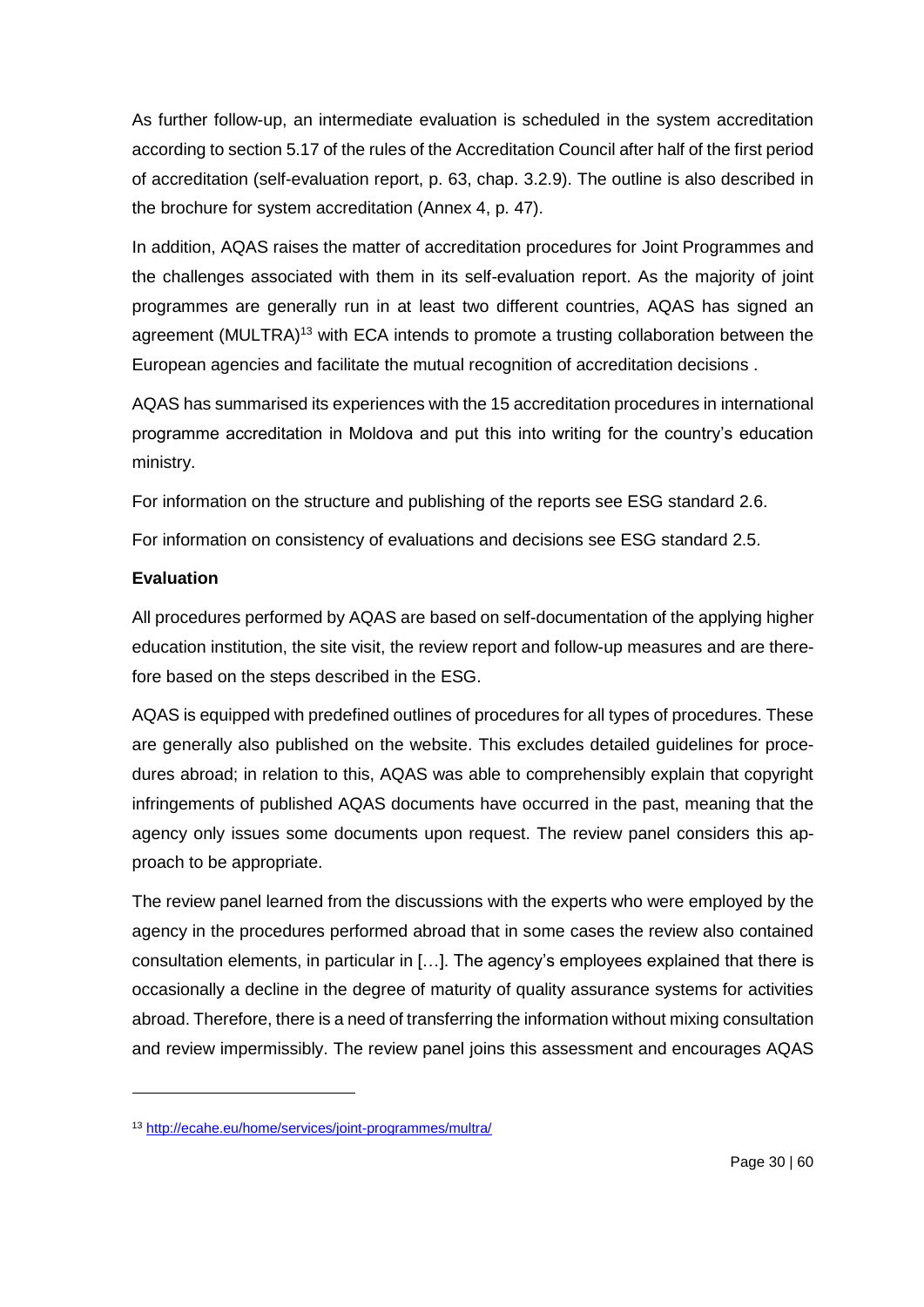for future reference to explain the understanding of roles in procedures abroad as precisely as possible and to define it unambiguously for all participants, if this is not already happening.

### **Result:**

### **Standard 2.3 is fulfilled.**

#### **2.4 Peer-review experts**

#### **STANDARD:**

External quality assurance should be carried out by groups of external experts that include (a) student member(s).

#### **GUIDELINES:**

At the core of external quality assurance is the wide range of expertise provided by peer experts, who contribute to the work of the agency through input from various perspectives, including those of institutions, academics, students and employers/professional practitioners.

In order to ensure the value and consistency of the work of the experts, they

- are carefully selected;
- have appropriate skills and are competent to perform their task;
- are supported by appropriate training and/or briefing.

The agency ensures the independence of the experts by implementing a mechanism of no-conflict-ofinterest.

The involvement of international experts in external quality assurance, for example as members of peer panels, is desirable as it adds a further dimension to the development and implementation of processes.

### **Recommendation/conditions from the previous accreditation**

The Accreditation Council issued a condition regarding ESG 2.4 with the previous accreditation of the agency:

*"*By 22.08.2012, AQAS presents a bindingly defined procedure that ensures the participation of all interest groups in the appointment of experts for programme accreditation". AQAS revised the appointment of experts in programme accreditation with the resolution from 28 August 2012. According to the resolution mentioned, experts are generally appointed for programme accreditation by the accreditation commission and thus with the involvement of the relevant interest groups (academics, students and professional practice).

### **Documentation**

*Selection and appointment*: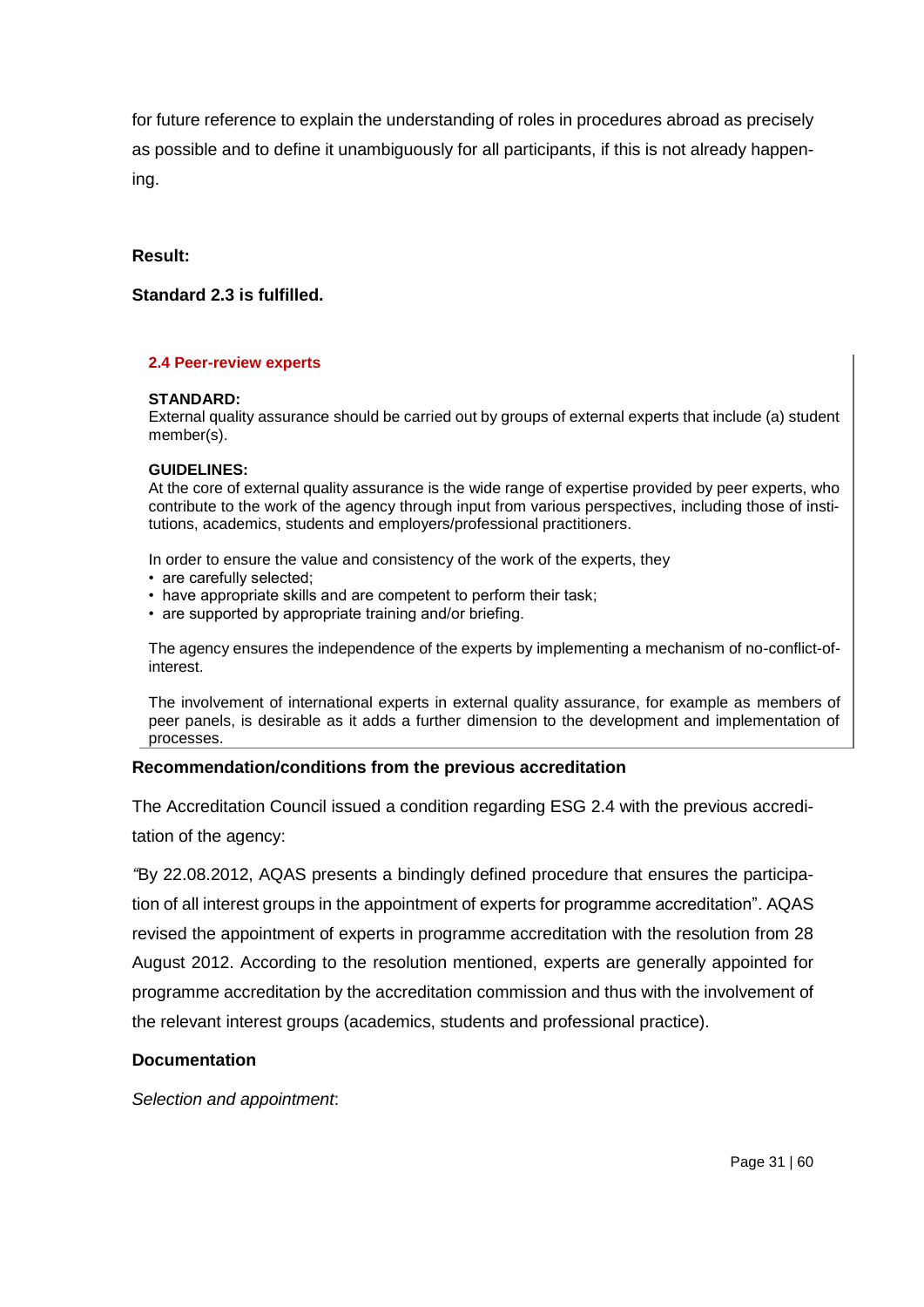The experts for programme and system accreditation in Germany are appointed by the responsible accreditation commissions. Regarding the composition of the groups, AQAS aims to involve experienced as well as junior experts to encourage productive discussions about relevant issues (self-evaluation report, p. 67).

Three different subjects are presented in the agency's criteria for selection of experts for programme and system accreditation: The expert group's composition, their impartiality and the procedure for selecting the experts. The general criteria for selection of the experts are also prescribed in the agency's statute (statute § 10).

The composition of the expert group in system accreditation follows the relevant rules of the Accreditation Council (statute § 10 (2)) and consists of:

- three members with experience in the area of higher education institution governance and internal quality assurance of higher education institutions,
- one student member with experience in the self-administration of higher education institutions and accreditation,
- one member from professional practice.

When appointing the expert group, it is ensured that one member of the expert group comes from abroad. In addition, one member should, if possible, have experience in higher education institution administration, study programme design and quality assurance in teaching and learning.

All relevant interest groups are also included in programme accreditation procedures and for samples in system accreditation: "The expert group generally includes academics, a student and a representative of professional practice. The representative of professional practice should come from a professional field that is typical of or relevant to the study programme. Committees and experts act independently in the procedure". (Annex IV.01. page 15)

For international procedures, the agency has also established criteria (Annex VI.10), which were developed in accordance with the "Principles for the Selection of Experts" of the European Consortium for Accreditation (ECA): "The number of experts varies depending on the number of programmes which are reviewed. Each panel of experts is composed of members of higher education institutions, a representative from the labour market and a student representative. Gender balance is taken into consideration. If AQAS accredits abroad, representatives with the same or similar cultural background and knowledge of the local higher education system are included in the panel of experts".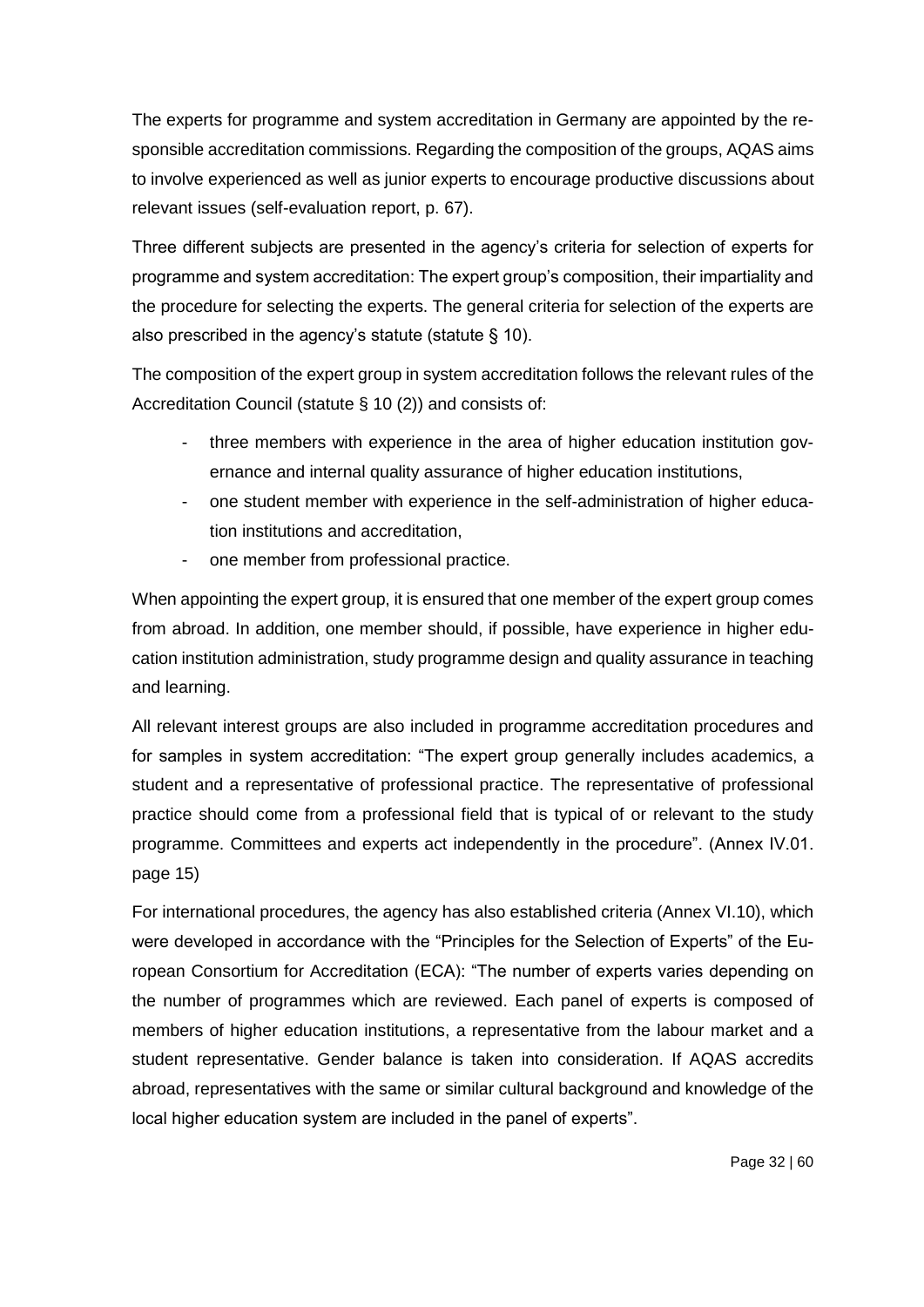AQAS mainly attempts to gain student members in international procedures through the European Student's Union (ESU). Due to heterogeneous experiences, AQAS also draws on the German student accreditation pool.

### *Impartiality:*

The experts who participate in the programme and system accreditation procedures in Germany are obliged to sign a statement of impartiality. By signing the document, the experts declare themselves to be impartial and commit themselves to confidentiality. Criteria for impartiality are laid out in the statements. (Annex III.08, III.28).

Criteria for the impartiality of the experts are also prescribed for the selection of experts for international procedures:

"- Panel members must be independent and in a position to make unbiased judgments. Any possible conflict of interest must be disclosed.

- Panel members must treat all documents and findings as strictly confidential." (Annex VI.10).

# *Preparation:*

1

The expert group is prepared for the programme accreditations in Germany in two stages. Firstly, the experts receive all the higher education institution's documents together with the agency's relevant manuals, brochures and guidelines. These include relevant information, resolutions or even requirements for the procedure. Secondly, the experts receive requirements specific to each German state and up-to-date statute books of the agency for the review of teacher training study programmes.

The next step involves a half day preparatory meeting before the site visit, in which the expert group is informed about the particular features of the concrete review.

The agency claims that general training sessions without a focus targeted on a certain accreditation procedure are not required. It states that this point of view from AQAS is based on a large amount of feedback from the experts.

In addition, the agency indicates the first results of the INCHER<sup>14</sup> study "Quality Assurance

<sup>14</sup>The International Centre for Higher Education Research Kassel (INCHER-Kassel) is an interdisciplinary research organisation of the University of Kassel. INCHER-Kassel does research into issues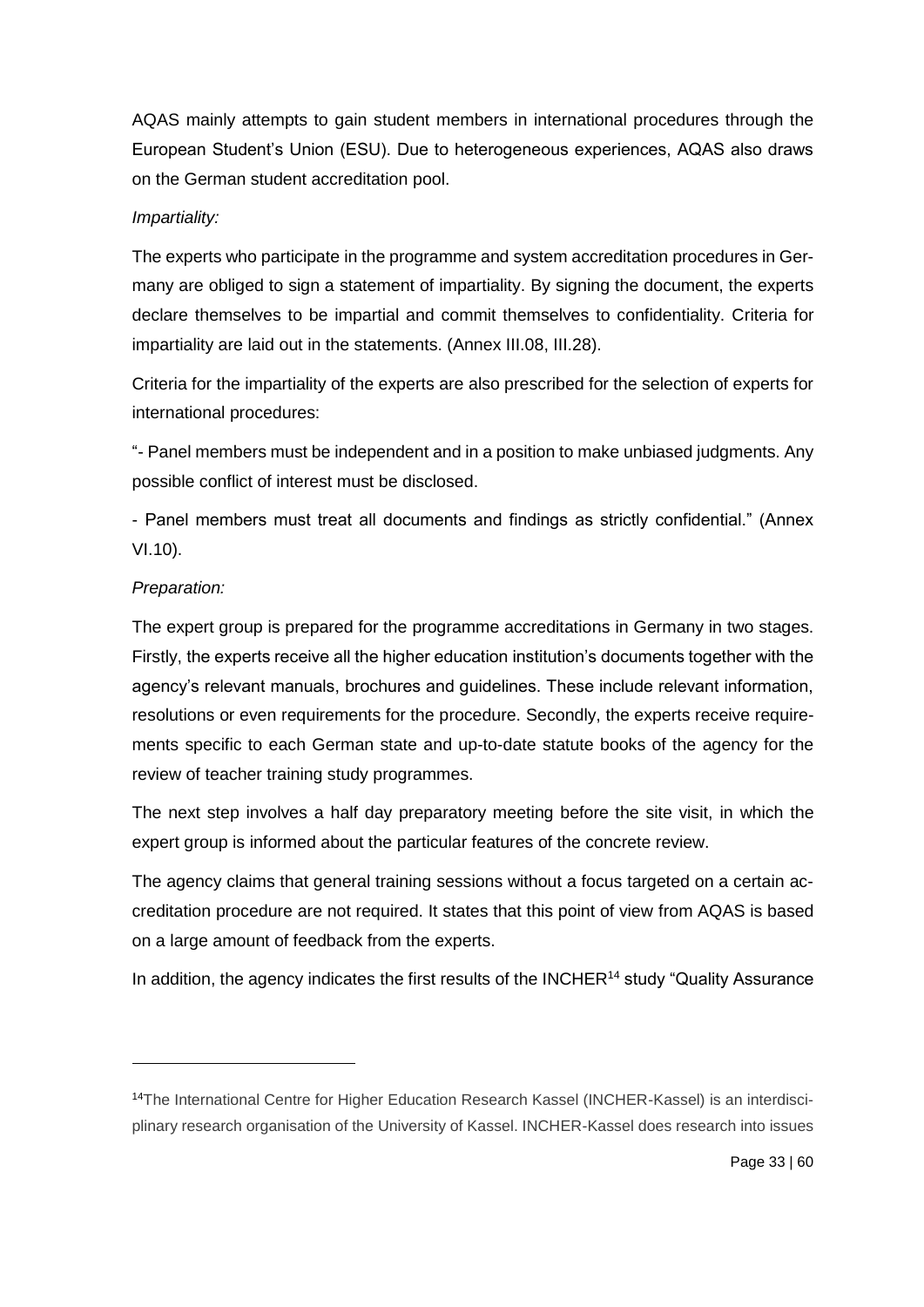of Teaching and Learning using Accreditation and Evaluation Procedures". According to this study the experts particularly valued the collegial exchange in preparing the procedures and considered expert workshops to be less important. Subject-specific workshops are regularly offered by AQAS and are used by experts as well as higher education institutions (self-evaluation report, p. 68).

In system accreditation procedures, the appointed experts take part in a workshop in Cologne. They only receive the documents for system accreditation submitted by the higher education institution after the workshop has taken place. An example of the outline of the workshop in enclosed with the application (Annex III.26). A preparatory meeting for the expert group also takes place immediately before the site visit for system accreditation procedures.

## **Evaluation**

The selection, appointment and composition of the experts for programme and system accreditation as well as for international procedures are regulated appropriately and with binding effect. Many years of experience in quality assurance result in a wide pool of experts. All stakeholders are involved.

The measures for ensuring the impartiality of experts are appropriate for all national and international procedures.

The same applies to the preparation of the expert groups; it became clear during the site visit that the agency generally applies the same instruments in international procedures as it does in Germany. The separate workshop in advance of system accreditations is in particular to be welcomed.

**Result:**

-

**Standard 2.4 is fulfilled.**

### **2.5 Criteria for outcomes**

### **STANDARD:**

Any outcomes or judgements made as the result of external quality assurance should be based on explicit and published criteria that are applied consistently, irrespective of whether the process leads

of higher education and study as well as subjects at the interfaces between higher education institutions and other social sections. More information can be found on the website: [http://www.uni-kas](http://www.uni-kassel.de/einrichtungen/incher/ueber-incher.html)[sel.de/einrichtungen/incher/ueber-incher.html](http://www.uni-kassel.de/einrichtungen/incher/ueber-incher.html)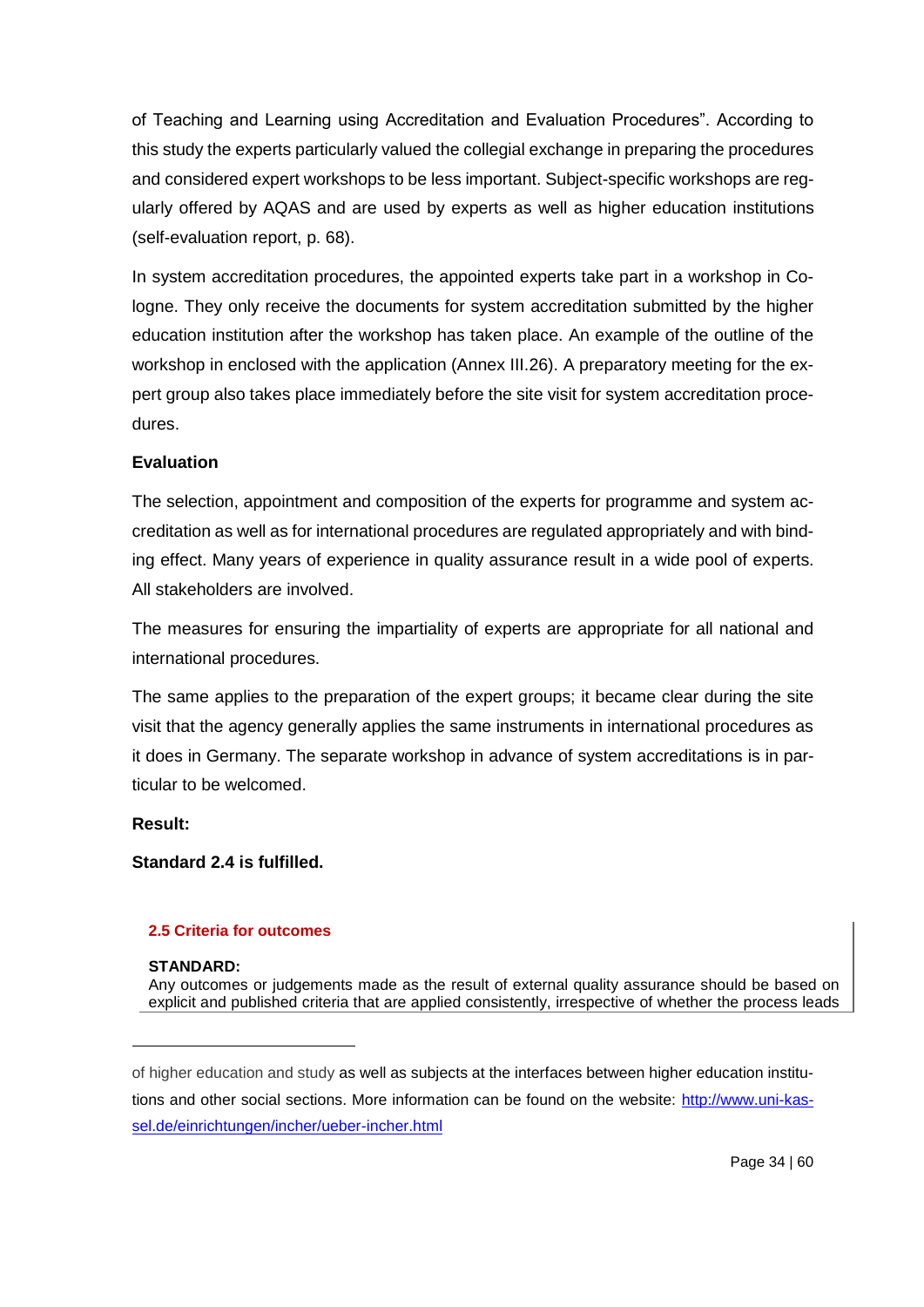to a formal decision.

#### **GUIDELINES:**

External quality assurance and in particular its outcomes have a significant impact on institutions and programmes that are evaluated and judged.

In the interests of equity and reliability, outcomes of external quality assurance are based on predefined and published criteria, which are interpreted consistently and are evidence-based. Depending on the external quality assurance system, outcomes may take different forms, for example, recommendations, judgements or formal decisions.

#### **Recommendation/conditions from the previous accreditation**

-None-

#### **Documentation**

In Germany, the criteria for programme and system accreditation are specified by the Accreditation Council and applied by the agencies. These criteria are documented with binding effect in the agency's different guidelines, manuals and brochures.

The agency has submitted rules of the accreditation decisions in programme accreditation with the Annex III.16. The rules outline the basic principles and options for decisions in detail.

In 2013 the agency developed a new review report format. AQAS outlined criteria for monitoring the six report areas for review reports (for information on the structure of the review report, see ESG standard 2.6.). They guarantee:

- an orientation guide for experts,
- the completeness of the criteria to be assessed,
- a uniform foundation of information for the accreditation commission and thus
- the consistency of the accreditation commission's decisions with the applicable requirements.

For each report area, AQAS prescribes in what case conditions can be issued. For example, conditions are formulated in the "Curriculum" report area, if it:

a. is not consistently geared towards the formulated study goals (also regarding the use of suitable forms of examination) and/or

- b. is not consistent in parts and/or
- c. does not include required subject-specific or interdisciplinary elements and/or
- d. shows signs of flaws in the didactic concept and/or
- e. is not properly modularised and/or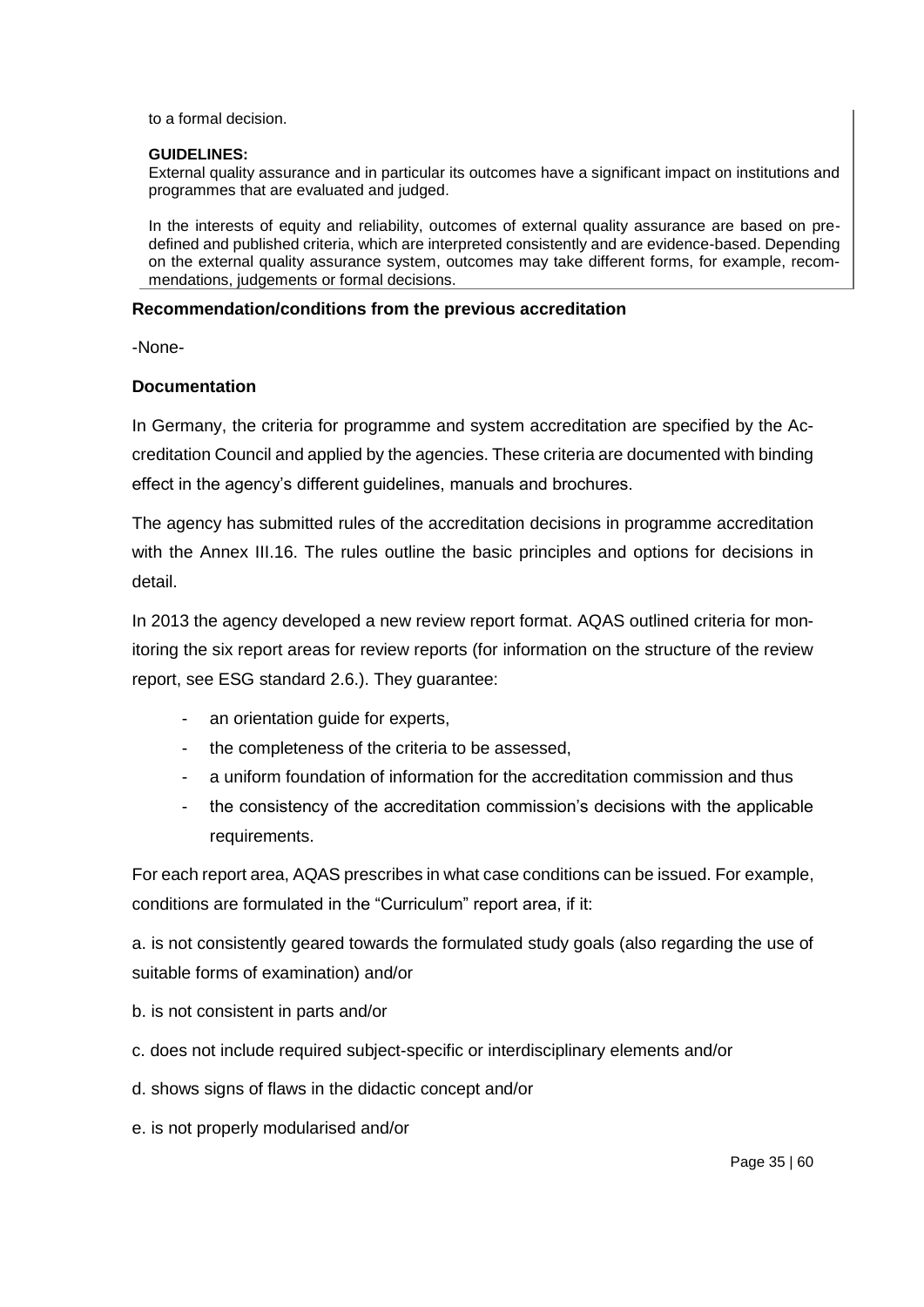f. is not documented transparently.

The stated rules are included in the agency's brochures and are therefore also published on the website.

AQAS has also submitted the decision rules for system accreditation with the application, which describe in what cases the system accreditation commission:

- 1. issues system accreditation;
- 2. suspends the accreditation procedure once for twelve to 24 months;
- 3. and denies system accreditation.

AQAS takes criteria that are based on part 1 of the ESG as a basis for international procedures. The assessment parameters for programme and institutional accreditation are specified. The former are published online, the latter are not (Annex VI.07).

## **Evaluation**

Consistent application of the criteria is ensured by the guidelines and brochures and by AQAS internal quality assurance measures (cf. ESG 3.6).

In the case of procedures in Germany, the Accreditation Council occasionally detected smaller inconsistencies as part of its monitoring activity, however they mostly referred to documentation issues and in this respect, were of no consequence.

In individual cases, no clear separation between the recommendations and conditions proposed by the experts had been recognised. The agency therefore introduced a new review report format in 2013 (self-evaluation report, p. 71), through which it explicitly differentiated between conditions as a requirement for change and recommendations as hints for further development.

According to the review panel's point of view, the fact that the criteria for international institutional accreditation are not published violates standard 2.5.

**Recommendation 4:** The criteria for international institutional accreditation should be published.

# **Result:**

**Standard 2.5 is partially fulfilled.**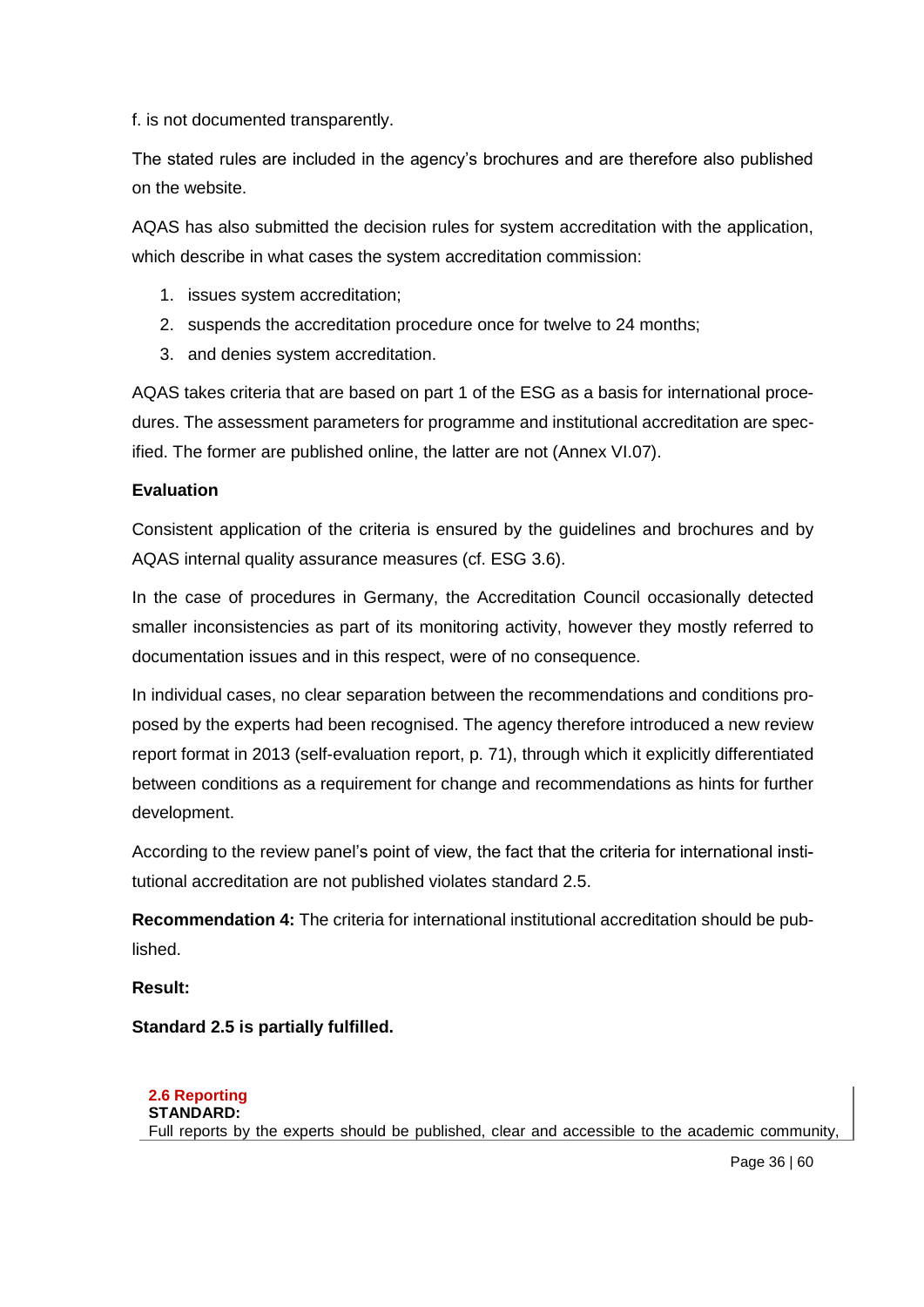external partners and other interested individuals. If the agency takes any formal decision based on the reports, the decision should be published together with the report.

#### **GUIDELINES:**

The report by the experts is the basis for the institution's follow-up action of the external evaluation and it provides information to society regarding the activities of an institution. In order for the report to be used as the basis for action to be taken, it needs to be clear and concise in its structure and language and to cover

- context description (to help locate the higher education institution in its specific context);
- description of the individual procedure, including experts involved;
- evidence, analysis and findings;
- conclusions;
- features of good practice, demonstrated by the institution;
- recommendations for follow-up action.

The preparation of a summary report may be useful.

The factual accuracy of a report is improved if the institution is given the opportunity to point out errors of fact before the report is finalised.

#### **Recommendation/conditions from the previous accreditation**

-None-

#### **Documentation**

#### *Publication of the review reports:*

All review reports are published together with the formal decisions on the AQAS website. In national programme and system accreditation, according to the agency's information, a corresponding entry is made at the same time in the central database of the AC's accredited study programmes. It is scheduled in the internal process developed by AQAS for the resolution and the review report to be published on the homepage within four weeks after the decision and after the documents have been sent to the higher education institution. After that, the entry into the database of the Accreditation Council's accredited study programmes follows.

By submitting the documents, AQAS has provided the follow-up process of the meeting of the accreditation commission. It includes process descriptions about the entry of the results into the Accreditation Council's database. During meetings with the management and members of AQAS, the follow-up process was discussed. The agency has a so-called traffic light system for keeping the entry of accredited study programmes into the central database under control. As soon as the Accreditation Council's e-mail with confirmation of the publication of the data set is received, the process is considered completed for the agency and is marked with "Green". This has also been mentioned by the agency with regard to the functionality of the beta-version of the database. In the opinion of the personnel responsible for the database, the automatic confirmation e-mail from the AC is a helpful step in the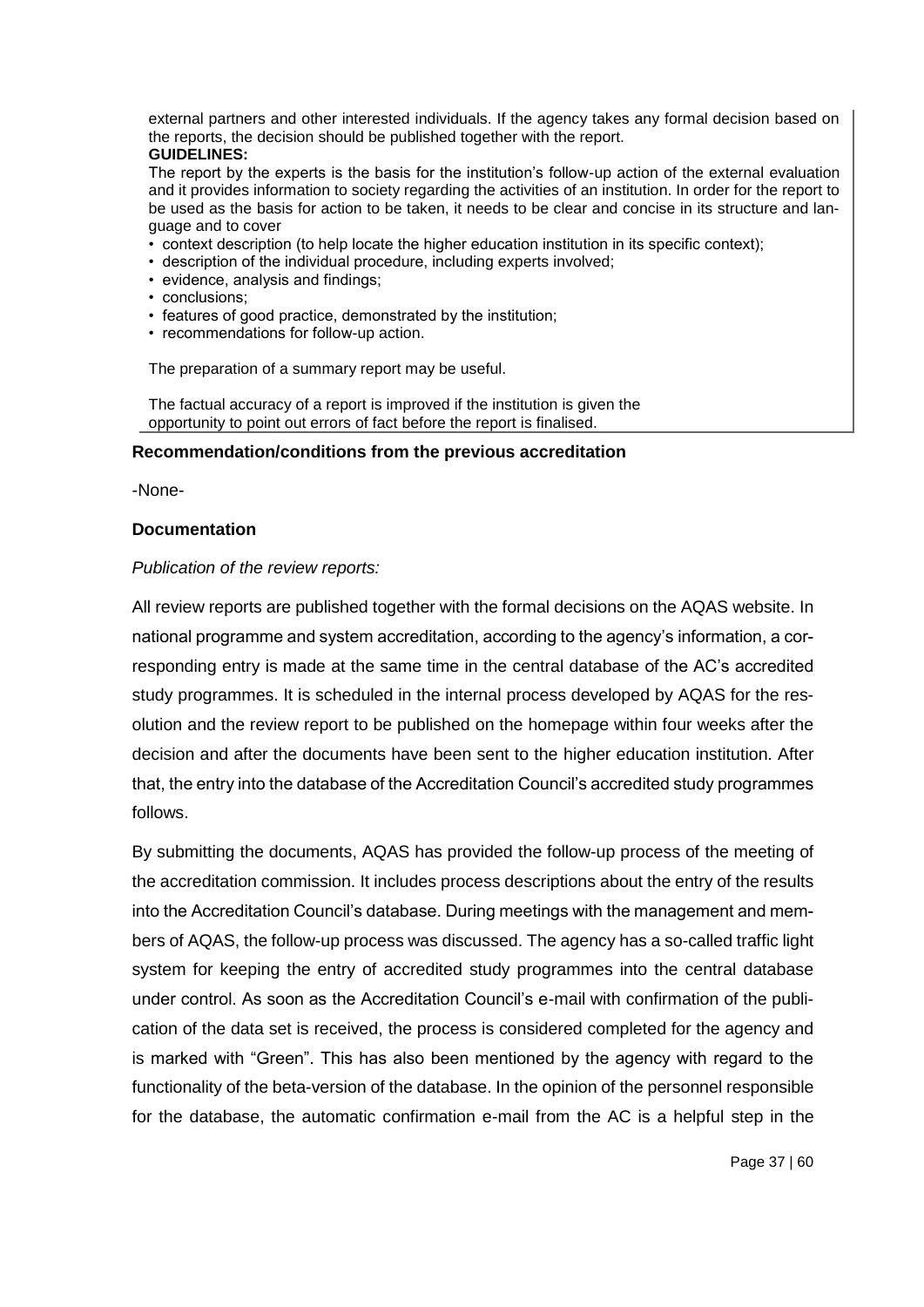development of the smooth processing of data sets and represents a good instrument of control for the agency. However, there are still options for improvement, particularly regarding the reliability of the data content entered in the database. Accidental loss of entries or parts of information should be avoided.

AQAS is of the opinion that the specified six weeks for entering the accreditation information into the Accreditation Council's central database is too short. It states this is mainly because the term is shortened to de facto two weeks considering the appeal term of four weeks. The agency therefore emphatically rejects the Accreditation Council's criticism regarding immediately entering the accreditation data (self-evaluation report, p. 72).

## *Structure of the review reports:*

In the programme accreditation manual that was developed for the experts, AQAS has laid out a structure for the format of the review report.

"*The structure of the review report generally follows the chapters of the higher education institution's accreditation application:*

- *1. profile and aims of study,*
- *2. curriculum,*
- *3. academic feasibility,*
- *4. vocational field orientation,*
- *5. resources and*
- *6. quality assurance.*

*Each criterion of the Accreditation Council for the accreditation of study programmes must be assessed in the review report".*

*This is also prescribed in the manual for system accreditation:* 

*"The experts assess in the review report whether the higher education institution's internal quality assurance system is suitable for guaranteeing the qualification aims and quality of the study programmes while considering the European Standards and Guidelines for Quality Assurance in Higher Education (ESG), the guidelines of the Standing Conference of the Ministers of Education and Cultural Affairs of the Länder (KMK), and the criteria of the Accreditation Council, and whether this finding can be confirmed by random samples. If flaws are detected within the random samples, it must be assessed whether the flaw in quality has a systemic cause or whether these are flaws that should not be blamed on the higher education institution's quality assurance system. In its review report the expert group issues*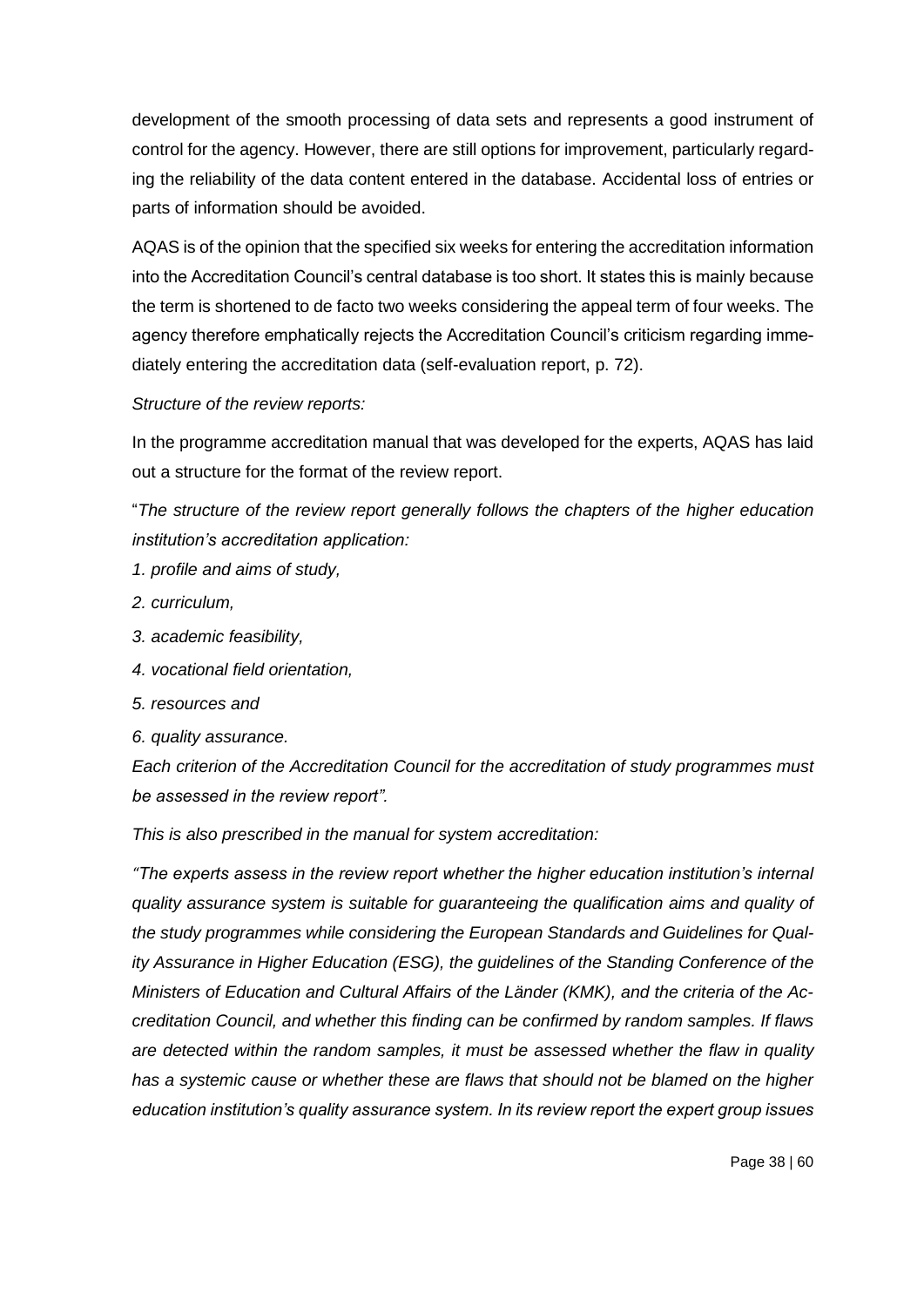*a final recommended decision for a system accreditation with or without conditions or for the procedure to be suspended or for the higher education institution's system accreditation to be denied.* (Annex IV.02, page 15).

AQAS has enclosed the corresponding templates for the review report structure in programme and system accreditation. (Annex III.33, III.14)

# **Evaluation**

The review report structure for programme and system accreditation in Germany is clearly structured by AQAS and outlines all the criteria of the Accreditation Council. Moreover, the review report format and the structure of the content in the review reports for all accreditation procedures (both national and international) are ensured by the agency's existing templates. The following flaws exist in regard to the publication of the review report: According to the Accreditation Council's progress report, with the help of random sample assessment the lack of database entries of the accreditations handled by AQAS were identified. For example, it appeared that just barely half of the study programmes accredited in June 2016 could be found in the database of accredited study programmes two months later. A random sample based on 2015 produced a similar result.

In addition, the links in the central database to the review reports frequently do not work. The publication and editing of all database entries for AQAS, which has a relatively high market share, is associated with high database maintenance requirements and a great deal of effort. AQAS should here check whether the provided personnel capacity is sufficient. The agency's instruments for the commission meeting follow-up, together with the process described for entering the decisions into the Accreditation Council's central database were fundamentally assessed positively by the review panel. However, in order to rectify the existing complaints, AQAS was asked during the site visit to document alleged crashes in order to search for causes and solutions together with the programmer.

The search options for review reports from international procedures on the AQAS website only had limited functionality during the site visit. The review reports are all available but difficult to find, as the search mask is aligned with Germany.

**Recommendation 5:** AQAS should improve the search options on its website for review reports of international procedures.

**Recommendation 6:** AQAS should look for solutions together with the Accreditation Council and the personnel responsible for the database in order to resolve the entry problems in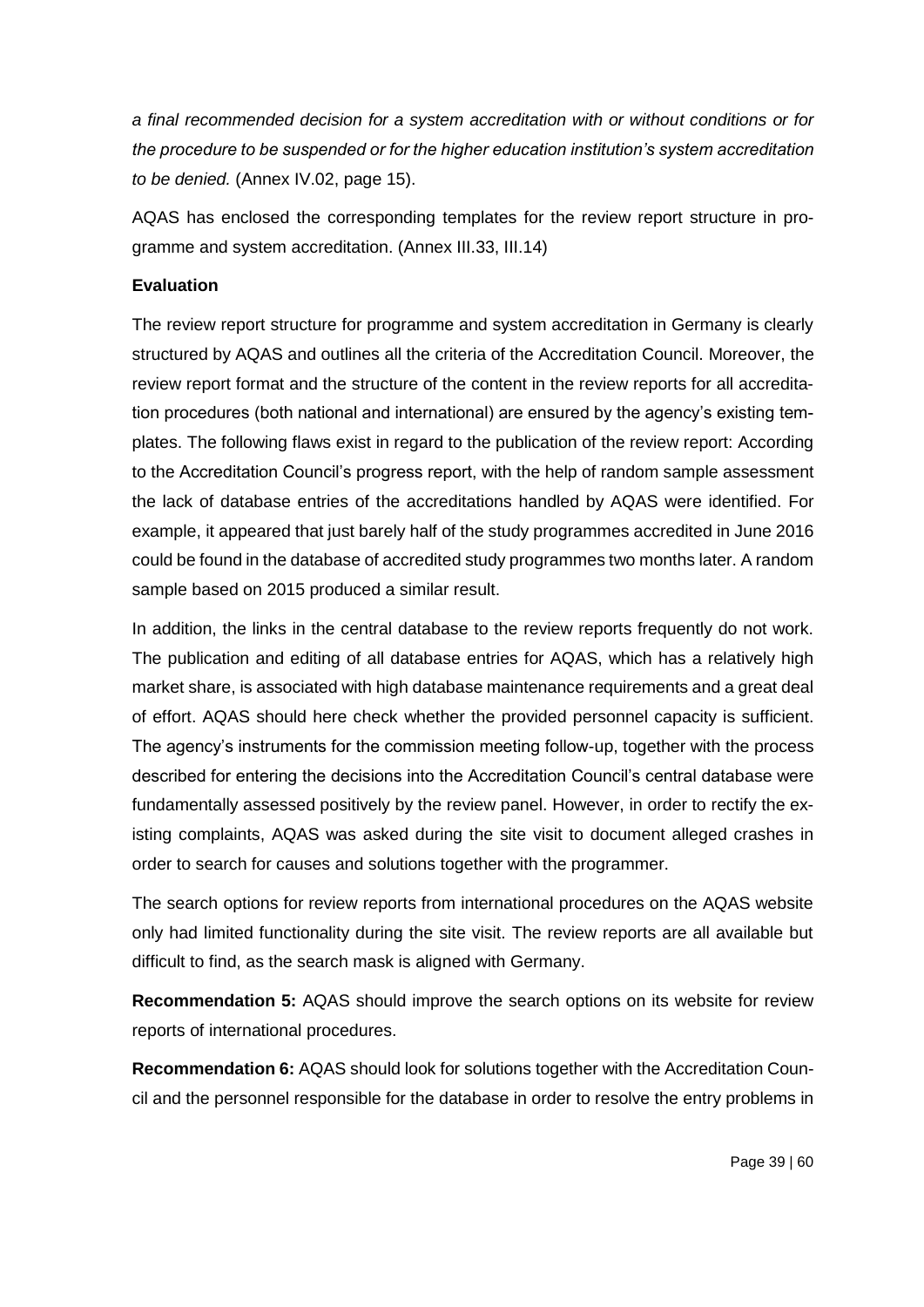the central database. The disputed function restrictions and data losses should be documented.

**Result:**

# **Standard 2.6 is substantially fulfilled.**

### **2.7 Complaints and appeals**

### **STANDARD:**

Complaints and appeals processes should be clearly defined as part of the design of external quality assurance processes and communicated to the institutions.

### **GUIDELINES:**

In order to safeguard the rights of the institutions and ensure fair decision-making, external quality assurance is operated in an open and accountable way. Nevertheless, there may be misapprehensions or instances of dissatisfaction about the process or formal outcomes.

Institutions need to have access to processes that allow them to raise issues of concern with the agency; the agencies need to handle such issues in a professional way by means of a clearly defined process that is consistently applied.

A complaints procedure allows an institution to state its dissatisfaction about the conduct of the process or those carrying it out.

In an appeals procedure, the institution questions the formal outcomes of the process, where it can demonstrate that the outcome is not based on sound evidence, that criteria have not been correctly applied or that the processes have not been consistently implemented.

### **Recommendation/conditions from the previous accreditation**

-None-

 $\overline{a}$ 

# **Documentation**

AQAS has an appeals and complaints procedure that was adopted by the Management Board on 15 June 2015 and allows the higher education institutions to lodge justified appeals and complaints relating to the composition of the expert team, the expert team's review report, the design of the procedures and the accreditation decision (cf. Annex I.17). <sup>15</sup>

These must be sent to the head office of AQAS e.V. in written form within four weeks' notice of having been received.

In accordance with the statute  $(\S 9)$ , AQAS has established a complaints commission which has the task of assessing complaints (appeals in terms of the ESG) submitted by higher

<sup>&</sup>lt;sup>15</sup> The appeals and complaints procedure is published on the agency's website: [http://www.aqas.de/program](http://www.aqas.de/programmakkreditierung/beschwerdeverfahren/)[makkreditierung/beschwerdeverfahren/](http://www.aqas.de/programmakkreditierung/beschwerdeverfahren/)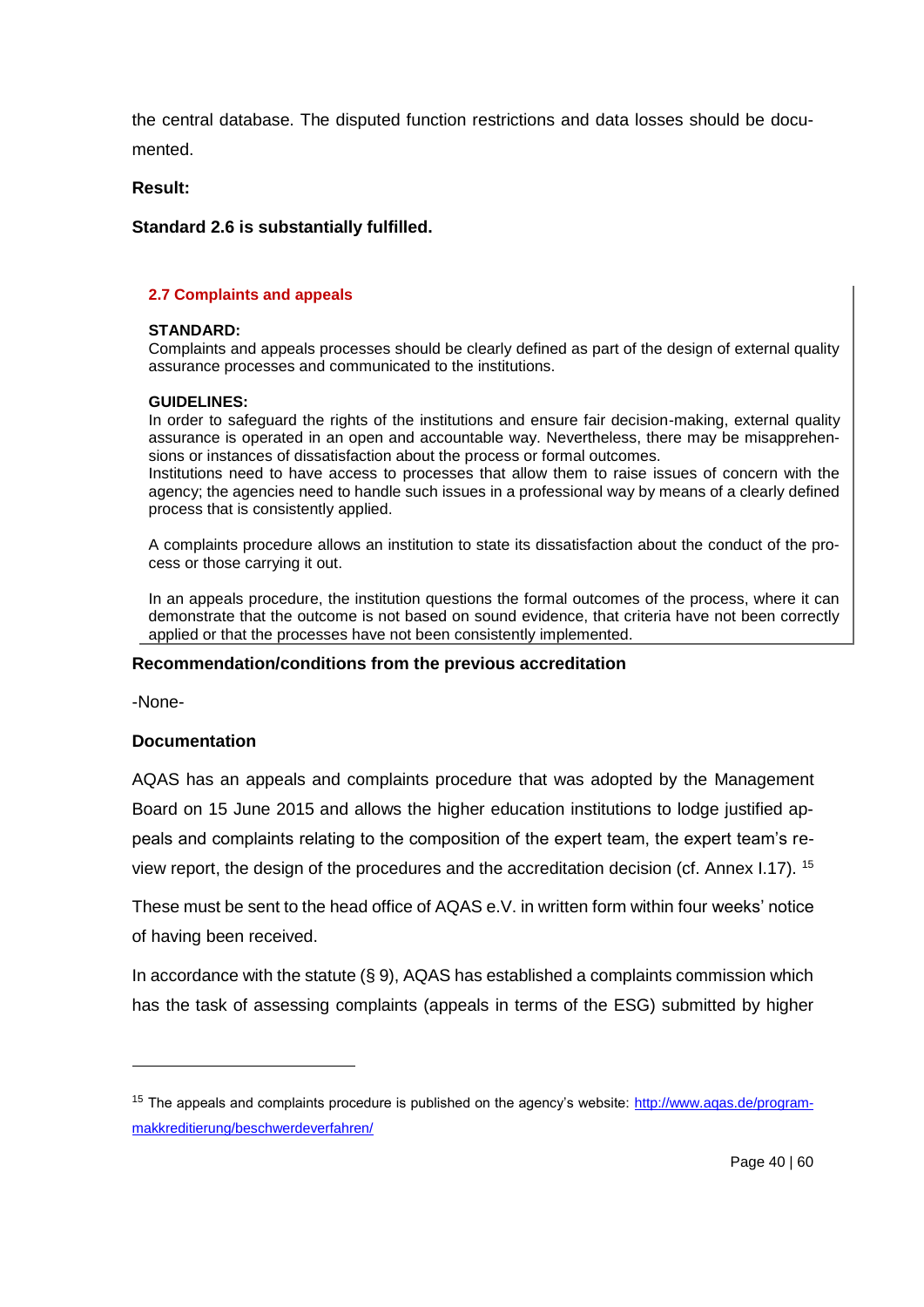education institutions that concern a decision about accreditation or an accreditation procedure and cannot be solved through repeated consultation by the corresponding commission, as well as the task of making a final decision on them.

According to the described procedure, AQAS provides the option of submitting appeals (that relate to the formal decision) on the one hand and complaints (that relate to the overall process) on the other. Both are shown as appeals on the agency's website. The higher education institution's appeal may for example relate to the timing of the procedure or to consultation errors of the employees at the head office. At the same time the agency operates a complaints commission, which as a second authority is responsible for both appeals and complaints. There is also the option to submit complaints or appeals through the international procedures performed by the agency: "*The university has the right to appeal the decision or any imposed conditions. […] In the event of formal complaints that do not relate to decision of the Accreditation Commission […]"* Annex VI.04 and Annex VI.09)

These rules apply to both international programme accreditation and international institutional accreditation.

## **Evaluation**

The current version of the appeals and complaint procedure of AQAS essentially complies with the requirements of the ESG. The options for making complaints and appeals are defined and made public to the higher education institutions. The procedures for handling complaints and appeals are regulated so as to be sufficiently binding and include appropriate terms and routines.

The use of the terms "appeals" and "complaints" appears to not yet be fully consistent. AQAS should differentiate more clearly between complaints and appeals.

The complaints commission has nine members and ordinarily meets when necessary. The complaints and appeals procedure in Germany is published on the agency's website and is thus made accessible to potentially interested parties. In the case of international procedures, although the procedural rules are not published online, the agency does however inform the potential clients about them in advance and in this way fulfils standard 2.7.

**Recommendation 7:** The terms in the appeals and complaints procedure should be clarified in relation to the ESG on occasion.

# **Result:**

**Standard 2.7 is substantially fulfilled.**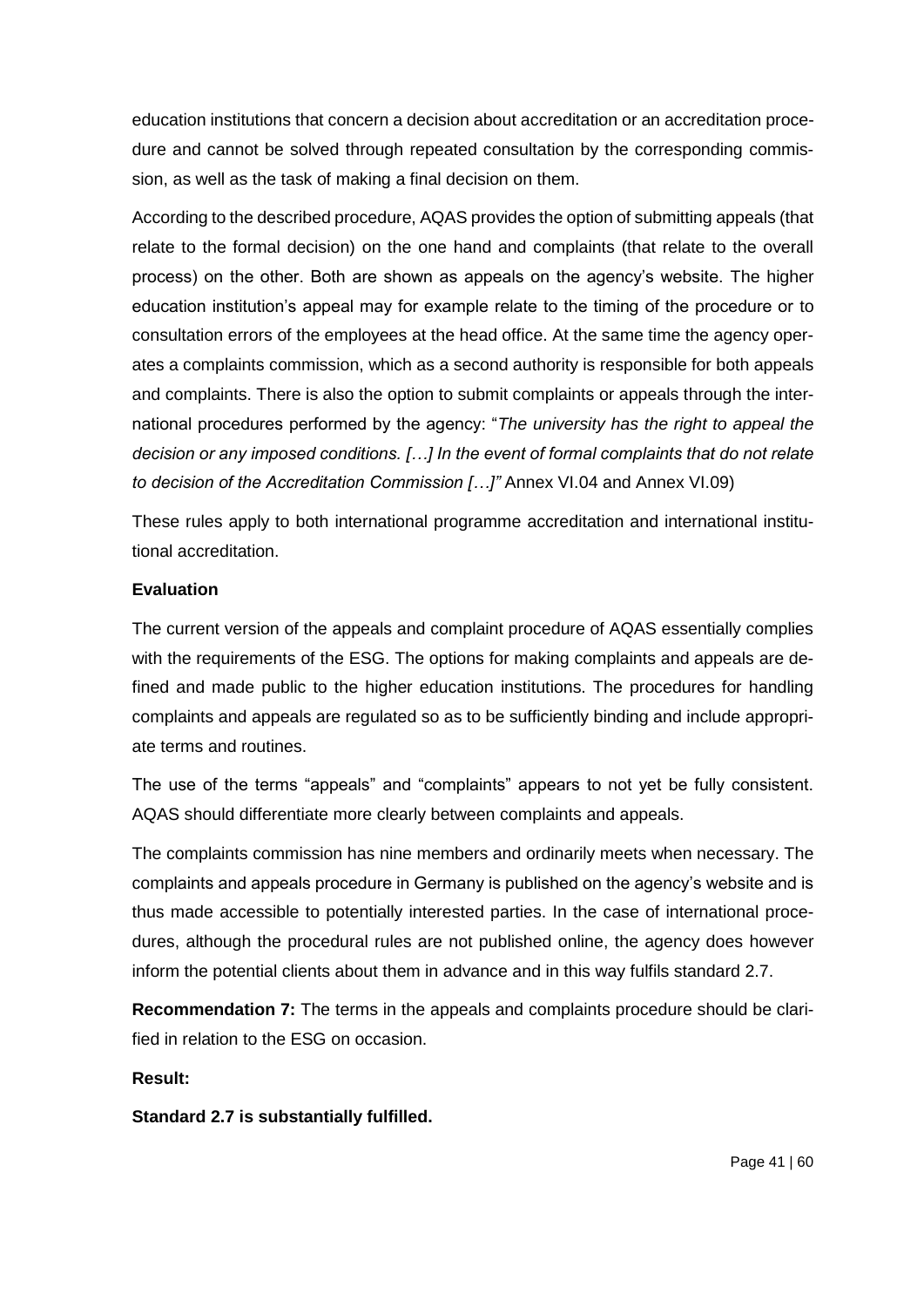# **V. Assessment concerning the criteria from the Accreditation Council**

The Accreditation Council integrated the ESG into its rules for the accreditation of agencies in 2016. In relation to this, the Accreditation Council issues conditions and recommendations, whereas ENQA and EQAR only work with recommendations. In order to simplify the handling of the ESG evaluation for ENQA and EQAR, recommendations were universally discussed in the previous section. As part of this, the review panel proposes some of these recommendations to the Accreditation Council – for its jurisdiction – as conditions.

**Recommendation 2:** AQAS should develop a concept by describing how the reflective reports are to be composed in future. One analysis performed previously should be published on the agency's homepage (ESG 3.4).

→ **Condition 1:** AQAS develops a concept by describing how the reflective reports are to be composed in future. One analysis performed previously is published on the agency's homepage.

**Recommendation 3:** AQAS should expand the existing Share Point server to the extent that the quality management processes display the requirements of the PDCA cycle (ESG 3.6).

→ **Condition 2:** AQAS expands the existing Share Point server to the extent that the quality management processes display the requirements of the PDCA cycle.

**Recommendation 6:** AQAS should look for solutions together with the Accreditation Council and the personnel responsible for the database in order to resolve the entry problems in the central database. The disputed function restrictions and data losses should be documented. (ESG 2.6).

→ **Condition 3:** AQAS looks for solutions together with the Accreditation Council and the personnel responsible for the database in order to resolve the entry problems in the central database. The disputed function restrictions and data losses must be documented.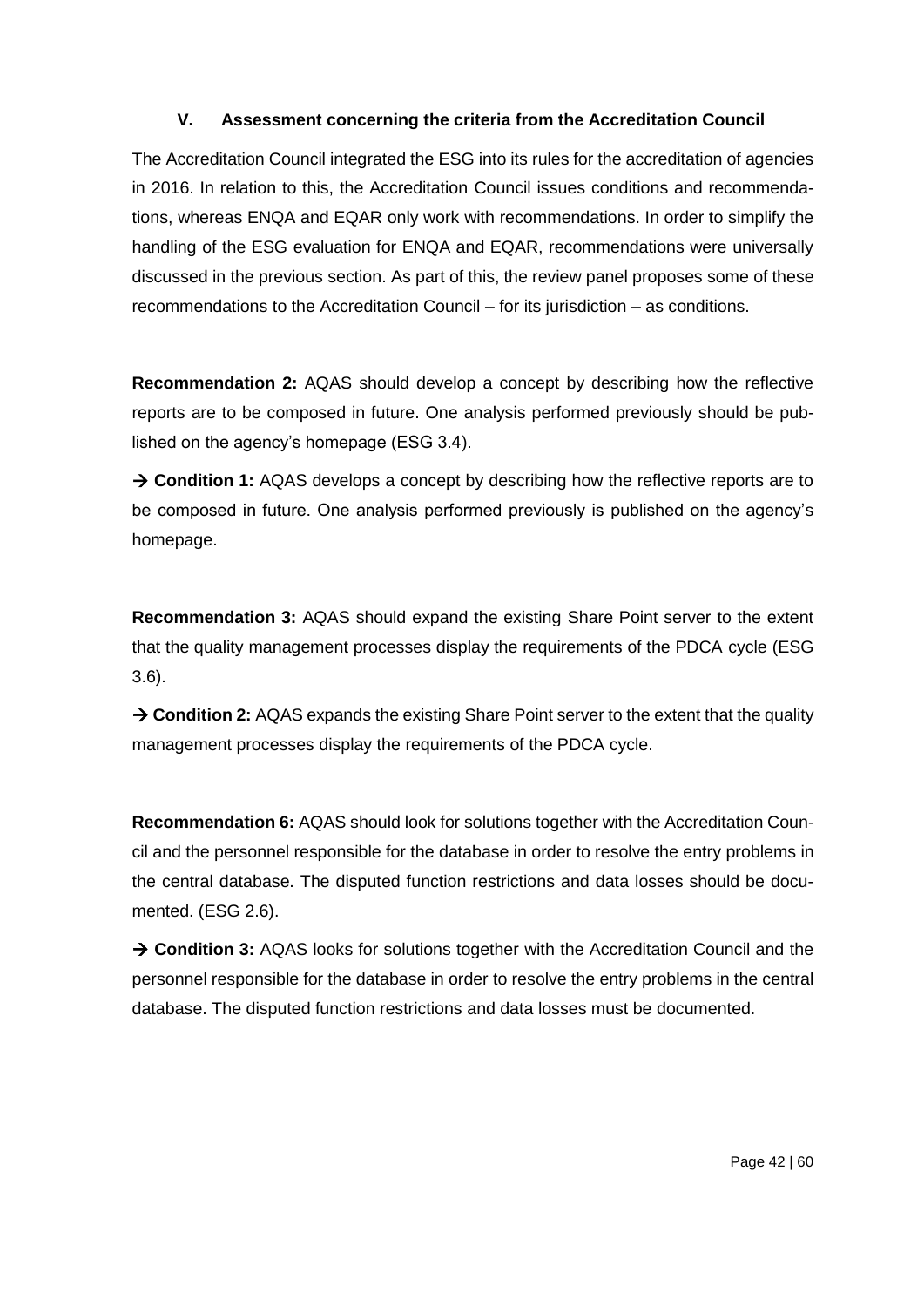# **V.1 Regarding compliance with the Accreditation Council's criteria**

The review panel recommends that the Accreditation Council accredits AQAS for both programme accreditations and system accreditations and in doing so issues the following conditions**:**

**Condition 4:** AQAS ensures that academic representatives wield the majority of the votes even if they do not represent the majority of the members (criterion 3.7).

## **Criterion 3.1.**

The agency proves binding internal structures and procedures, which ensure the correct and consistent application of the "Rules of the Accreditation Council for the Accreditation of Study Programmes and for System Accreditation" in its current version. The agency concludes an agreement with the Accreditation Council pursuant to § 3 of the ASG.

#### **Recommendation/conditions from the previous accreditation**

-None-

### **Documentation**

AQAS has criteria for the procedures in the competence area of the Accreditation Council (Annexes III.17, III.37), manuals on the sequence of the procedures (Annex III.06) and collections of documents (Annexes IV.03, IV.04, IV.05, IV.06). The agency also uses other templates: Sample review reports (III.14, III.15, III.33, III.34) and sample process schedules both generally for the procedures (III.02, III.21) and for the site visits (III.11, III.12, III.30, III.32.) and expert workshops (Annex III. 26).

The corresponding procedural routines are specified by the respective responsible accreditation commission and take the Accreditation Council's requirements into account. AQAS supports the higher education institutions in the procedure by providing guidelines and criteria, which meet and implement the Accreditation Council's requirements and the KMK guidelines. In this way the agency guarantees the consistent application of the "Rules of the Accreditation Council for the Accreditation of Study Programmes and for System Accreditation". (self-evaluation report, p. 37).

The implementation of the rules of the Accreditation Council also includes compliance with the Accreditation Council's resolution "Standards for Structuring the Relationship between System Accreditation and Consultation Services" from 31 October 2008 in the version from 20 February 2013. According to this resolution, the activity of an accreditation agency in a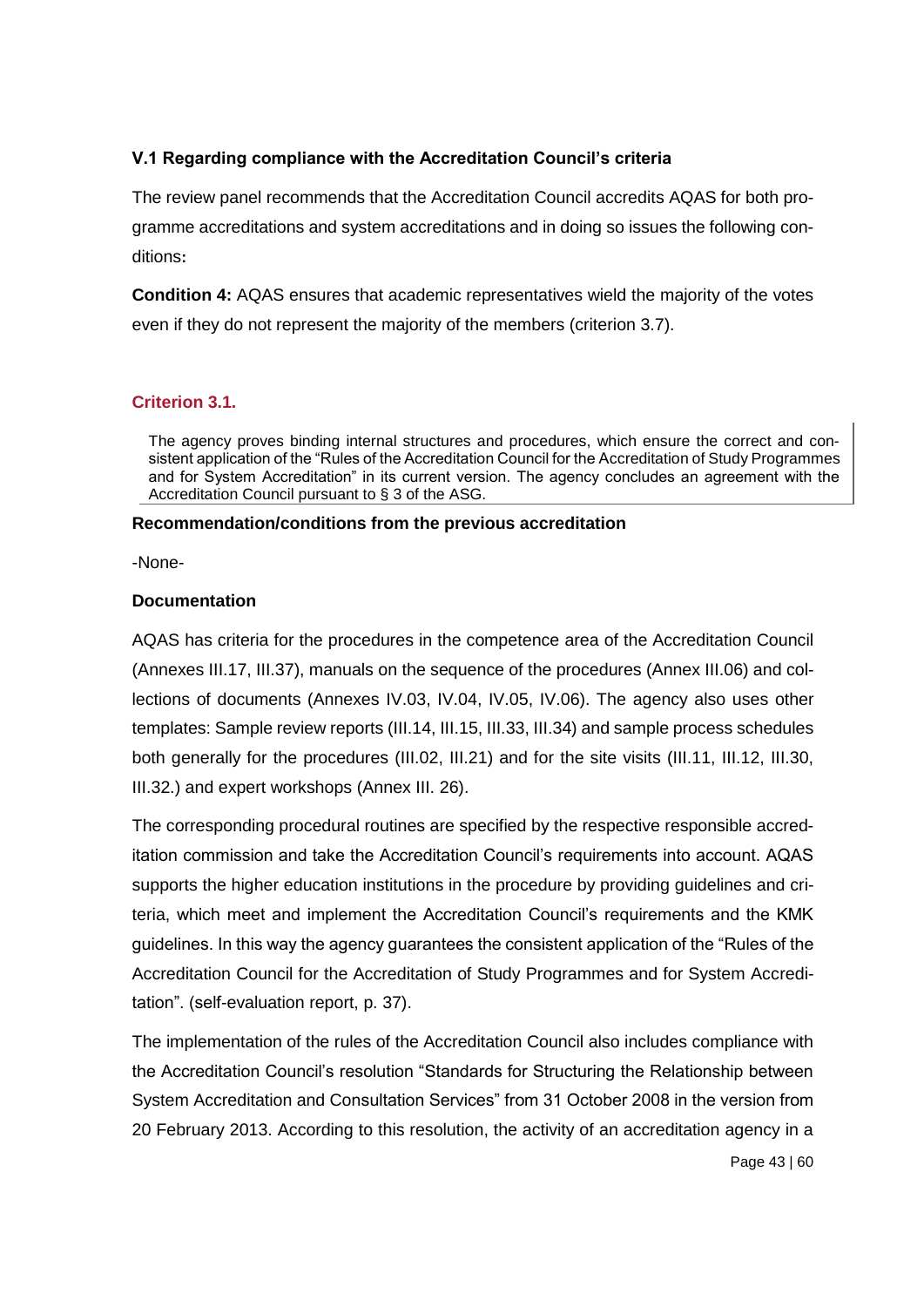system accreditation procedure is incompatible with a preceding or current activity outside of system accreditation that involves supporting, through consultation or other means, the setup, introduction or further development of the internal quality assurance system to be accredited at the same higher education institution.<sup>16</sup>

Although there is no comparable resolution for programme accreditation, the basic principle of the separation between consultation and accreditation is also inherent to programme accreditation procedures. AQAS raised this issue in the self-evaluation report on ESG standard 3.1. From the point of view of the agency, "the Accreditation Council's resolution on the Standards for Structuring the Relationship between System Accreditation and Consultation Services (from 20 February 2013) obviously applies. It is completely beyond question for all the responsible committees and the management of AQAS that there must not be any mixing of consultation and accreditation and that there must not be any instance where AQAS ARCH provides consultation and AQAS e.V. performs the accreditation afterwards. This meant that the assessment of the evaluation order at the University of [...] led AQAS e. V. to decline a request to carry out a system accreditation at the University of [...]". (self-evaluation report, p. 16).

AQAS has submitted synopses that document the coverage of the ESG standards by the criteria of the AC (Annexes V.06 and V.07). In addition, AQAS has finished collecting the relevant laws and resolutions in the area of teacher training study programmes from multiple federal states into another annex. They are available on the agency's homepage.

For information on the consistency of the accreditation decisions see ESG standard 2.5.

# **Evaluation**

The internal structures and procedures are appropriate.

**Criterion 3.1 is fulfilled.**

# **Criterion 3.2.**

 $\overline{a}$ 

The agency has a separate legal entity.

<sup>16</sup>http://www.akkreditierungsrat.de/fileadmin/Seiteninhalte/AR/Beschluesse/AR\_Beratung\_Systemakkreditierung.pdf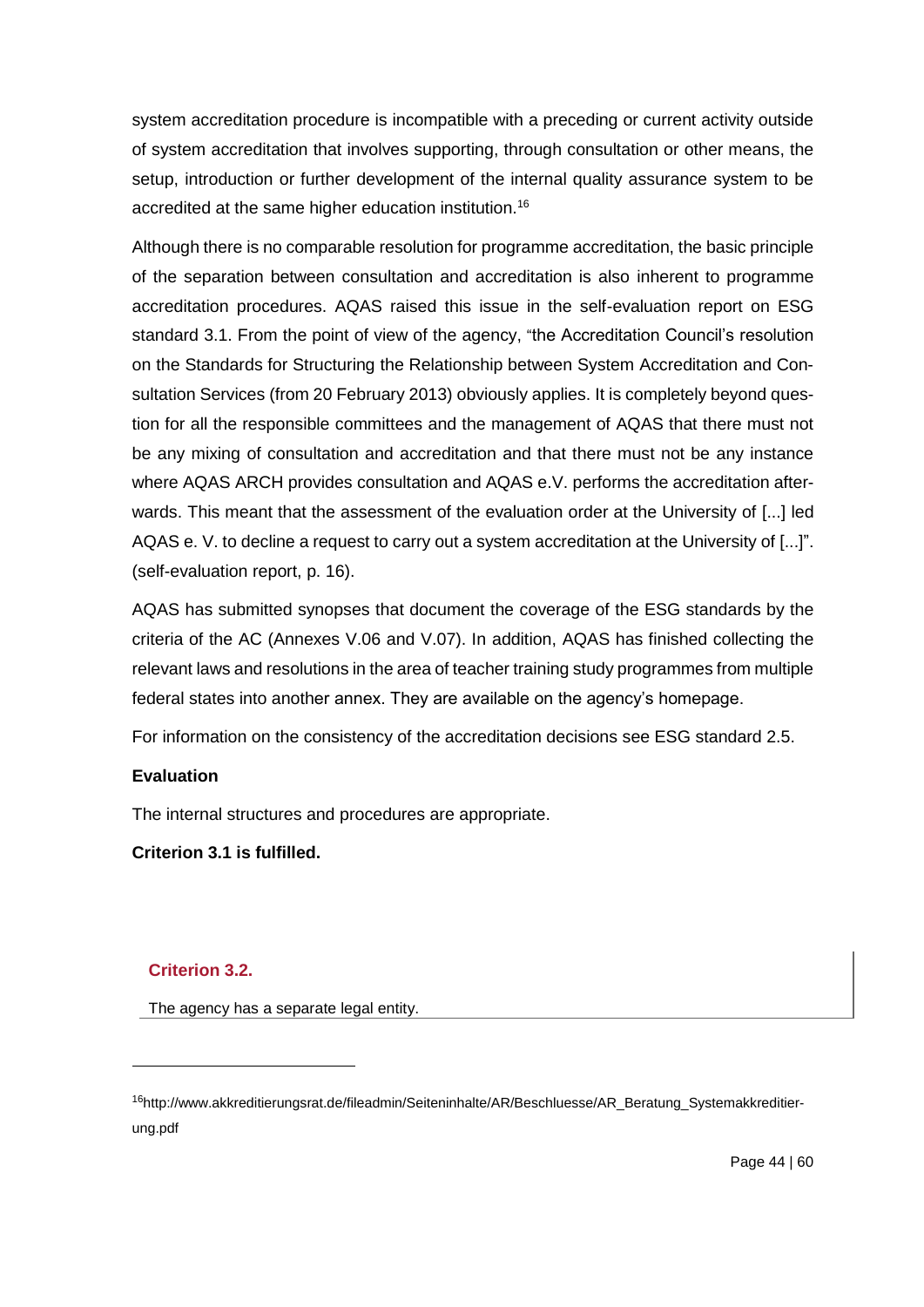### **Recommendation/conditions from the previous accreditation**

-None-

#### **Documentation**

The agency is a registered association (Annex I.10).

#### **Evaluation**

AQAS has its own legal entity status (in addition to the agency's official status, see ESG standard 3.2.).

### **Criterion 3.2. is fulfilled.**

#### **Criterion 3.3.**

The agency does not work on a profit-oriented basis and carries out the accreditation procedures on a full-cost basis.

#### **Recommendation/conditions from the previous accreditation**

-None-

#### **Documentation**

The agency submitted cost calculations for programme and system accreditation in the application. These include information about the basic flat rate and procedural flat rate in the case of programme accreditation and total cost information in the case of system accreditation. AQAS also outlined the breakdown of the costs in the self-evaluation report (page 78, 79).

#### **Evaluation**

AQAS does not work for profit and works on a full-costs basis. This secures the agency's non-profit orientation. Worthy of note are the calculations of system accreditation. These appear to be plausible and realistic and guarantee a thoroughly managed procedure.

### **Criterion 3.3. is fulfilled.**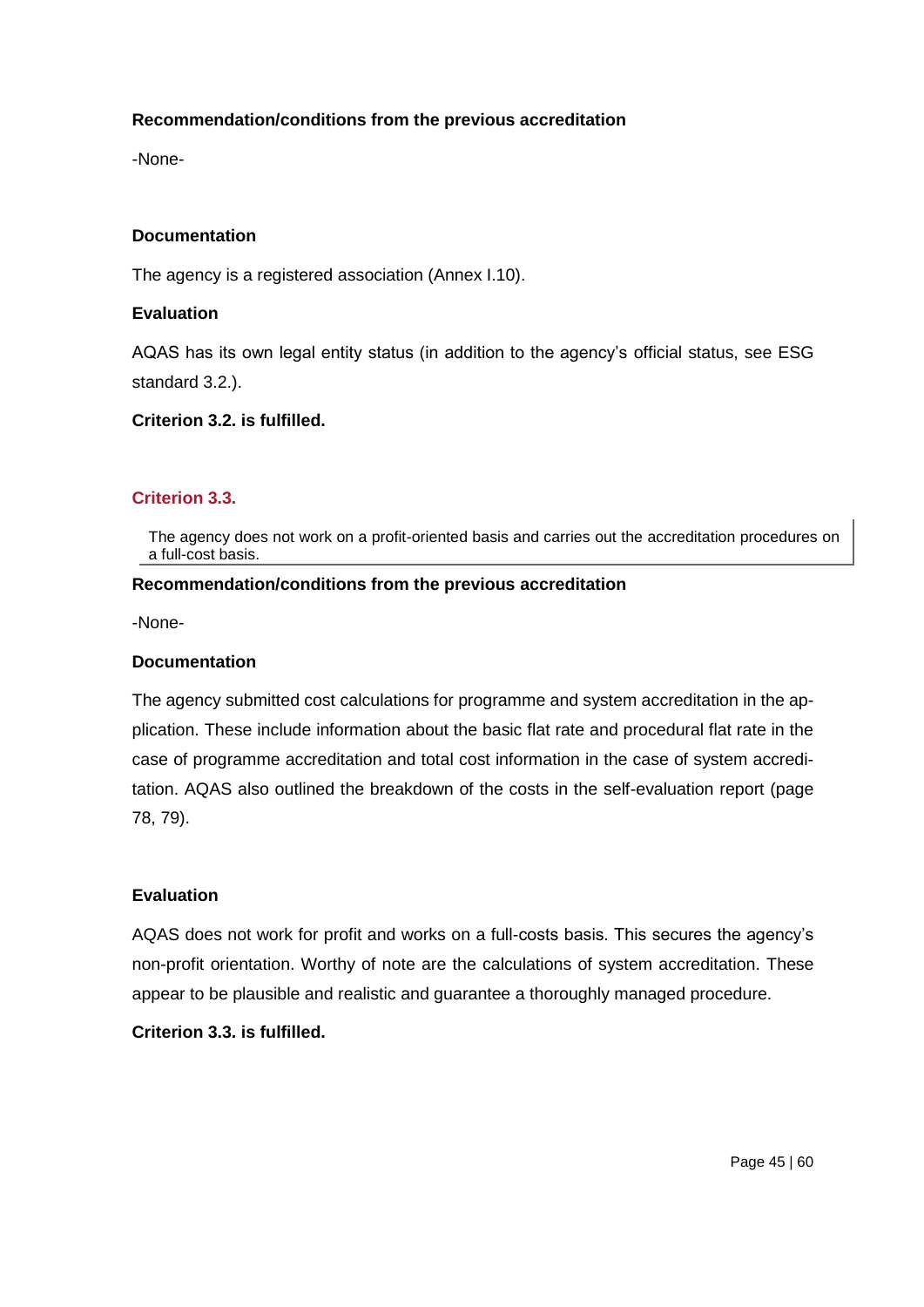# **Criterion 3.4.**

The agency accredits across types of Higher Education Institutions as well as across disciplines in case of certification for programme accreditations.

#### **Recommendation/conditions from the previous accreditation**

-None-

### **Documentation**

As the largest agency in Germany with a market share of almost 30 %, AQAS has, since its foundation, accredited over 5,000 study programmes and performed system accreditations of ten higher education institutions. AQAS performs procedures in all disciplines and works in all types of higher education institutions in Germany.

#### **Evaluation**

### **Criterion 3.4. is fulfilled.**

### **Criterion 3.5.**

Responsibilities of the bodies and their personnel composition are appropriate and regulated with binding effect. Academics, students and professional practice are properly involved.

#### **Recommendation/conditions from the previous accreditation**

-None-

#### **Documentation**

**The General Assembly** is responsible for the following matters:

- a) Selecting the Board members
- b) Receiving the statement of accounts as well as the approval of the actions of the board.
- c) Passing the budget plan submitted by the board for the next financial year.

d) Determining the amount of the annual contribution and shares in the costs and when they are due.

e) Passing resolutions regarding the statute of the association, if necessary regarding its modification and the dissolution of the association.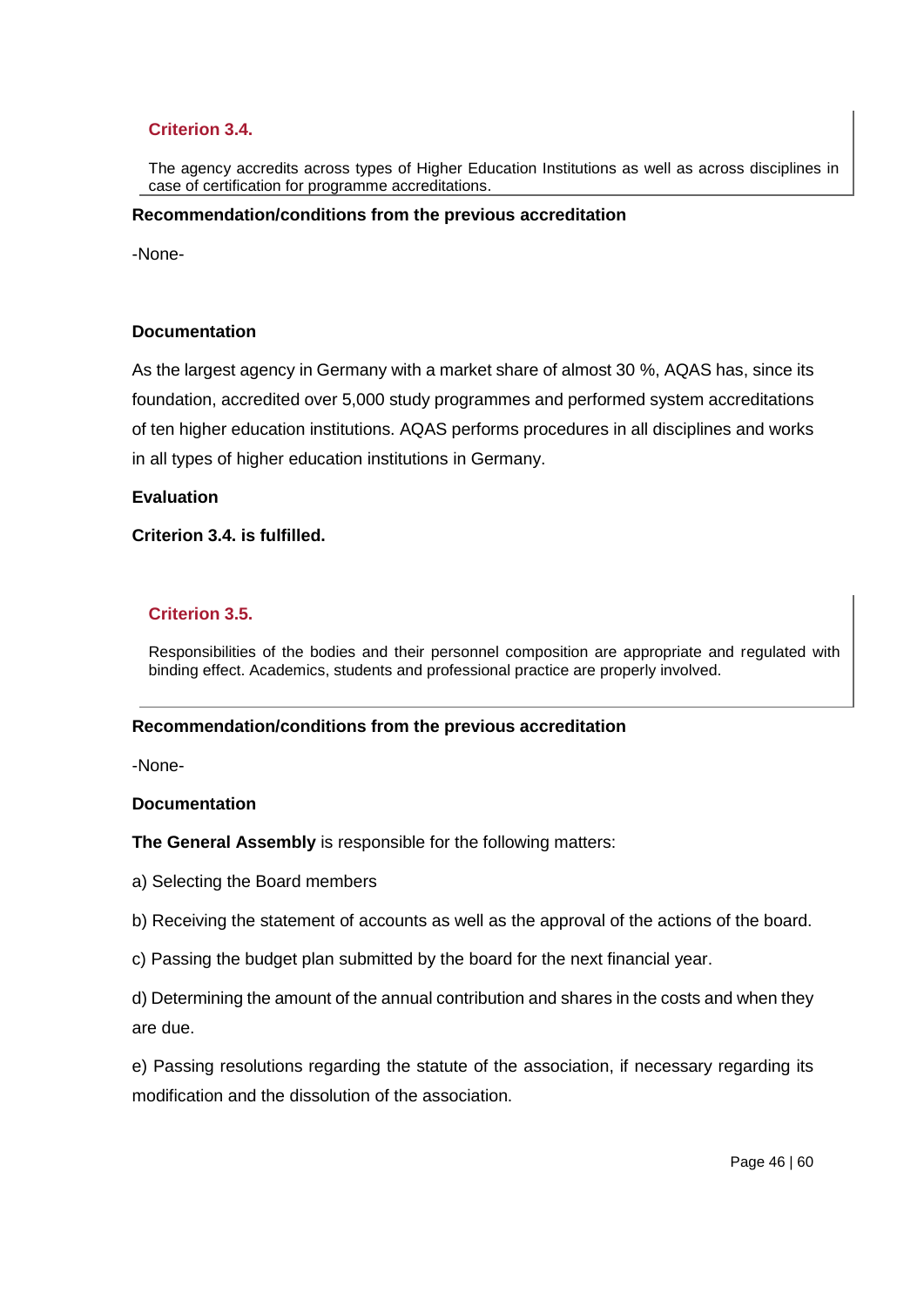f) Passing resolutions regarding important matters that affect the association, e.g. regarding limiting or expanding the associations activities and regarding cooperation with other accreditation agencies.

g) Passing resolutions regarding establishing, involving the association in or the task of involving the association in, or the dissolution of a society.

h) Passing resolutions regarding rules of procedure.

i) Deciding on appeals of excluded members.

j) Passing resolutions regarding other matters that are submitted to it by the board.

k) The general assembly can submit proposals for criteria of accreditation and for procedural principles to the accreditation commission. The criteria and procedural principles adopted by the accreditation commission are submitted to the general assembly in order to inform them.

**The Board** has the following tasks:

a) Appointing the accreditation commissions and the substitute representatives pursuant to § 9(4). The general assembly's suggestions are to be taken into account when making appointments.

b) Appointing the complaints commission.

c) Issuing the quality seal on behalf of the Accreditation Council.

d) Preparing the budget plan.

e) Reaching agreements regarding cooperation with other accreditation organisations.

f) Passing resolutions regarding admitting and expelling members.

g) All other tasks for which no other responsibility is specified by this statute.

In addition, two accreditation commissions (for programme and system accreditation) and a complaints commission are classed as important bodies in AQAS. The commissions are responsible for the accreditation decisions. At the same time, they determine the criteria and procedural principles.

**The Accreditation Commission for Programme Accreditation** has an interdisciplinary composition of professors from universities and universities of applied sciences, representatives of professional practice and students. The board sets the number of members of the commission. Among the representatives from professional practice, one person from each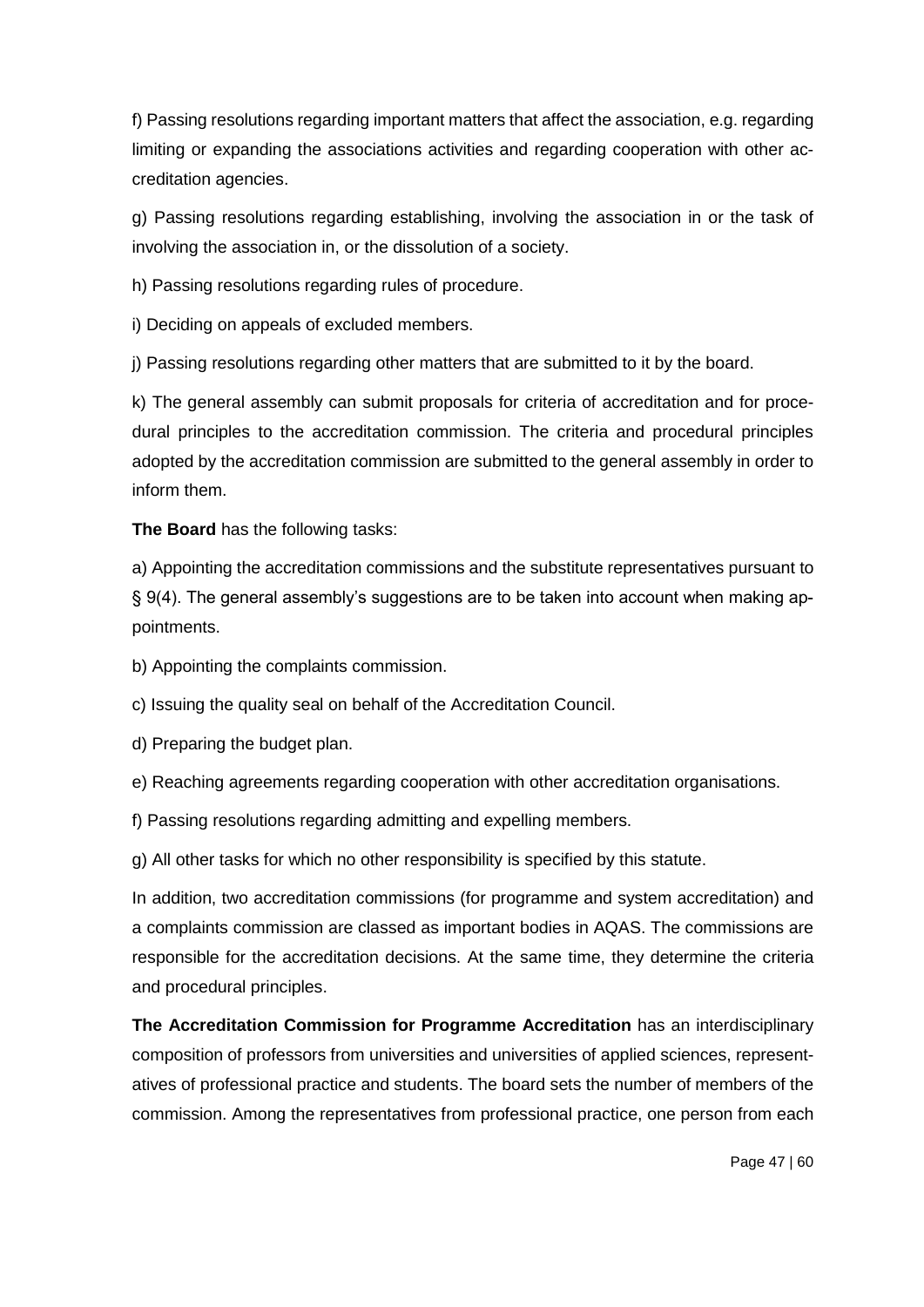group should represent the employee's perspective and one person should represent the employer's perspective. Women should be appropriately represented among the members of the accreditation commission and expert groups.

Additional experts from abroad can be admitted into the accreditation commission as extra members.

**The Accreditation Commission for System Accreditation** is composed of the following:

- six professors with acknowledged expertise in internal quality assurance systems at higher education institutions;

- one expert from professional practice, who is currently responsible for internal quality assurance in a company;

- one expert from professional practice, who is currently responsible for quality assurance at higher education institutions and who brings in the perspective of university administration;

- one expert in quality assurance in higher education from another European country;

- one student, who has already been involved in programme accreditations as an expert.

**The Complaints Commission** has the task of assessing complaints submitted by higher education institutions that concern a decision by one of the two accreditation commissions in an accreditation procedure and cannot be solved through repeated consultation in the corresponding commission, as well as making a final decision for the association.

The complaints commission is composed of the following:

-two representatives from universities;

-two representatives from universities of applied sciences;

-one external representative of another accreditation agency;

-one representative of professional practice;

-one student representative.

-one representative of the accreditation commission for programme accreditation (with no voting rights);

-one representative of the accreditation commission for system accreditation (with no voting rights);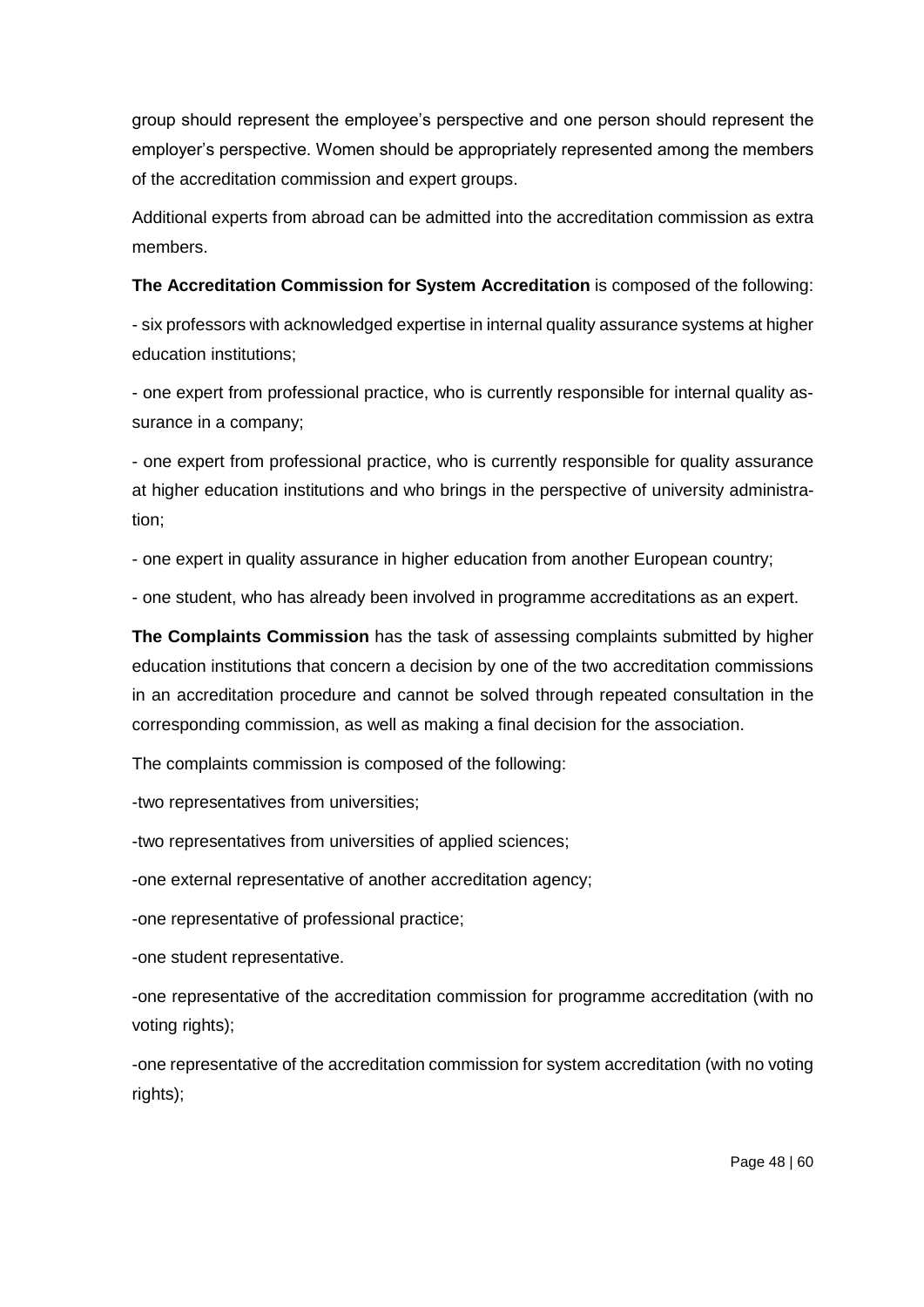Academics, students and professional practice are represented in all the committees that deal with accreditation decisions. The agency's organisation is governed appropriately and the competences and responsibilities of the bodies are governed by law.

### **Criterion 3.5 is fulfilled.**

### **Criterion 3.6.**

In the expert groups appointed by the agency, academics, students and professional practice are represented. The experts are carefully selected and prepared for the specific accreditation procedure. The agency ensures the impartiality of experts using suitable measures.

#### **Recommendation/conditions from the previous accreditation**

See ESG standard 3.3.

#### **Documentation**

For information on fulfilling this criterion, see ESG standards 2.4 and 3.3

**Evaluation** 

**Criterion 3.6. is fulfilled.**

# **Criterion 3.7.**

In the bodies and expert groups, academic representatives have the majority of the votes.

### **Recommendation/conditions from the previous accreditation**

-None-

### **Documentation**

The bodies of AQAS are: the general assembly, the board, the accreditation commission for programme accreditation (AC<sup>prog</sup>), the accreditation commission for system accreditation (ACsys) and the complaints commission. Cf. details, criterion 3.6.

Academic representatives wield the majority in every committee of the agency as well as in the expert groups for system accreditation. The expert groups for programme accreditations each consist of one member from the students and professional practice groups, as well as "two to three professors" (Annex III.07).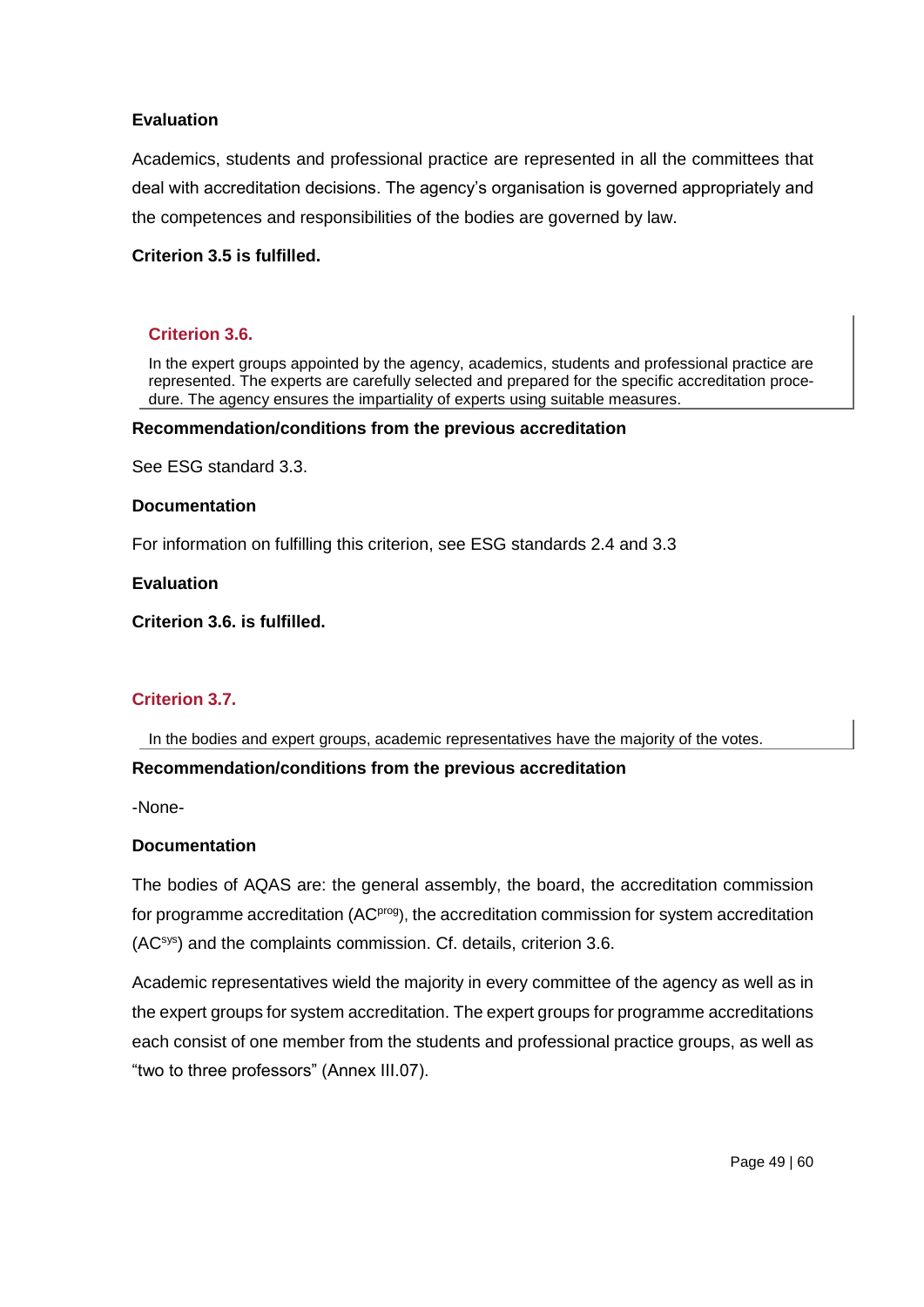The majority vote is assured in most cases with the exception of small expert groups in programme accreditation. Improvements need to be made here. It is not compulsory to increase the size of the expert group; changes to the voting structure are also sufficient.

## **Criterion 3.7. is partially fulfilled.**

**Condition 4:** AQAS ensures that the academic representatives wield the majority of the votes even if they do not represent the majority of the members.

### **Criterion 3.8.**

The agency publishes its procedures for internal quality assurance and for handling complaints and appeals.

#### **Recommendation/conditions from the previous accreditation**

-None-

#### **Documentation**

See standard ESG 2.7. and ESG 3.6

#### **Evaluation**

**See standard ESG 2.7**

### **Criterion 3.8. is substantially fulfilled.**

### **Criterion 3.9.**

If the agency engages other organisations for the implementation of parts of the procedures, the correct implementation must be ensured by binding and documented agreements.

### **Recommendation/conditions from the previous accreditation**

-None-

#### **Documentation**

There have not been any instances of a commission of this sort previously. AQAS also does not plan to outsource services to third parties in future.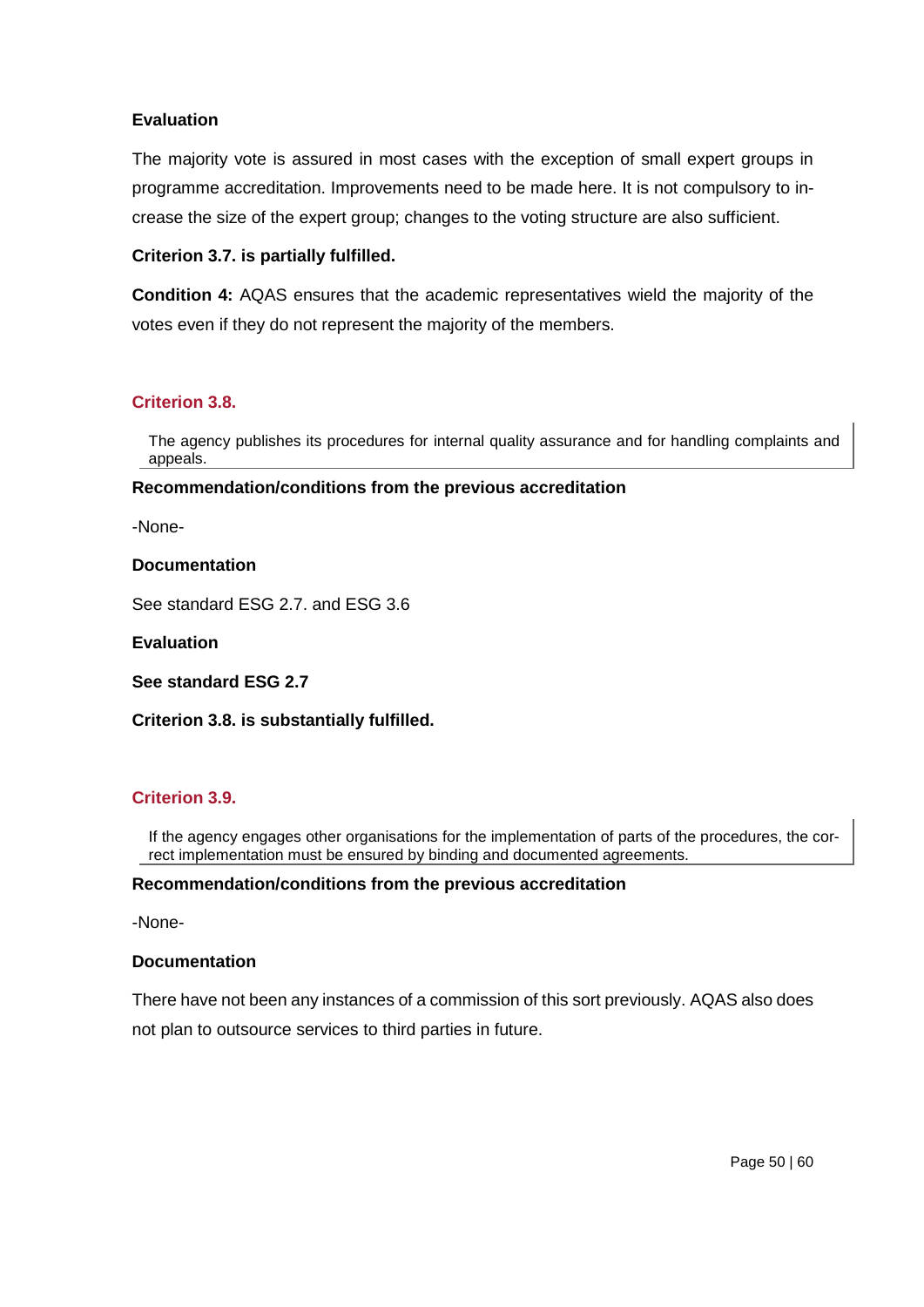**Criterion 3.9. is not relevant.**

# **Criterion 3.10.**

In the area of business of the Accreditation Council, the agency generally uses the German language.

### **Recommendation/conditions from the previous accreditation**

-None-

### **Documentation**

The programme and system accreditation procedures in Germany are generally performed in German. The information is uploaded in detail to the website in German. The decisions are also published together with the respective review reports in German. The most important documents, the statute, contracts, and submissions on daily work are drafted and used in German.

## **Evaluation**

**Criterion 3.10. is fulfilled.** 

# **Criterion 3.11.**

The agency's quality assurance includes internal and external feedback.

# **Recommendation/conditions from the previous accreditation**

-None-

### **Documentation**

The agency uses different internal and external feedback mechanisms for quality assurance and quality development.

The internal feedback mechanisms are:

- jour fixe
- One-day closed meeting
- Internal working groups for current issues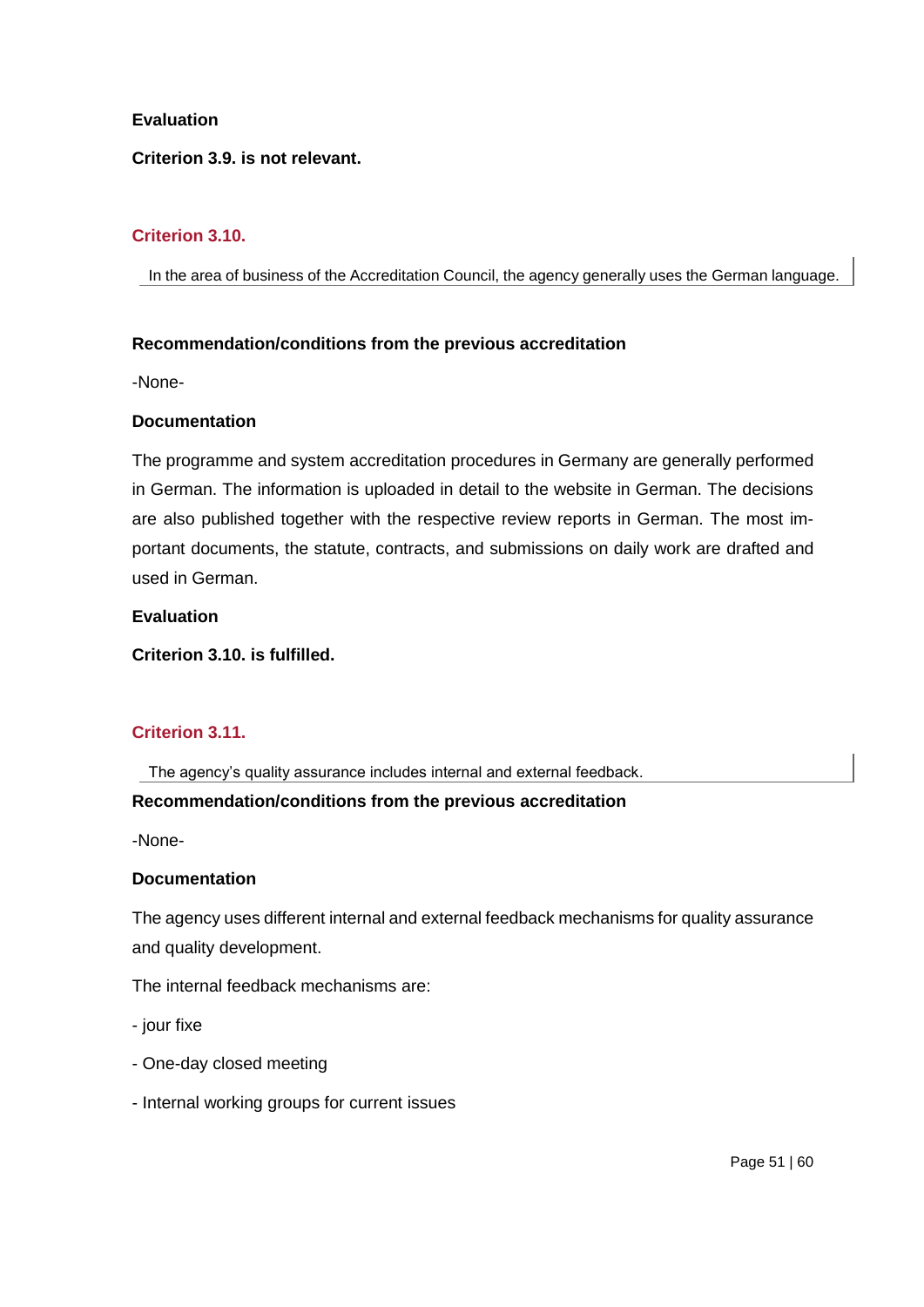# - Regular meetings

Among other things, surveys of participants in procedures and results of monitoring are used by the Accreditation Council as external feedback mechanisms.

For more information see ESG standard 3.6.

# **Evaluation**

**Criterion 3.11. is fulfilled.**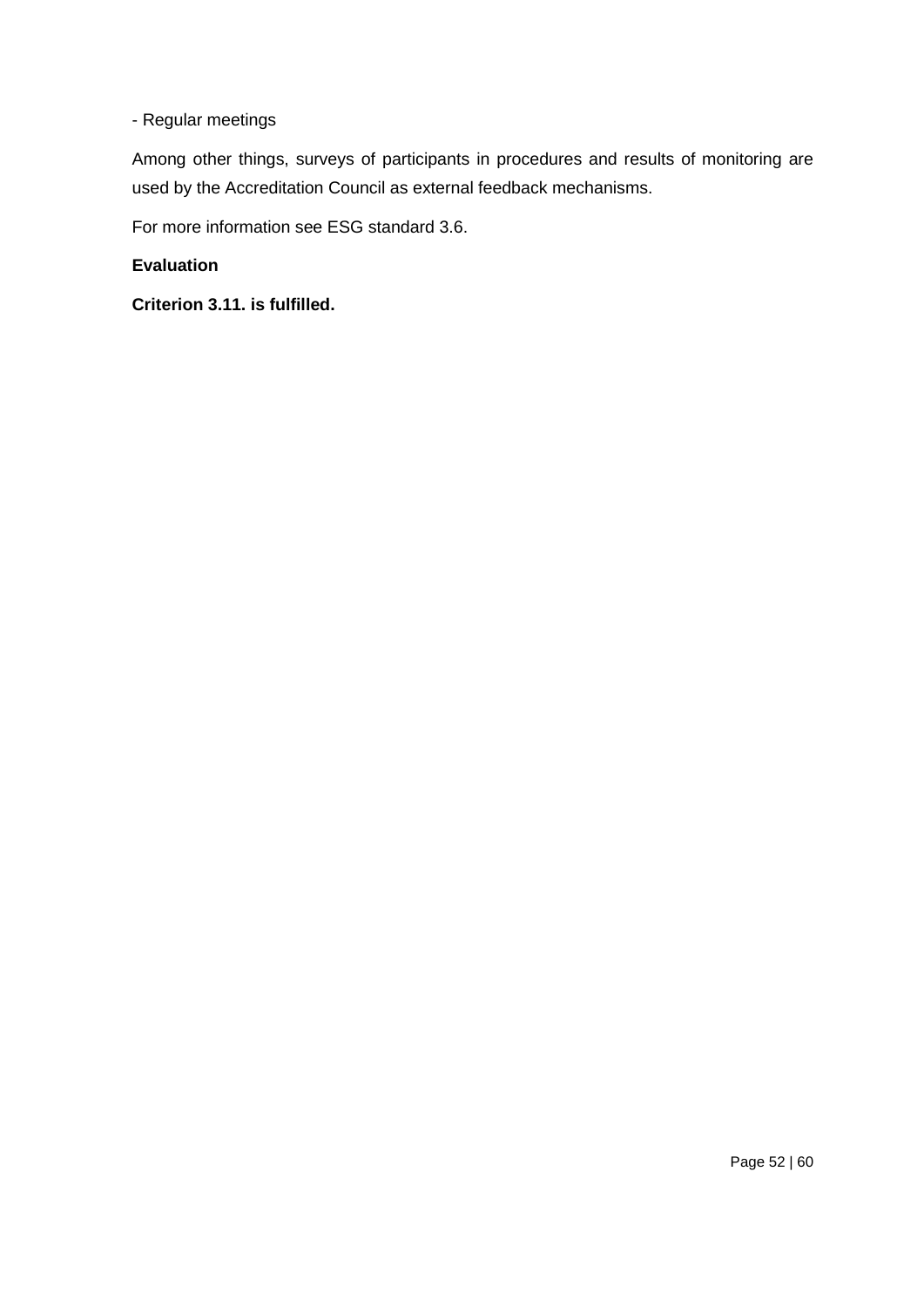# **VI. Recommendations from the review panel**

# **VI.1 Regarding compliance with the ESG**

The review panel recommends that the Accreditation Council finds AQAS to have substantially fulfilled the "Standards and Guidelines for Quality Assurance in the European Higher Education Area" (ESG).

According to the evaluation by the review panel, the following eight standards/ENQA membership criteria are fulfilled: 3.2; 3.3; 3.5; 3.7; 2.1; 2.2; 2.3; 2.4.

According to the evaluation by the experts, the following standards are substantially fulfilled: 3.1; 3.6; 2.6; 2.7.

According to the evaluation by the experts, the following standards are partially fulfilled: 3.4; 2.5.

## **The review panel issues the following recommendations:**

**Recommendation 1:** AQAS should formulate requirements that define the distinction between accreditation and consultation, between ESG and non-ESG activities and between AQAS and AQAS ARCH in the form of a fundamental decision (ESG standard 3.1).

**Recommendation 2:** AQAS should develop a concept by describing how the reflective reports are composed in future. One analysis performed previously should be published on the agency's homepage. (ESG standard 3.4).

**Recommendation 3:** AQAS should expand the existing Share Point server to the extent that the quality management processes display the requirements of the PDCA cycle (ESG standard 3.6).

**Recommendation 4:** The criteria for international institutional accreditation should be published (ESG standard 2.5).

**Recommendation 5:** AQAS should improve the search options on its website for review reports of international procedures. (ESG standard 2.6).

**Recommendation 6:** AQAS should look for solutions together with the Accreditation Council and the personnel responsible for the database in order to resolve the entry problems in the central database. The disputed function restrictions and data losses should be documented. (ESG standard 2.6).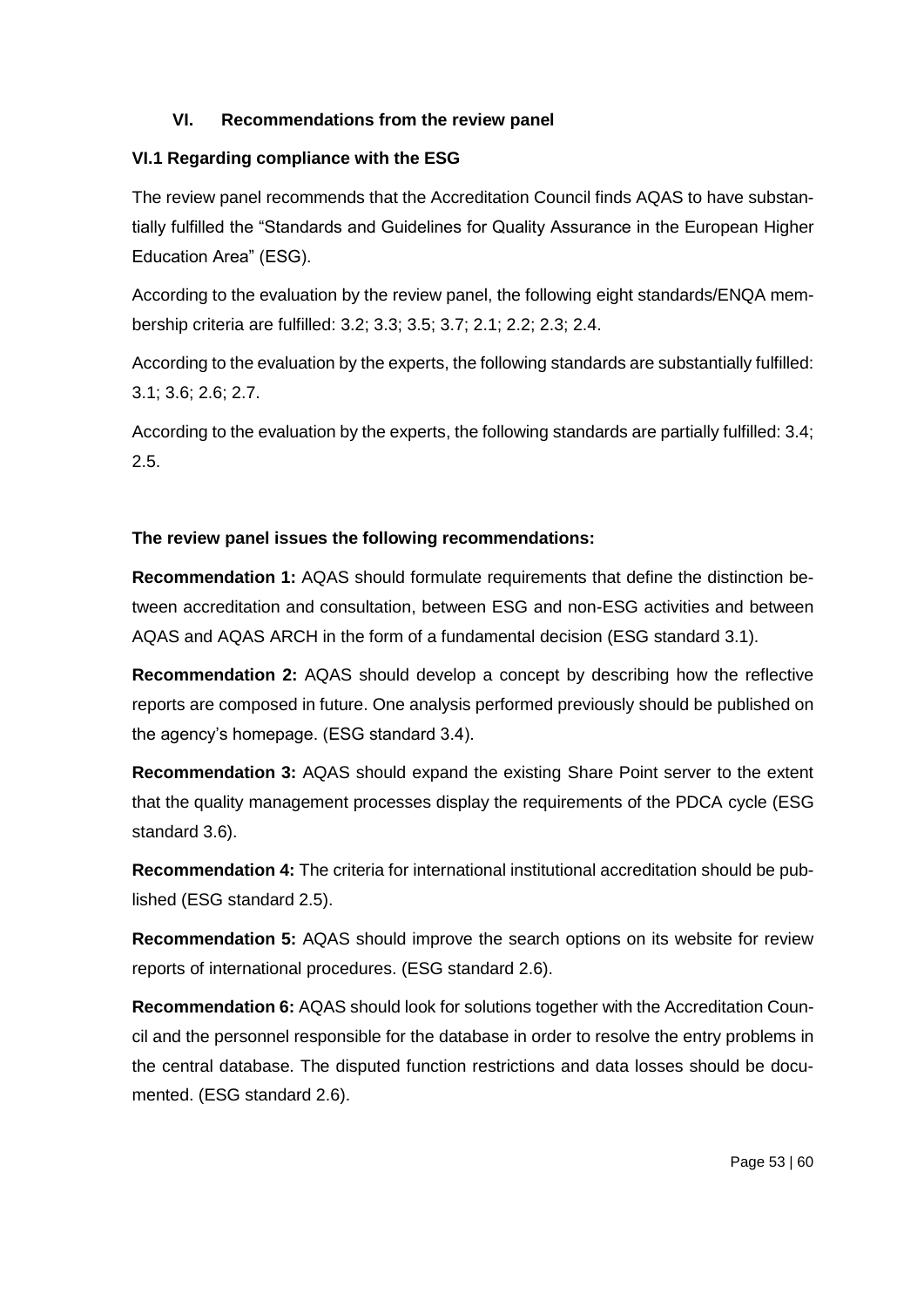**Recommendation 7:** The terms in the appeals and complaints procedure should, on occasion, be clarified in relation to the ESG. (ESG standard 2.7).

# **VI.2 Regarding compliance with the Accreditation Council's criteria**

The review panel recommends that the Accreditation Council accredit AQAS for both programme accreditations and system accreditations and in doing so issues the following conditions**:**

**Condition 1:** AQAS develops a concept by describing how the reflective reports are composed in future. One analysis performed previously is published on the agency's homepage. (ESG standard 3.4, cf. recommendation 2)

**Condition 2:** AQAS expands the existing Share Point server to the extent that the quality management processes display the requirements of the PDCA cycle (ESG standard 3.6, cf. recommendation 3)

**Condition 3:** AQAS looks for solutions together with the Accreditation Council and the personnel responsible for the database in order to resolve the entry problems in the central database. The disputed function restrictions and data losses must be documented. (ESG standard 2.6, cf. recommendation 6)

**Condition 4:** AQAS ensures that the academic representatives wield the majority of the votes even if they do not represent the majority of the members (criterion 3.7).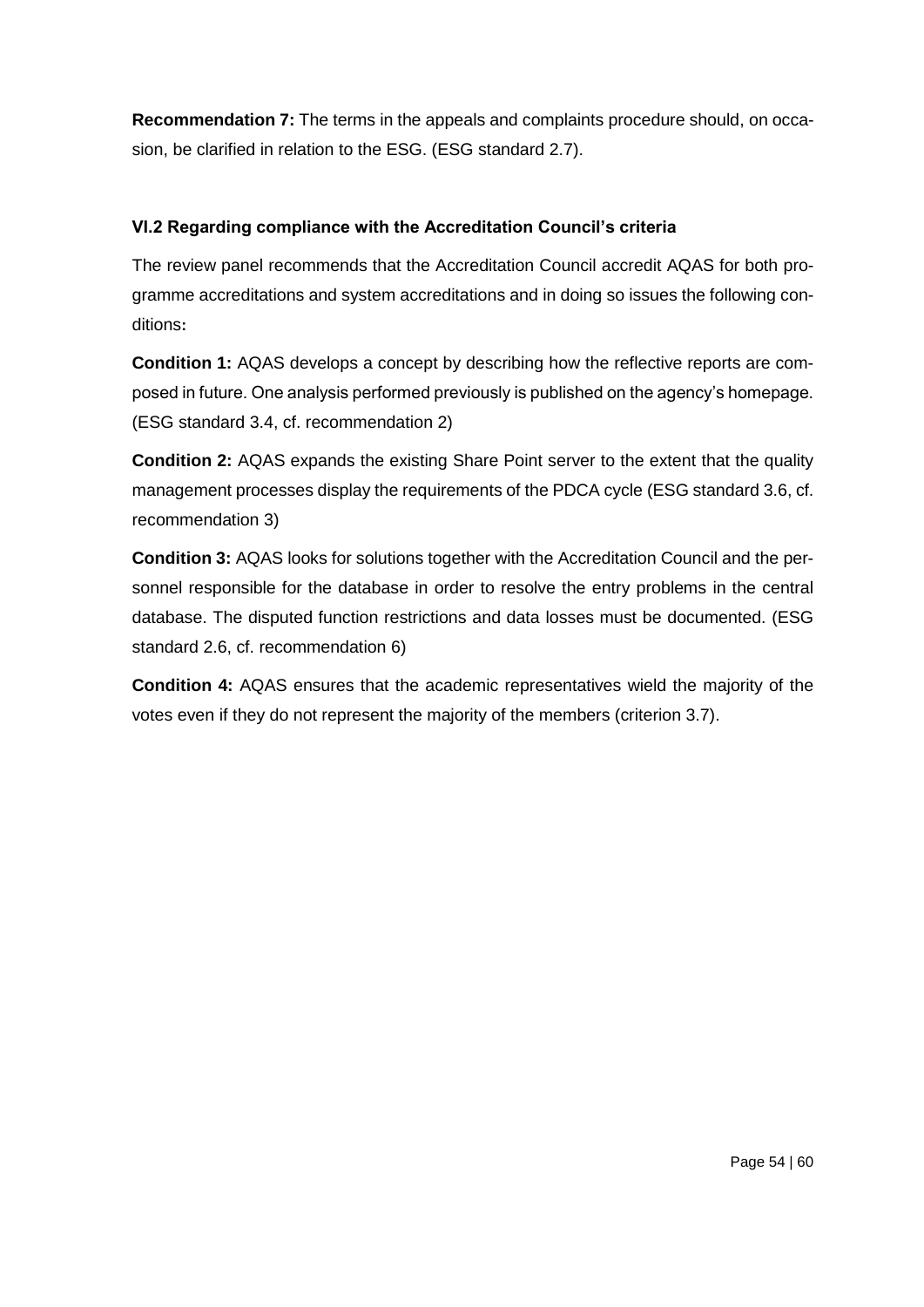# **Annex 1: Schedule for the site visit**

# **Accommodation/Meeting venue**

Stadthotel am Römerturm, Sankt-Apern-Street 32, 50667 Cologne

| 27 November 2016 |                                           |  |
|------------------|-------------------------------------------|--|
| 6:00 p.m.        | Internal preparatory meeting at the hotel |  |
| 8:00 p.m.        | Internal dinner discussion at the hotel   |  |

|                      | 28 November 2016                                                               |                                              |
|----------------------|--------------------------------------------------------------------------------|----------------------------------------------|
| $9:00 - 11:00$ a.m.  | Meeting with the agency's management                                           | Prof. Dr. Eberhard Menzel, chair of the      |
|                      | at the AQAS head office                                                        | board                                        |
|                      |                                                                                | Doris Herrmann, managing director            |
|                      |                                                                                | Dr. Verena Kloeters, managing director       |
| $11:00 - 11:15$ a.m. | <b>Break</b>                                                                   |                                              |
| $11:15 - 11:30$ a.m. | Meeting with the agency administration                                         | Patricia Liesenfeld, secretary               |
|                      |                                                                                | Monika Meier, secretary                      |
|                      |                                                                                | Julia Palnau, assistant                      |
|                      |                                                                                | Andrea Schwedler, secretary                  |
|                      |                                                                                | Claudia Wagner, assistant                    |
| $11:30$ a.m. $-1:30$ | Transfer to commission meeting venue and midday snack                          |                                              |
| p.m.                 | Stadthotel am Römerturm, Sankt-Apern-Street 32. 50667 Cologne, Tel. 0221/20930 |                                              |
| $1:30 - 2:30$ p.m.   | Group meeting with experts from proce-                                         | Prof. Dr. Axel Faßbender, University of ap-  |
|                      | dures of the agency                                                            | plied sciences, Cologne                      |
|                      |                                                                                | Prof. Dr. Matthias Kropp, Pforzheim univer-  |
|                      |                                                                                | sity of applied sciences                     |
|                      |                                                                                | Prof. Dr. Michael Neubrandt, Carl von Ossi-  |
|                      |                                                                                | etzky university Oldenburg                   |
|                      |                                                                                | Prof. Dr. Maria Peters, University of Bre-   |
|                      |                                                                                | men                                          |
|                      |                                                                                | Prof. Dr. Claudia Riemer, University of Bie- |
|                      |                                                                                | lefeld                                       |
|                      |                                                                                | Dr. Markus Toschläger, myconsult, Pader-     |
|                      |                                                                                | born (representative of professional prac-   |
|                      |                                                                                | tice)                                        |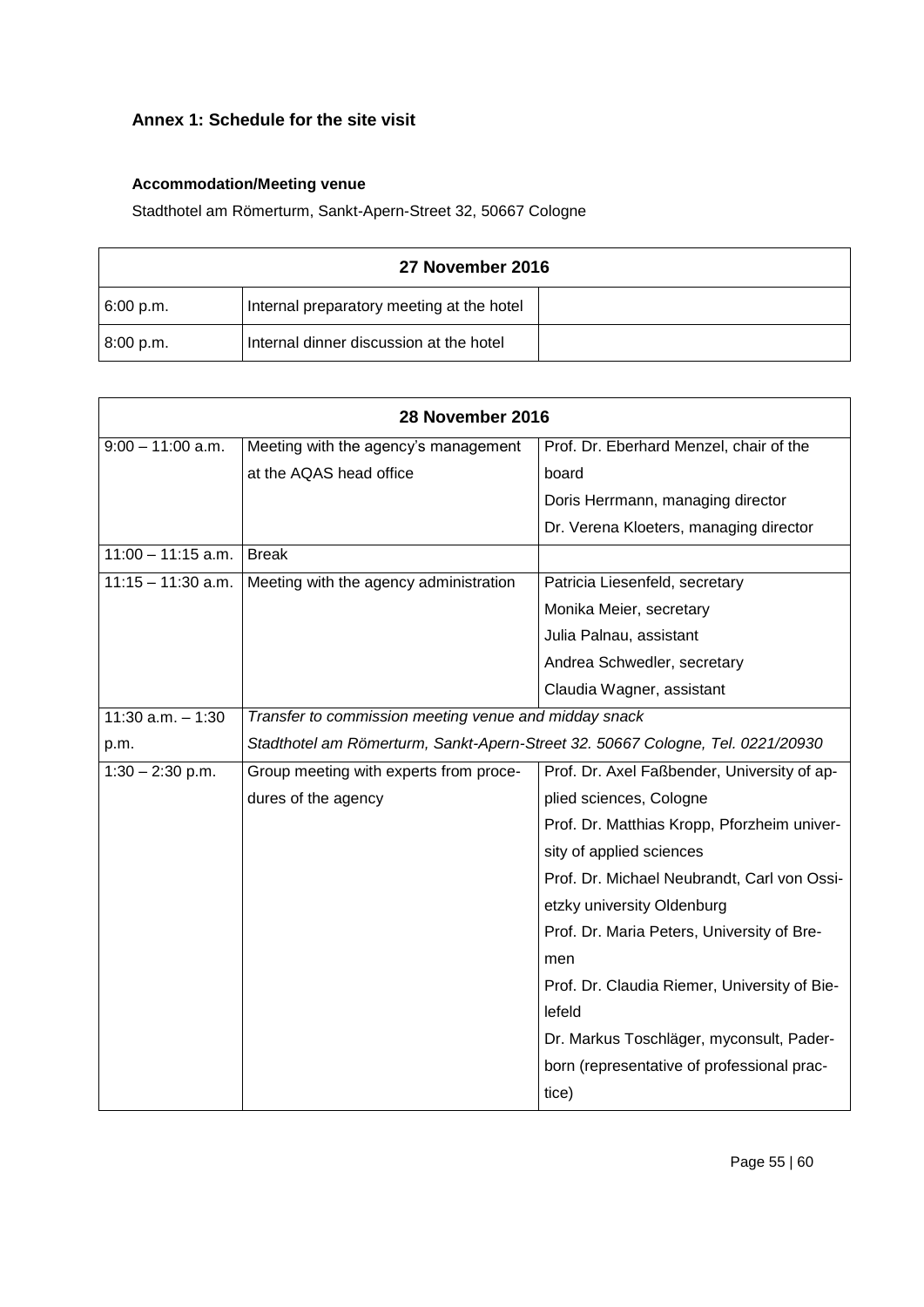|                    |                                           | Christopher Bohlens, FernUniversity Hagen  |
|--------------------|-------------------------------------------|--------------------------------------------|
|                    |                                           | (student expert)                           |
| $2:30 - 2:45$ p.m. | <b>Break</b>                              |                                            |
| $2:45 - 3:45$ p.m. | Meeting with representatives of national  | Prof. Dr. Antje Kley, Friedrich-Alexander- |
|                    | study programmes accredited and/or if     | University Erlangen-Nürnberg               |
|                    | applicable advised by AQAS                | Dr. Marion Rieken, University of Vechta    |
|                    |                                           | Martin Spreen, Bochum University of ap-    |
|                    |                                           | plied sciences                             |
|                    |                                           | Dr. Gabriele Witter, Bremen University of  |
|                    |                                           | applied sciences                           |
| $3:45 - 4:00$ p.m. | <b>Break</b>                              |                                            |
| $4:00 - 6:00$ p.m. | Participation in the joint meeting of the |                                            |
|                    | commissions for programm and system       |                                            |
|                    | accreditation and discussions with their  |                                            |
|                    | members                                   |                                            |
| $6:00 - 7:30$ p.m. | Internal concluding meeting for the first |                                            |
|                    | day                                       |                                            |
| approx. 8:00 p.m.  | Internal dinner discussion                |                                            |

| 29 November 2016    |                                                 |                                          |
|---------------------|-------------------------------------------------|------------------------------------------|
| $9:00 - 10:45$ a.m. | Discussion with employees of the head           | Ass.lur. Mechthild Behrenbeck, pro-      |
|                     | office *                                        | gramme manager, legal advisor            |
|                     | * successive meetings with the two teams of the | Anette Büning, organisational assistant  |
|                     | head office                                     | Dr. Simone Kroschel, programme accredi-  |
|                     |                                                 | tation department manager                |
|                     |                                                 | Kevin Kuhne, programme manager           |
|                     |                                                 | Dr. Christoph Pflaumbaum, programme      |
|                     |                                                 | manager                                  |
|                     |                                                 | Ulrich Rückmann, programme manager       |
|                     |                                                 | Frederike Wilthelm, programme manager    |
|                     |                                                 | Ninja Fischer, quality assurance depart- |
|                     |                                                 | ment manager                             |
|                     |                                                 | Dr. Dorothee Groeger, programme man-     |
|                     |                                                 | ager                                     |
|                     |                                                 | Ronny Heintze, commissioner for interna- |
|                     |                                                 | tional affairs                           |
|                     |                                                 | Simon Lau, programme manager, system     |
|                     |                                                 | administrator/IT                         |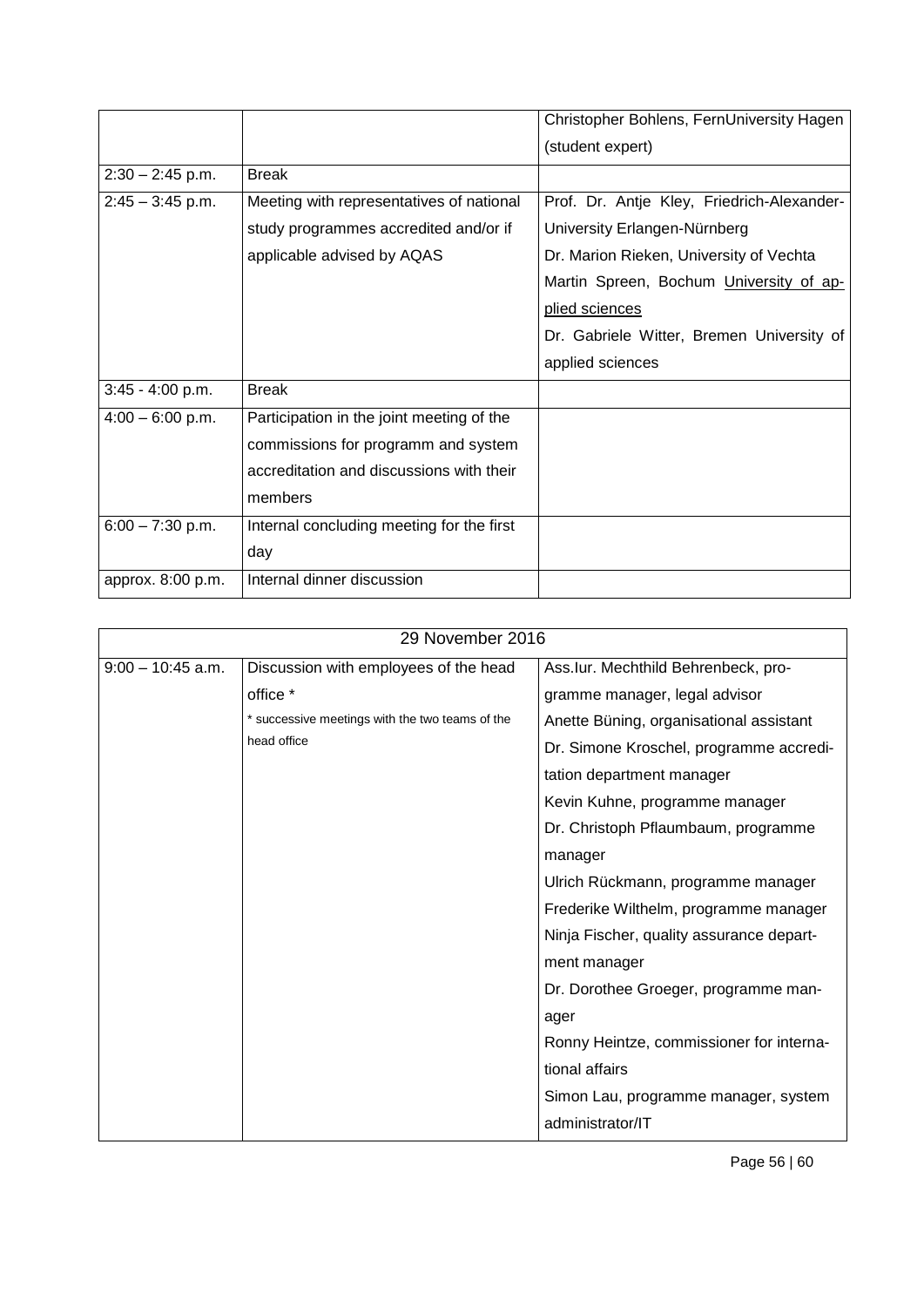|                       |                                             | Jennifer Lenzen, organisational assistant      |
|-----------------------|---------------------------------------------|------------------------------------------------|
|                       |                                             | Dr. Katarina Löbel, programme manager,         |
|                       |                                             | international affairs                          |
|                       |                                             | Andrea Prater, programme manager               |
| $10:45 - 11:00$ a.m.  | <b>Break</b>                                |                                                |
| $11:00$ a.m. $-12:00$ | Meeting about international activities with | Dr. Valentina Pritcan, Balti State University, |
| p.m.                  | representatives of higher education insti-  | Moldova                                        |
|                       | tutions or ministries (via Skype if needed) | Detlev Kran, educonsult, Brühl, for the pro-   |
|                       |                                             | cedure at KMU-Academy, Austria                 |
|                       |                                             | Via Skype:                                     |
|                       |                                             | Prof. Dr. Gülşen Musayeva Vefali, Eastern      |
|                       |                                             | Mediterranean University, Cyprus               |
|                       |                                             | Dr. Abdullah Khamis Al Kindi, Sultan           |
|                       |                                             | Qaboss University, Oman                        |
| $12:00 - 12:30$ p.m.  | Meeting with the management of the          | Prof. Dr. Eberhard Menzel, chair of the        |
|                       | agency if necessary                         | board                                          |
|                       |                                             | Doris Herrmann, managing director              |
|                       |                                             | Dr. Verena Kloeters, managing director         |
| $12:30 - 1:00$ p.m.   | Lunchtime snack                             |                                                |
| $1:00 - 4:00$ p.m.    | Internal concluding meeting of the review   |                                                |
|                       | panel with preparation of the report        |                                                |
| 4:00 p.m.             | Short concluding meeting with manage-       | Prof. Dr. Eberhard Menzel, chair of the        |
|                       | ment of the agency and departure            | board                                          |
|                       |                                             | Doris Herrmann, managing director              |
|                       |                                             | Dr. Verena Kloeters, managing director         |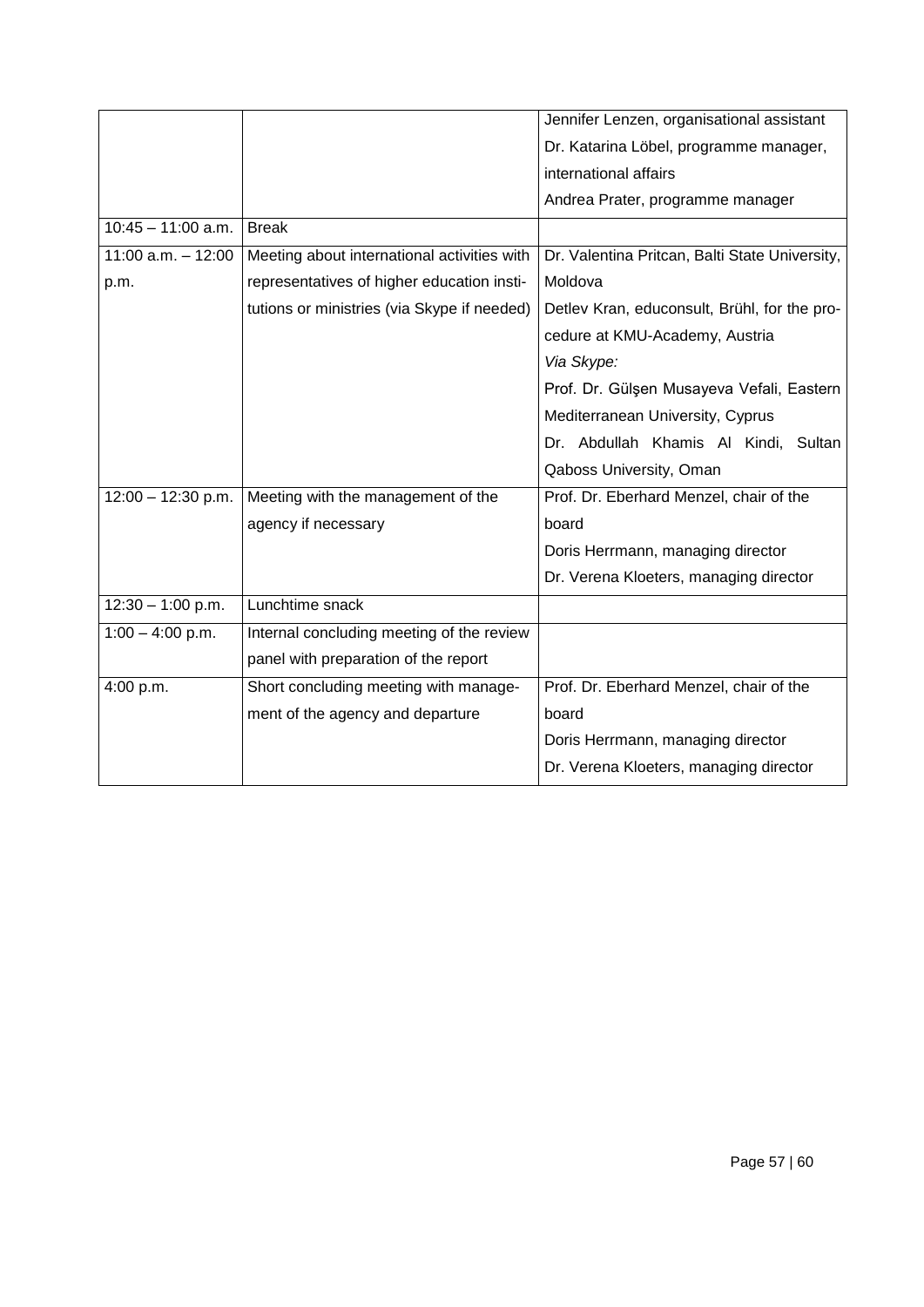# **Annex 2: Abbreviations**

| AC                                  | <b>Accreditation Council</b>                                                                                                                                                                                                                                                                        |
|-------------------------------------|-----------------------------------------------------------------------------------------------------------------------------------------------------------------------------------------------------------------------------------------------------------------------------------------------------|
| <b>AC</b> sys                       | Accreditation commission for system accreditation                                                                                                                                                                                                                                                   |
| <b>AC</b> prog                      | Accreditation commission for programme accreditation                                                                                                                                                                                                                                                |
| <b>ECA</b>                          | European Consortium for Accreditation                                                                                                                                                                                                                                                               |
| <b>EHEA</b>                         | European Higher Education Area                                                                                                                                                                                                                                                                      |
| <b>ENQA</b>                         | European Association for Quality Assurance in Higher Educa-<br>tion                                                                                                                                                                                                                                 |
| <b>EQAR</b>                         | European Quality Assurance Register for Higher Education                                                                                                                                                                                                                                            |
| <b>ESG</b>                          | Standards and Guidelines for Quality Assurance in the Euro-<br>pean Higher Education Area                                                                                                                                                                                                           |
| <b>KMK</b>                          | Standing Conference of the Ministers of Education and Cultural<br>Affairs of the Länder in the Federal Republic of Germany [Stän-<br>dige Konferenz der Kultusminister der Länder in der Bundesre-<br>publik Deutschland                                                                            |
| <b>KMK Structural</b><br>Guidelines | Common Structural Guidelines of the Länder for the Accredita-<br>tion of Bachelor's and Master's study programmes. Resolution<br>by the Standing Conference of the Ministers of Education and<br>Cultural Affairs of the Länder from 10 October 2003 in the ver-<br>sion adopted on 4 February 2010 |
| <b>Rules</b>                        | Rules for the Accreditation of Study Programmes and for System<br>Accreditation from 8 December 2009 in the version adopted on<br>20 February 2013 [Regeln für die Akkreditierung von Studieng-<br>ängen und für die Systemakkreditierung]                                                          |
| ZEM                                 | Center for Evaluation and Methods of the University of Bonn<br>[Zentrum für Evaluation und Methoden der Universität Bonn]                                                                                                                                                                           |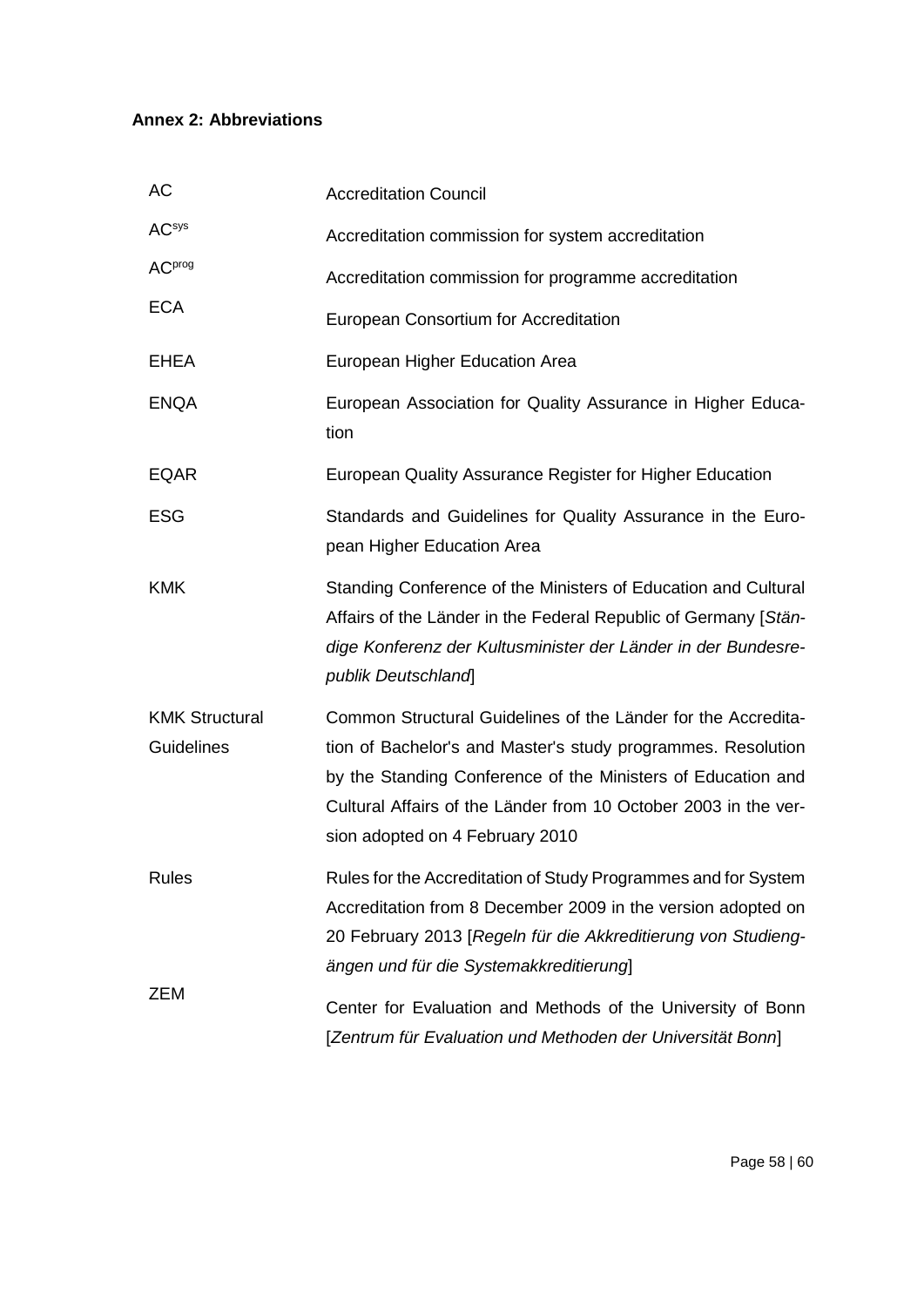**Annex 3: Equivalence between Part 1 of the ESG 2015 and the criteria for programme and system accreditation (as of September 2015)**

| <b>ESG 2015</b>                                                 | <b>Programme accreditation</b>                                                        | <b>System accreditation</b>                                                          |
|-----------------------------------------------------------------|---------------------------------------------------------------------------------------|--------------------------------------------------------------------------------------|
| 1.1 Policy for quality as-<br>surance                           | Implicit in 2.9 Quality assurance<br>and further development                          | 6.3 Internal quality as-<br>surance systems of<br>higher education insti-<br>tutions |
| 1.2 Design and approval of<br>programmes                        | Implicit in 2.3 Study programme<br>concept                                            | Implicit in 6.2 Internal<br>management of higher<br>education institutions           |
| 1.3 Student-centred learn-<br>ing, teaching and assess-<br>ment | Animated learning -<br>examinations: 2.5                                              | Animated learning - or-<br>ganisation of examina-<br>tions: $6.2$                    |
| 1.4 Student admission,<br>progression and certifica-<br>tion    | Certification: 2.3<br>Curriculum design: 2.4<br>Recognition: 2.3<br>Certificates: 2.2 | Implicit in 6.2                                                                      |
| 1.5 Teaching staff                                              | 2.7 Resources                                                                         | Teaching staff: 6.2                                                                  |
| 1.6 Learning resources<br>and student support                   | 2.7 Resources                                                                         | Resources: 6.2                                                                       |
| 1.7 Information manage-<br>ment                                 | 2.9 Quality assurance                                                                 | 6.3 Internal quality as-<br>surance systems of<br>higher education insti-<br>tutions |
| 1.8 Public information                                          | 2.8 Transparency and documen-<br>tation                                               | 6.4 Report system and<br>data collection                                             |